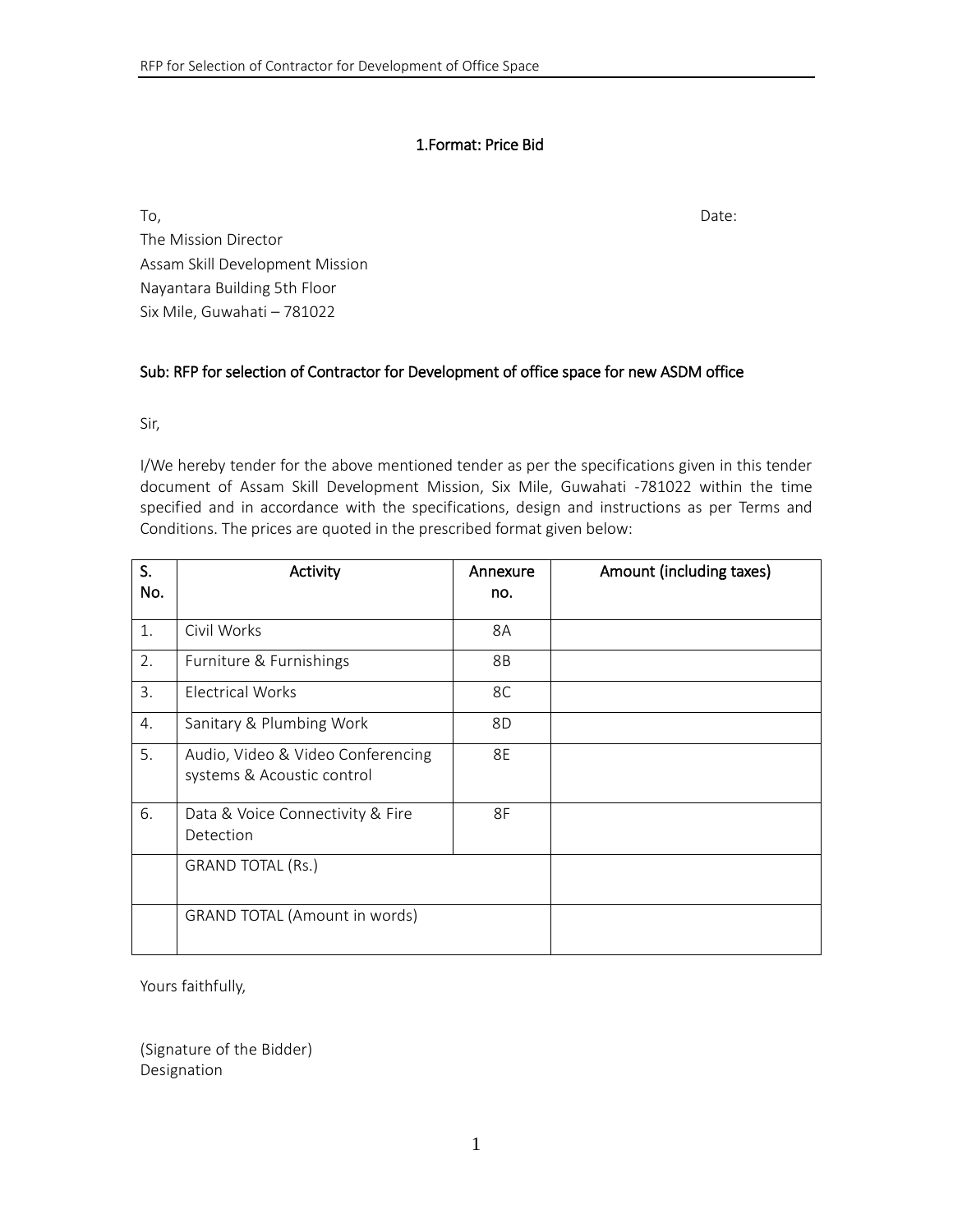# Annexure 8A: Civil Works

| S.<br>No.      | <b>SL</b><br>NO. | SOR NO                     | <b>DESCRIPTION</b>                                                                                                                                                                                                                                                                                                | <b>QUANTI</b><br>TY | UNIT  | Rates<br>(including<br>Taxes) | Amount<br>(including<br>Taxes) |
|----------------|------------------|----------------------------|-------------------------------------------------------------------------------------------------------------------------------------------------------------------------------------------------------------------------------------------------------------------------------------------------------------------|---------------------|-------|-------------------------------|--------------------------------|
| 1              |                  |                            | DEMOLITION, BRICK WORK AND PLASTERING                                                                                                                                                                                                                                                                             |                     |       |                               |                                |
|                | $1.1\,$          | 23.2                       | Demolishing PCC work including stacking of<br>steel bars and disposal of unserviceable<br>material as directed in all levels. (i) prop 1:3:6                                                                                                                                                                      |                     |       |                               |                                |
|                |                  |                            |                                                                                                                                                                                                                                                                                                                   | 1.00                | cum   |                               |                                |
|                | 1.2              | 23.3                       | Demolishing RCC work including stacking of<br>steel bars and disposal of unserviceable<br>material as directed in all levels.                                                                                                                                                                                     | 3.00                | cum   |                               |                                |
|                | 1.3              | 23.4                       | Demolishing RB work including stacking of<br>steel bars and disposal of unserviceable<br>material as directed in all levels.                                                                                                                                                                                      | 2.00                | cum   |                               |                                |
|                | 1.4              | 23.7                       | brickwork<br>Demolishing<br>including<br>work<br>stacking of steel bars and disposal of<br>unserviceable material as directed in all levels.                                                                                                                                                                      | 4.00                | cum   |                               |                                |
|                | 1.5              | 23.13                      | Demolishing Skirting/dado in walls /RCC &PCC<br>members without causing damage to walls/<br>members up to any height including disposal<br>of debris as directed.                                                                                                                                                 | 5.00                | cum   |                               |                                |
|                | 1.6              | $4.1.4(ii)$ (b)<br>) 4.1.5 | Brick work in cement mortar with 1st class<br>brick including racking out joints and curing<br>complete as directed. In superstructure<br>above plinth level up to 1st floor level. Extra<br>over item no. 4.1.4 above for brick work in<br>each subsequent floor or part thereof above<br>1st floor level.       | 3.00                | cum   |                               |                                |
|                | 1.7              | 6.2.3                      | 20 mm thick Cement plaster in two coats on<br>single or half brick walls for interior plastering<br>up to 1st floor level including arises, internal<br>rounded angles, chamfers and / or rounded<br>angles not exceeding 80mm in girth and<br>finished even and smooth including curing<br>complete as directed. |                     |       |                               |                                |
|                |                  |                            | A) On rough side (backing coat 15 mm and<br>finishing coat 5mm thick)b) In cement mortar<br>1:4and Extra over item no 6.2.1to 6.2.3 for<br>interior plastering above 1st floor level for<br>every addl floor or part thereof including<br>curing complete as directed.                                            | 21.00               | Sq.M. |                               |                                |
|                |                  |                            | B) On fair side (backing coat 10 mm and<br>finishing coat 10mm thick) In cement mortar<br>1:4and Extra over item no 6.2.1to 6.2.3 for<br>interior plastering above 1st floor level for<br>every addl floor or part thereof including<br>curing complete as directed.                                              | 21.00               | Sq.M. |                               |                                |
| $\overline{2}$ |                  | <b>WALL PANELLING</b>      |                                                                                                                                                                                                                                                                                                                   |                     |       |                               |                                |
|                |                  |                            |                                                                                                                                                                                                                                                                                                                   |                     |       |                               |                                |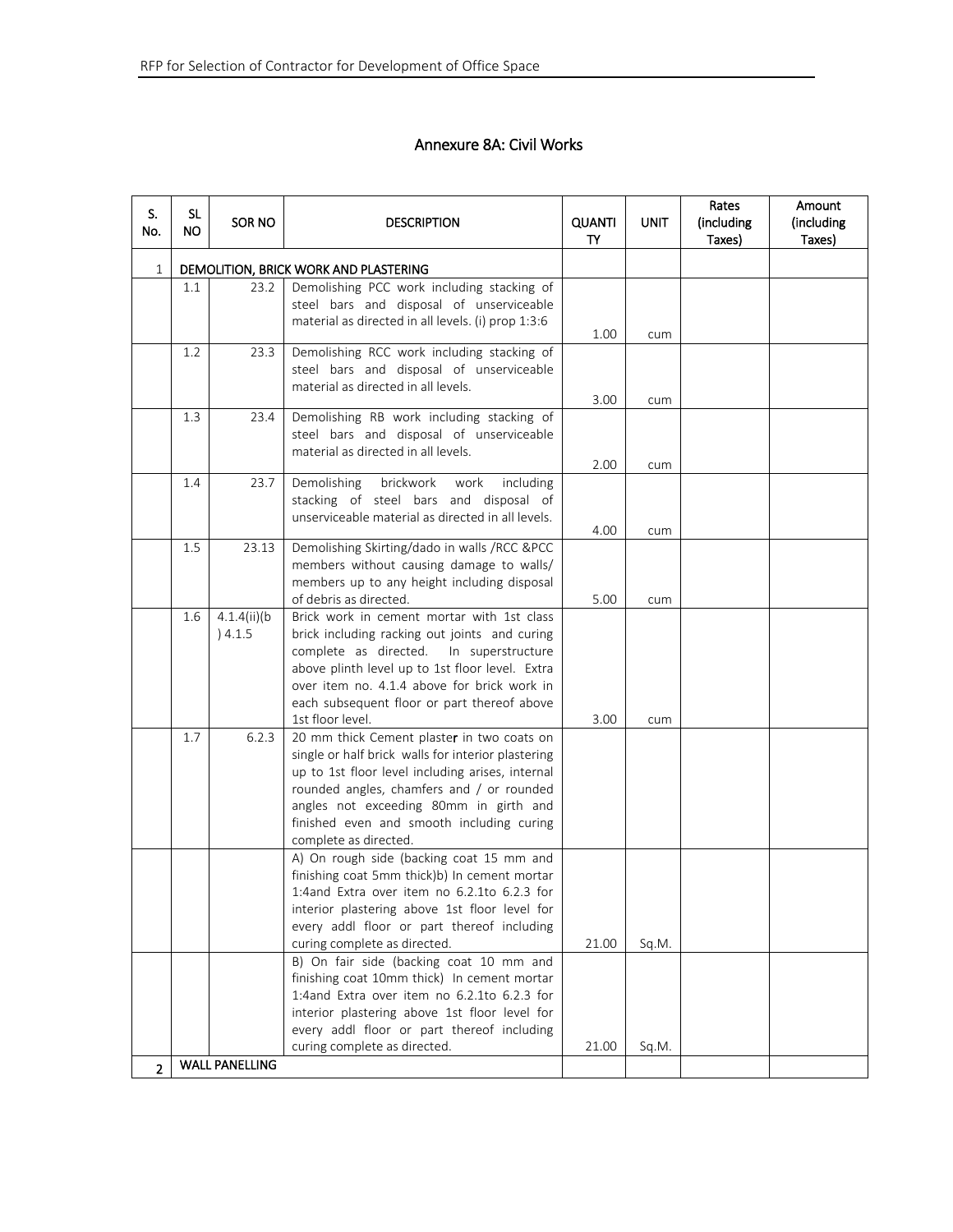| S.<br>No.      | <b>SL</b><br><b>NO</b> | <b>SOR NO</b>     | <b>DESCRIPTION</b>                                                                                                                                                                                                                                                                                                                                                                                                                                                                                                                                                                                                                                                                          | <b>QUANTI</b><br>TY | <b>UNIT</b> | Rates<br>(including<br>Taxes) | Amount<br>(including<br>Taxes) |
|----------------|------------------------|-------------------|---------------------------------------------------------------------------------------------------------------------------------------------------------------------------------------------------------------------------------------------------------------------------------------------------------------------------------------------------------------------------------------------------------------------------------------------------------------------------------------------------------------------------------------------------------------------------------------------------------------------------------------------------------------------------------------------|---------------------|-------------|-------------------------------|--------------------------------|
|                | 2.1                    | <b>NS1</b>        | Providing, Fixing and Finishing 12mm /6mm<br>Plyboard Panelling of required thickness fixed<br>over Sal Wood /Gypsteel Frame of size 50mm<br>x 38mm & 50mm x 50mm made of required<br>section as per design finished with 4mm<br>veneer /12.5mm Fire Line Gypsum Board as                                                                                                                                                                                                                                                                                                                                                                                                                   |                     |             |                               |                                |
|                |                        |                   | specified, complete with necessary hardware<br>and fittings as specified and directed.                                                                                                                                                                                                                                                                                                                                                                                                                                                                                                                                                                                                      | 21.00               | sqm         |                               |                                |
| $\overline{3}$ |                        | PLYWOOD PARTITION |                                                                                                                                                                                                                                                                                                                                                                                                                                                                                                                                                                                                                                                                                             |                     |             |                               |                                |
|                | 3.1                    | <b>NS 2</b>       | Providing, Fixing and Finishing 6mm Plyboard<br>partition wall of required thickness fixed over<br>Sal Wood Frame of size 50mm x 38mm made<br>of required section as per design finished with<br>12/6 mm BWR grade plywood on both sides<br>finished with 4mm veneer Board as specified<br>and as per design complete with necessary<br>hardware and fittings as specified and<br>directed.                                                                                                                                                                                                                                                                                                 | 10.00               | sqm         |                               |                                |
| 4              |                        |                   | <b>FLOORING AND FLOOR FINISHES</b>                                                                                                                                                                                                                                                                                                                                                                                                                                                                                                                                                                                                                                                          |                     |             |                               |                                |
|                | 4.1                    | NS <sub>3</sub>   | Providing fitting and laying of Flotex flooring<br>on existing tiled flooring with necessary<br>adhesive.                                                                                                                                                                                                                                                                                                                                                                                                                                                                                                                                                                                   | 173.00              | Sq.M.       |                               |                                |
|                | 4.3                    | NS4               | Providing fitting and fixing Mikasa/Armstrong<br>12mmx75mm one side rounded edge wooden<br>skirting of approved brand above Flotex<br>flooring as directed.                                                                                                                                                                                                                                                                                                                                                                                                                                                                                                                                 | 71.00               | rm          |                               |                                |
|                | 4.5                    | 5.7.1.2           | Providing polished ceramic tiles of approved<br>quality size, shape and thickness not leaa than<br>8mm on walls and skirting over cement<br>mortar base 10 mm thick in prop 1:3 (1<br>cement: 3 coarse sand) including cutting<br>where necessary finished with flushed<br>pointing with Fix A<br>Tile(Choksey/Sika/Pidilite/Rouf, white cement<br>slurry) mixed with approved pigment to match<br>shadow of tiles complete at all levels as<br>specified and directed.)cement, plastering to<br>be measured and paid separately) (color<br>pigment should be in conformity with colour<br>of tiles as approved and directed by the<br>department) for both interior and exterior<br>walls. |                     |             |                               |                                |
|                |                        | (b)(ii)           | Of size 250 mmx 350 mm and above                                                                                                                                                                                                                                                                                                                                                                                                                                                                                                                                                                                                                                                            | 146.00              | Sq.M.       |                               |                                |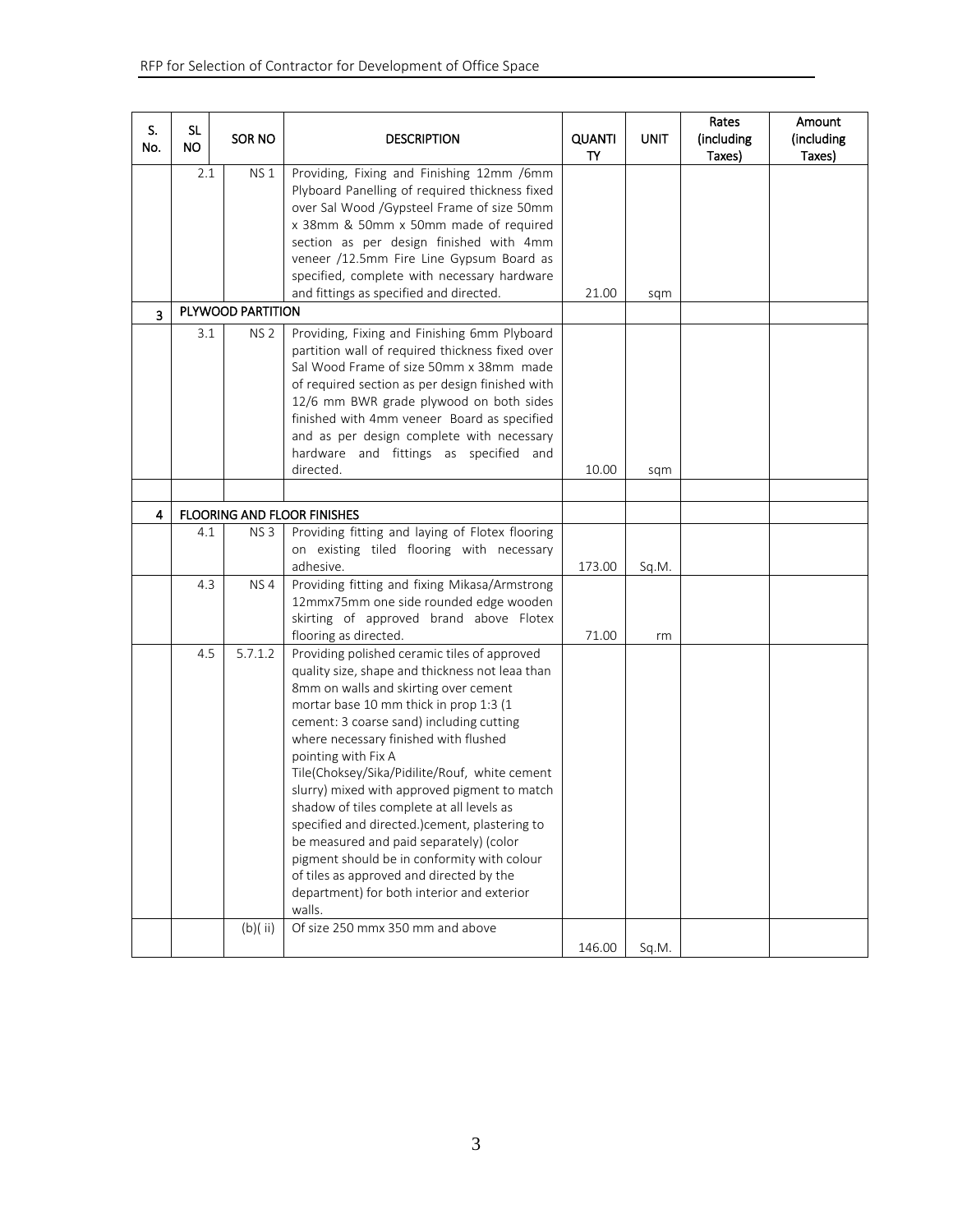| S.<br>No. | <b>SL</b><br><b>NO</b> | <b>SOR NO</b>           | <b>DESCRIPTION</b>                                                                                                                                                                                                                                                                                                                                                                                                                                                                                                                                                                                                                                                                                                                                                                                                      | <b>QUANTI</b><br>TY | <b>UNIT</b> | Rates<br>(including<br>Taxes) | Amount<br>(including<br>Taxes) |
|-----------|------------------------|-------------------------|-------------------------------------------------------------------------------------------------------------------------------------------------------------------------------------------------------------------------------------------------------------------------------------------------------------------------------------------------------------------------------------------------------------------------------------------------------------------------------------------------------------------------------------------------------------------------------------------------------------------------------------------------------------------------------------------------------------------------------------------------------------------------------------------------------------------------|---------------------|-------------|-------------------------------|--------------------------------|
|           |                        | 5.7.2.1                 | Providing VITRIFIED floor tiles of approved<br>quality of specified size, shape and thickness<br>not less than 18mm on floors, skirtings, risers<br>and treads of steps over 15 mm thick base of<br>cement mortar in prop. 1:3 (1 cement : 3<br>coarse sand ) including cutting where<br>necessary finished with flush pointing with<br>Fix-A-Tile (Choksey/Sika/Pedelite/Rouf) /<br>white cement slurry mixed with approved<br>pigment to match shade of tiles, mixed with<br>approved pigment to match the shade of the<br>tiles, complete at all levels as specified and<br>directed. (Coloured pigment should be in<br>conformity with colour of tiles and as<br>approved and directed by the Department)b)<br>Delux range Somany/ Orient/Nitco<br>/Varmora/Jhonson Make.ii) Of size 1000 mm x<br>1000 mm and above | 415.00              | Sq.M.       |                               |                                |
| 5         |                        | PAINTING & POLISHING    |                                                                                                                                                                                                                                                                                                                                                                                                                                                                                                                                                                                                                                                                                                                                                                                                                         |                     |             |                               |                                |
|           | 5.1<br>5.2             | 13.3.4<br>13.2.3(<br>a) | Providing two coats of Birla White Wall Care<br>Putty (Water Resistant White Cement based<br>putty for concrete/ mortar walls and ceiling<br>both internal and external) after removing all<br>loosely adhering material from the wall<br>surface with the help of emery stone, putty<br>blade or wire brush and moistening the wall<br>with sufficient quantity of clean water as<br>specified and directed by the department.<br>(Total thickness of two coats is maximum<br>1.5mm) - Thickness = 1.5 mm thick<br>a) Applying one coat of cement primer of<br>approved brand and manufacture on new wall<br>surface after throughly booming the surfaces                                                                                                                                                              | 1,100.0<br>0        | Sq.M.       |                               |                                |
|           |                        |                         | free from mortar droppings and other foreign<br>matter and including preparing the surface<br>even and sand papered smooth.                                                                                                                                                                                                                                                                                                                                                                                                                                                                                                                                                                                                                                                                                             | 1,100.0<br>0        | Sq.M.       |                               |                                |
|           | 5.3                    | 13.4.1                  | Wall<br>painting<br>(two coats) with acrylic<br>emulsion paint approved<br>brand<br>and<br>manufacture (Asian paint/ Berger paint/ ICI<br>paint/ J & N paint/ Nerolac) on new surface to<br>give an even shade after throughly brushing<br>the surfaces free from mortar droppings and<br>other foreign matter and sand papered<br>smooth - Acrylic Emulsion Paint approved<br>brand and manufacture (Asian paint/ Berger<br>paint/ICI paint/J & N paint/ Nerolac)                                                                                                                                                                                                                                                                                                                                                      | 1,100.0<br>0        | Sq.M.       |                               |                                |
|           | 5.4                    | 13.4.2                  | Extra for every subsequent coat of wall<br>painting with acrylic emulsion paint of<br>approved brand and manufacture (Asian<br>paint/ Berger paint/ ICI paint/ J & N paint/<br>Nerolac) - Acrylic Emulsion Paint approved<br>brand and manufacture (Asian paint/ Berger<br>paint/ICI paint/J & N paint/Nerolac)                                                                                                                                                                                                                                                                                                                                                                                                                                                                                                         | 1,100.0<br>0        | Sq.M.       |                               |                                |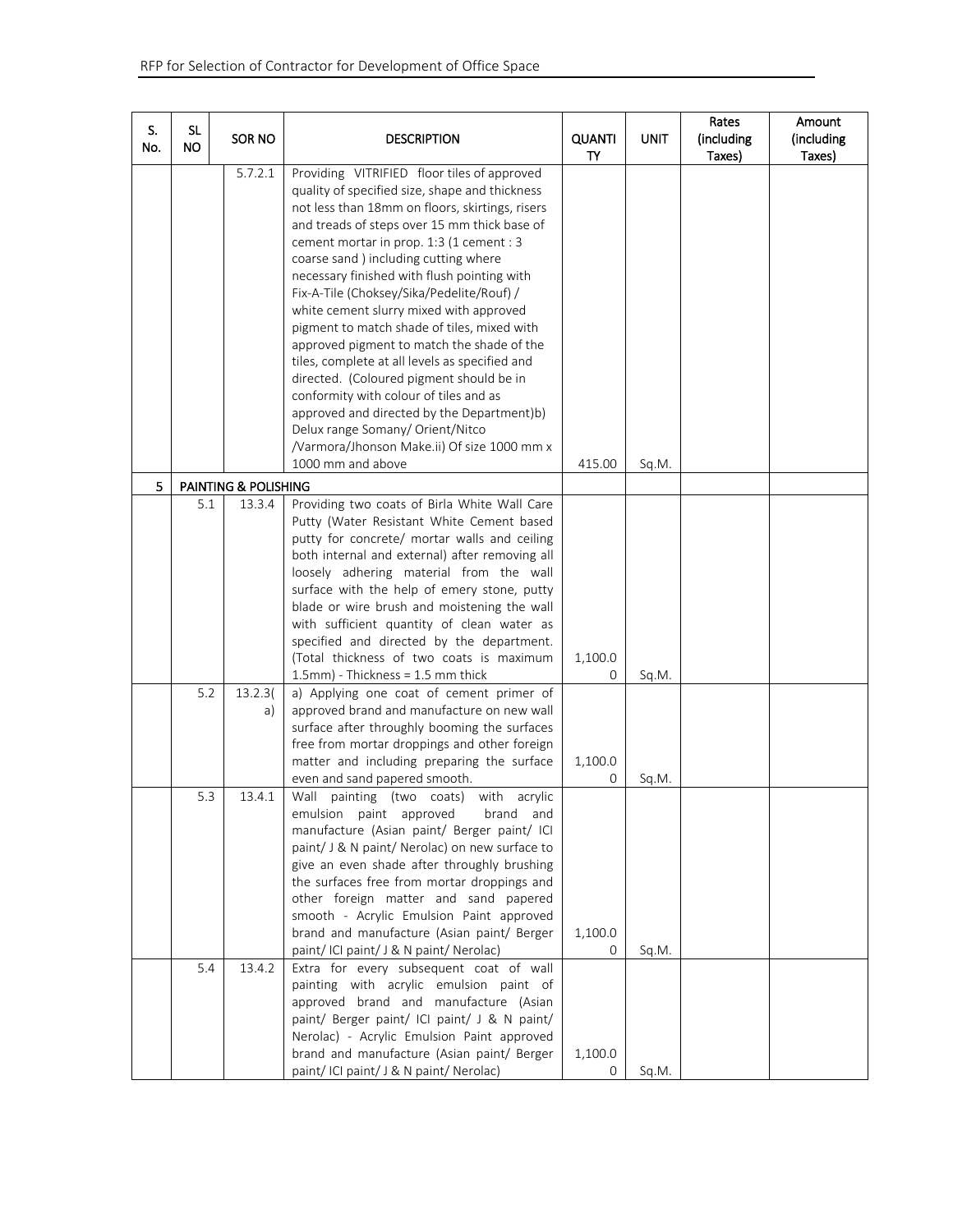| S.<br>No.      | <b>SL</b><br>NO.       | SOR NO                      | <b>DESCRIPTION</b>                                                                                                                                                                                                                                                                                                                                                                                                                                                                                                                  | <b>QUANTI</b><br>TY | UNIT  | Rates<br>(including<br>Taxes) | Amount<br>(including<br>Taxes) |
|----------------|------------------------|-----------------------------|-------------------------------------------------------------------------------------------------------------------------------------------------------------------------------------------------------------------------------------------------------------------------------------------------------------------------------------------------------------------------------------------------------------------------------------------------------------------------------------------------------------------------------------|---------------------|-------|-------------------------------|--------------------------------|
|                | 5.5<br>14.2.1          |                             | Polishing<br>with french sprit polishing on<br>new wood and wood based surfaces to give<br>an even surface including<br>cleaning<br>the<br>surface of all dirt, dust sand papered smooth<br>and including a coat of wood filter                                                                                                                                                                                                                                                                                                     | 65.00               | Sq.M. |                               |                                |
| 6              | <b>GLASS PARTITION</b> |                             |                                                                                                                                                                                                                                                                                                                                                                                                                                                                                                                                     |                     |       |                               |                                |
|                | 6.1                    | <b>NS5</b>                  | Providing, fitting and fixing of 12mm thk<br>toughened transparent glass partition with<br>etching as per design to be fixed on hinges on<br>wall and partitions and supported on floor<br>and as per design                                                                                                                                                                                                                                                                                                                        | 14.00               | Sq.M. |                               |                                |
| $\overline{7}$ |                        | <b>DOORS AND ARCHITRAVE</b> |                                                                                                                                                                                                                                                                                                                                                                                                                                                                                                                                     |                     |       |                               |                                |
|                | 7.1                    | NS <sub>6</sub>             | Providing ditting and fixing of 35 mm thk BWP<br>grade (green/century/archid or<br>equivalent) solid core flush door with 6mm<br>glass panels finished with 1mm thk laminate<br>(green/century or equivalent make) on both<br>sides as per design including necessary<br>hardware fittings including door closer, door<br>mortice lock, SS hinges, door stopper as<br>directed.                                                                                                                                                     | 50.00               | Sq.M. |                               |                                |
|                | 7.1                    | 9.18.1(<br>b)               | Providing, fitting and fixing factory made<br>Santro Flush door shutters having core & cross<br>bands fabricated from seasoned 1st class<br>timber, 25mm core battens, 2.5mm to 3.5mm<br>uniformly thick cross bands, styles & rails<br>made from hardwood timber of width not less<br>than 50mm, fixed to the door frames<br>(chowkath) with necessary hinges, screws,<br>bolts etc. as specified and directed at all levels<br>(Door fixtures and fittings to be measured and<br>paid separately.) 35 mm thick                    | 15.00               | Sq.M. |                               |                                |
|                |                        | 9.1.2(b)                    | Providing wood work in frame (chowkaths) of<br>doors, windows, clerestory windows and<br>other similar works wrought, framed and fixed<br>in position in contact with C.C or brick<br>masonry wall including supplying, fitting and<br>fixing with M.S. hold fast<br>(40mmx3mmx250mm) as per design<br>embedded in cement concrete block in<br>proportion 1:2:4 and with two coats of kiricide<br>oiling to the timber faces in contact with C.C<br>and masonry as directed and specified. With<br>1st class timber (Bonsum/ Sundi) | 0.50                |       |                               |                                |
|                | 7.2                    | NS <sub>7</sub>             | Providing fitting and fixing of teak wood<br>panelling over chowtkahs on 3 sides including<br>providing fitting and fixing of teak wook<br>architrave on teak panelled chowtkahs<br>including necessary hardware as per design<br>and as directed.                                                                                                                                                                                                                                                                                  | 288.00              | Rm    |                               |                                |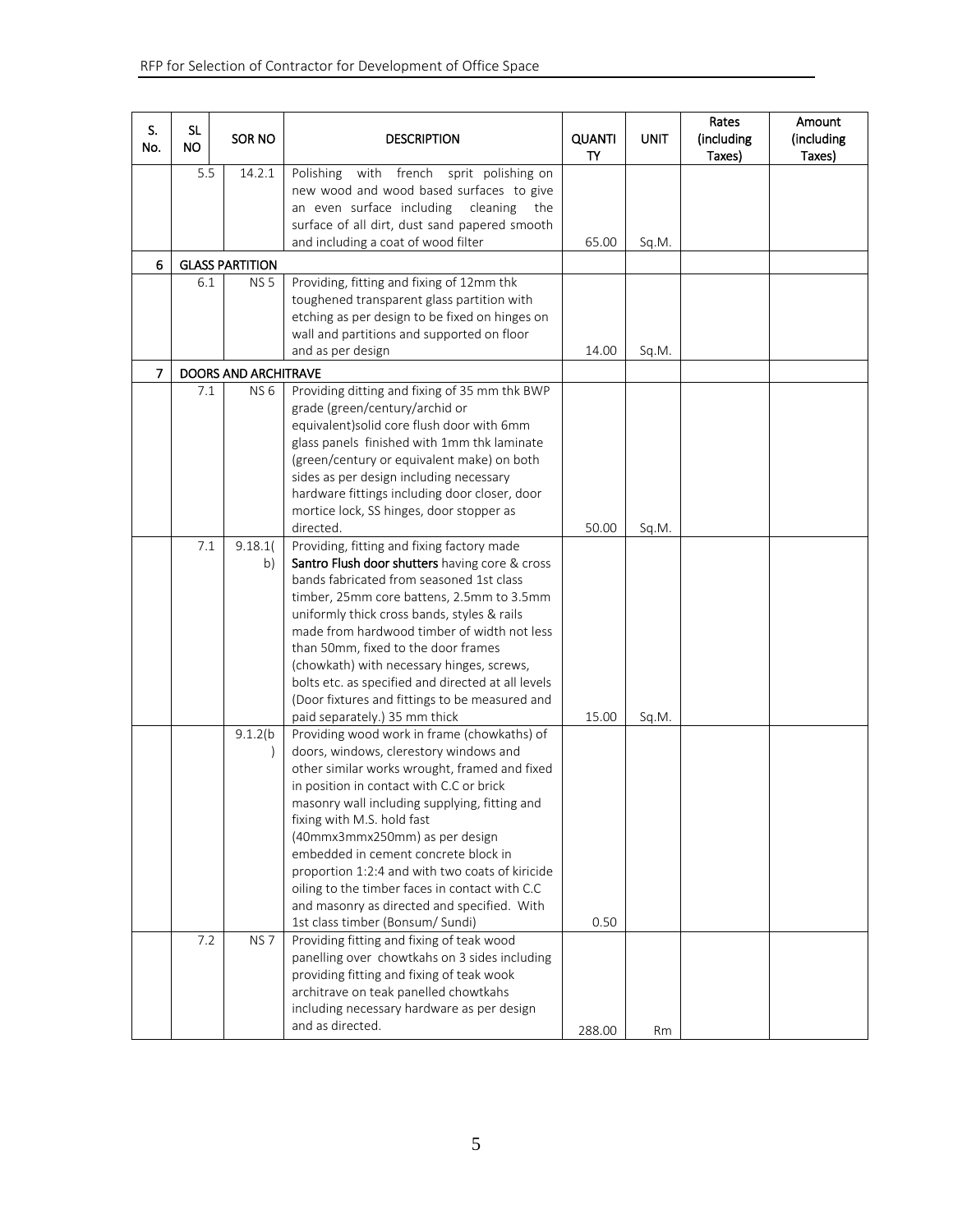| S.<br>No. | SL<br><b>NO</b> | SOR NO                    | <b>DESCRIPTION</b>                                                                                                                                                                                                                                                                                                                                                                                                                                                                                                                                                                                                                                                                                                                                                                                                                                                                                                                                                                                                                                                                                                                                                                                                                                                                               | <b>QUANTI</b><br>TY | <b>UNIT</b> | Rates<br>(including<br>Taxes) | Amount<br>(including<br>Taxes) |
|-----------|-----------------|---------------------------|--------------------------------------------------------------------------------------------------------------------------------------------------------------------------------------------------------------------------------------------------------------------------------------------------------------------------------------------------------------------------------------------------------------------------------------------------------------------------------------------------------------------------------------------------------------------------------------------------------------------------------------------------------------------------------------------------------------------------------------------------------------------------------------------------------------------------------------------------------------------------------------------------------------------------------------------------------------------------------------------------------------------------------------------------------------------------------------------------------------------------------------------------------------------------------------------------------------------------------------------------------------------------------------------------|---------------------|-------------|-------------------------------|--------------------------------|
|           |                 | 11.7.2(<br>a)             | Providing, fitting and fixing anodised<br>aluminium framed glazed doors with anodised<br>aluminium frame made of 100mm x 45mm x<br>2.5mm section with door style of size 88mm x<br>45mm x 2.5mm, top rails 50mm x 45mm x<br>2mm and bottom rails 100mm x 45mm x<br>2.5mm fitted with glazing clip, special type<br>rubber gasket complete etc complete as<br>specified and directed by the department at<br>all levels. With 12 mm thick toughened glass                                                                                                                                                                                                                                                                                                                                                                                                                                                                                                                                                                                                                                                                                                                                                                                                                                         | 4.80                | Sq.M.       |                               |                                |
| 8         |                 | <b>BLOCKBOARD CABINET</b> |                                                                                                                                                                                                                                                                                                                                                                                                                                                                                                                                                                                                                                                                                                                                                                                                                                                                                                                                                                                                                                                                                                                                                                                                                                                                                                  |                     |             |                               |                                |
|           | 8.1             | NS <sub>8</sub>           | Providing fitting and fixing of cabinet with 19<br>mm thk BWP grade blockboard(green/century<br>or equivalent make), inside finished with 0.8<br>mm white laminate and outside with 1mm thk<br>green/century make laminate including 8 and<br>10 mm thk edge polished glass shelves fitted<br>and fixed with SS brackets as per design and<br>as directed.                                                                                                                                                                                                                                                                                                                                                                                                                                                                                                                                                                                                                                                                                                                                                                                                                                                                                                                                       | 10.00               | Sq.M.       |                               |                                |
| 9         |                 |                           | CEILING AND GYPSUM PARTITION                                                                                                                                                                                                                                                                                                                                                                                                                                                                                                                                                                                                                                                                                                                                                                                                                                                                                                                                                                                                                                                                                                                                                                                                                                                                     |                     |             |                               |                                |
|           | 9.1             | 7.11.1(<br>A)             | Providing fitting and fixing of Mineral fibre<br>Acoustic ceiling tiles of 600mm x 600 mm of<br>13/15 mm thickness to be placed in E - grid<br>suspended ceiling grid 2430 system consisting<br>of main runner 3600 mm long, cross Tee 1200<br>mm long/600mm long and wall angle. the wall<br>angle shall be fixed on PVC dash fasteners on<br>the perimeter of wall; by steel screws $@300$<br>mm c/c. Main runner shall be placed along the<br>shorter dimension of the area to be covered.<br>The distance between the 2 main runners to<br>be maintained at 1200 mm. The cross Tee<br>1200 mm to be will be inserted in a pre cut<br>slots of main runner at a regular interval of<br>600 mm to form a regular interval of 600 mm<br>to form a modular grid of 1200mm x 600 mm.<br>Additional cross Tees of 600 mm to be place<br>perpendicular to the cross tee 1200 mm long<br>to finally form a grid of 600mm x 600 mm. E -<br>grid of module size 600 mm x 600 mm shall be<br>supported by 4/6 mm dia G.I wire from soffits<br>mineral fibre acoustics ceiling tiles of<br>Armstrong/US Boral/ Everest make to be<br>placed in E- grid module to form a false ceiling<br>including cuttings for light fittings as directed<br>and specified using 13 mm thk perforated<br>ceiling tiles. | 60.00               | Sq.M.       |                               |                                |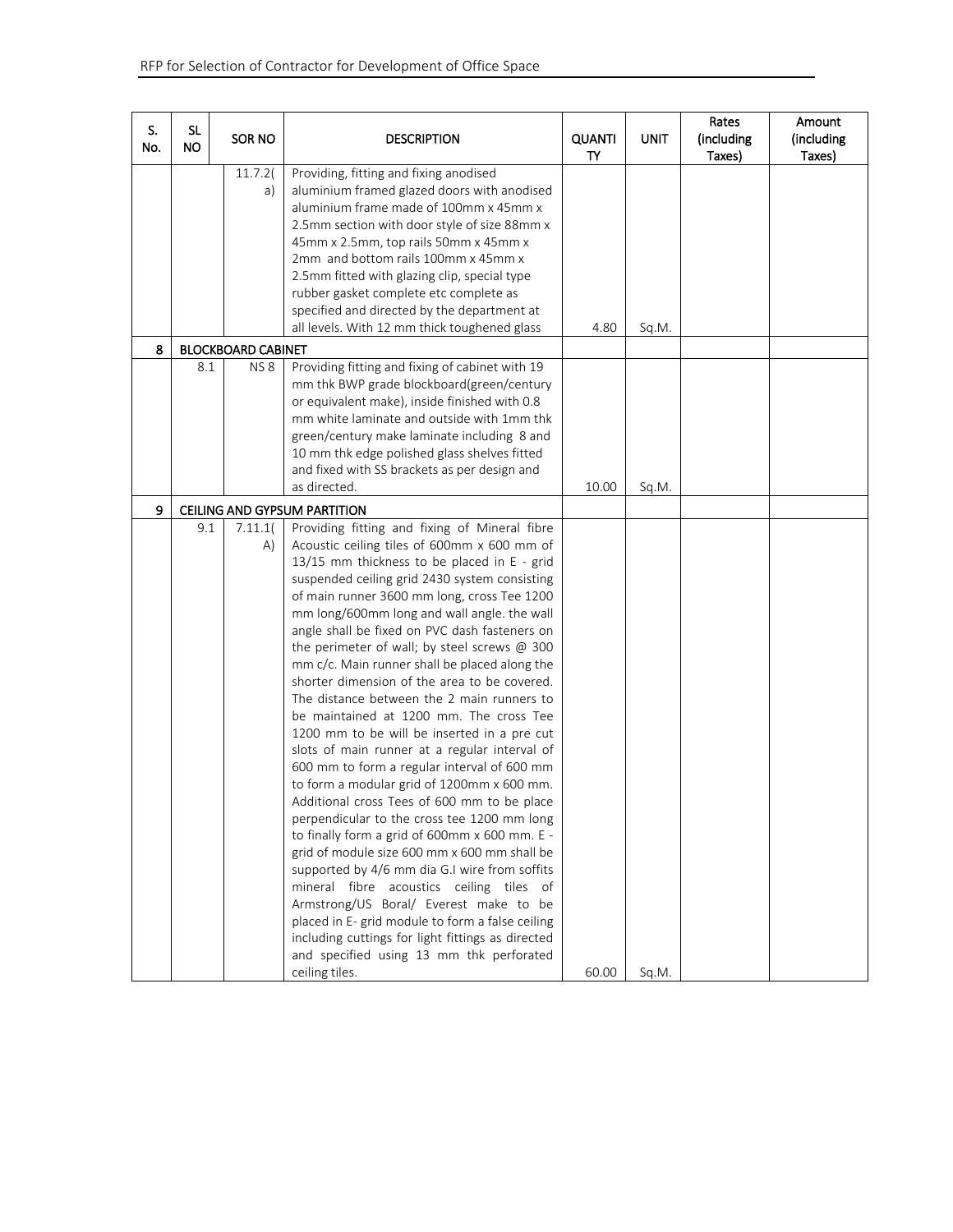| S.<br>No. | SL<br>NO.                       | SOR NO                   | <b>DESCRIPTION</b>                                                                                                                                                                                                                                                                                                                                                                                                                                                                                                                                                                                                                                                                                                                                                                                                                                                                                                                                                                                                                                                                                                                                                                                                                                                                | <b>QUANTI</b><br>TY | <b>UNIT</b>  | Rates<br>(including<br>Taxes) | Amount<br>(including<br>Taxes) |
|-----------|---------------------------------|--------------------------|-----------------------------------------------------------------------------------------------------------------------------------------------------------------------------------------------------------------------------------------------------------------------------------------------------------------------------------------------------------------------------------------------------------------------------------------------------------------------------------------------------------------------------------------------------------------------------------------------------------------------------------------------------------------------------------------------------------------------------------------------------------------------------------------------------------------------------------------------------------------------------------------------------------------------------------------------------------------------------------------------------------------------------------------------------------------------------------------------------------------------------------------------------------------------------------------------------------------------------------------------------------------------------------|---------------------|--------------|-------------------------------|--------------------------------|
|           | 9.2                             | 7.2.1                    | Supplying, fitting, fixing and painting where<br>necessary (one coat primer and two coats of<br>paint) M/F Suspended Ceiling which includes<br>G.I. perimeter channels of size 0.55mm thick<br>(having one flange of 20mm and another<br>flange of 30mm and a web of 27mm) along<br>with perimeter of ceiling, screw fixed to brick<br>wall/ partition with the help of nylon sleeves<br>and screws, at 610mm c/c. Then suspending<br>G.I. intermediate channels of size 45mm<br>(0.9mm thick with two equal flanges of<br>15mm each) from the soffit at 1220mm c/c<br>with<br>ceiling<br>angle<br>of<br>width<br>25mmx10mmx0.55mm thick fixed to soffit<br>with G.I.cleat and steel expansion fasteners.<br>Ceiling sections of 0.55 mm thk with knurled<br>web of 51.5 mm and two equal flanges of<br>26mm each with lips of 10.5 mm fixed to the<br>intermediate channel with connecting clips<br>perpendicular to the intermediate channel at<br>457mm c/c and 12.5 mm thk gypboard fixed<br>to the ceiling sections with 25 mm drywall<br>screws at 230mm c/c. the boards joints are<br>finished with joint paper and two coats of<br>drywall topcoat at all levels including cutting<br>for providing and fixing light fixtures where<br>ever necessary. and as per design. | 600.00              | Sq.M.        |                               |                                |
| 10        | 9.3<br>9.4<br><b>WALL PAPER</b> | 7.2.6<br>NS <sub>9</sub> | Supplying, fitting, fixing and painting where<br>necessary (one coat primer and two coats of<br>paint)97 mm metal stud partition (single<br>layer) including one layer of 12.5 mm thk<br>gypsum board fixed with 25mm drywall screw<br>at 300 mm c/c to one side of 75 mm studs<br>(0.55 mm thk having one flange of 34mm and<br>another of 36 mm made of GI steel with joints<br>staggered with jointing the tapered and<br>square edges of gypboard with joint tape to<br>have a flushed look and two coats of drywall<br>coats as per design and as directed.<br>Providing fitting and fixing of 25 mm thick<br>Supreme Insushield under deck roof insulation<br>with Single layer system.                                                                                                                                                                                                                                                                                                                                                                                                                                                                                                                                                                                     | 200.00<br>600.00    | Sq.M.<br>Sqm |                               |                                |
|           |                                 |                          |                                                                                                                                                                                                                                                                                                                                                                                                                                                                                                                                                                                                                                                                                                                                                                                                                                                                                                                                                                                                                                                                                                                                                                                                                                                                                   |                     |              |                               |                                |
|           | 10.1                            | <b>NS 10</b>             | Supply fitting and pasting of wall paper on<br>existing painted wall surface as per choice of<br>design and texture with glue and edges cut to<br>give a even look both vertically and<br>horizontally.                                                                                                                                                                                                                                                                                                                                                                                                                                                                                                                                                                                                                                                                                                                                                                                                                                                                                                                                                                                                                                                                           | 40.00               | Sq.M.        |                               |                                |
| 11        |                                 | <b>VERTICAL BLINDS</b>   |                                                                                                                                                                                                                                                                                                                                                                                                                                                                                                                                                                                                                                                                                                                                                                                                                                                                                                                                                                                                                                                                                                                                                                                                                                                                                   |                     |              |                               |                                |
|           | 11.1                            | 15.7.1(<br>A)            | Supply fitting and fixing of Mac/Vista or<br>equivalent make vertical blinds with necessary<br>hardware like runner channels etc with 100<br>mm width fabric blinds and as per choice and<br>directed.                                                                                                                                                                                                                                                                                                                                                                                                                                                                                                                                                                                                                                                                                                                                                                                                                                                                                                                                                                                                                                                                            | 130.00              | Sq.M.        |                               |                                |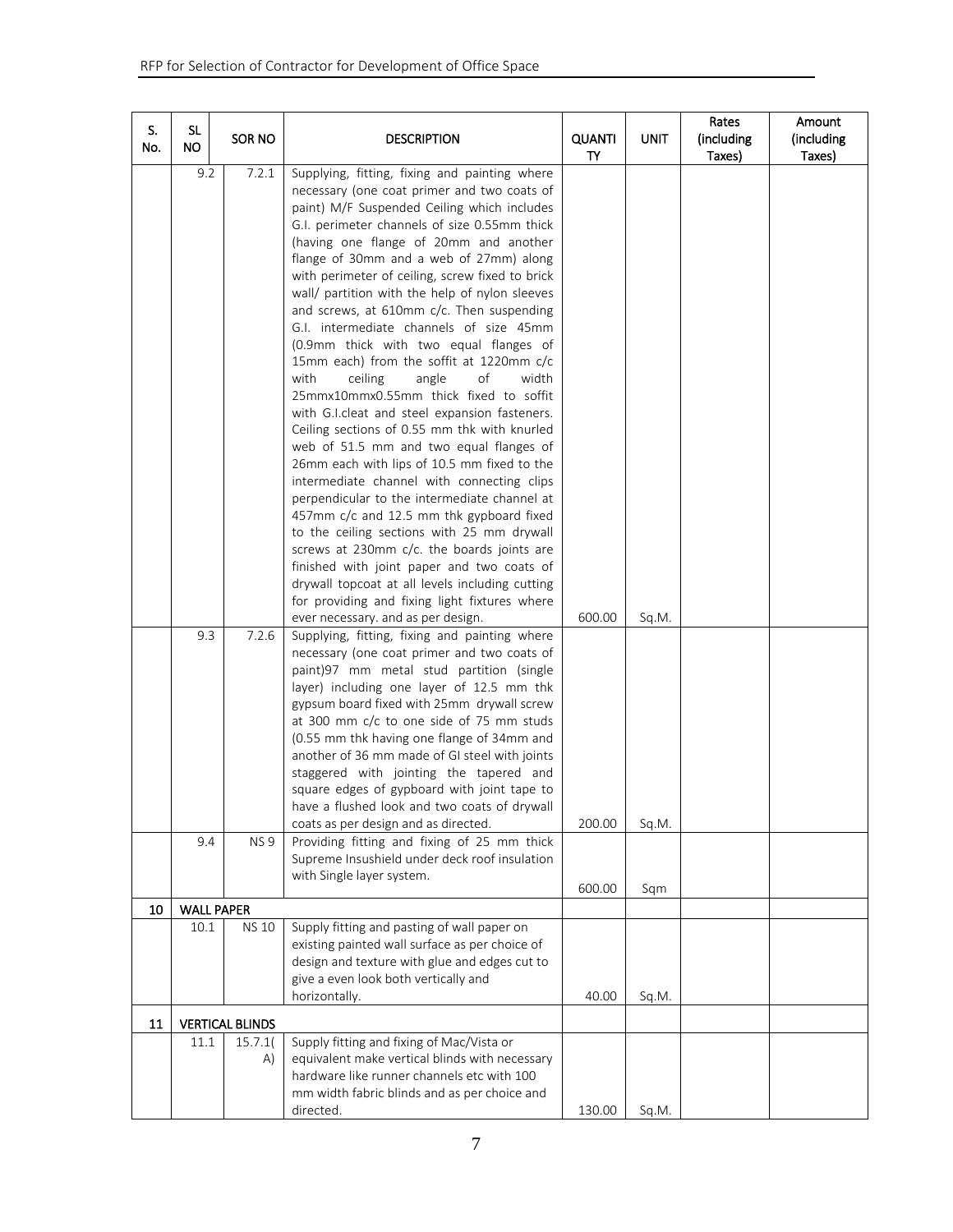| S.<br>No. | SL.<br>NO. | SOR NO       | <b>DESCRIPTION</b>                                                                                                                                                                                                                   | <b>QUANTI</b> | <b>UNIT</b> | Rates<br>(including<br>Taxes) | Amount<br>(including<br>Taxes) |
|-----------|------------|--------------|--------------------------------------------------------------------------------------------------------------------------------------------------------------------------------------------------------------------------------------|---------------|-------------|-------------------------------|--------------------------------|
|           | 11.2       | <b>NS 11</b> | Supply fitting and fixing of Marvel make dual<br>purpose (dark out and translucent) vertical<br>blinds (Colby Edmond Translucent/1901 -<br>Kody Blackout 1954) with necessary hardware<br>like runner channels complete as directed. | 55.00         | Sq.M.       |                               |                                |
|           |            |              |                                                                                                                                                                                                                                      |               |             |                               |                                |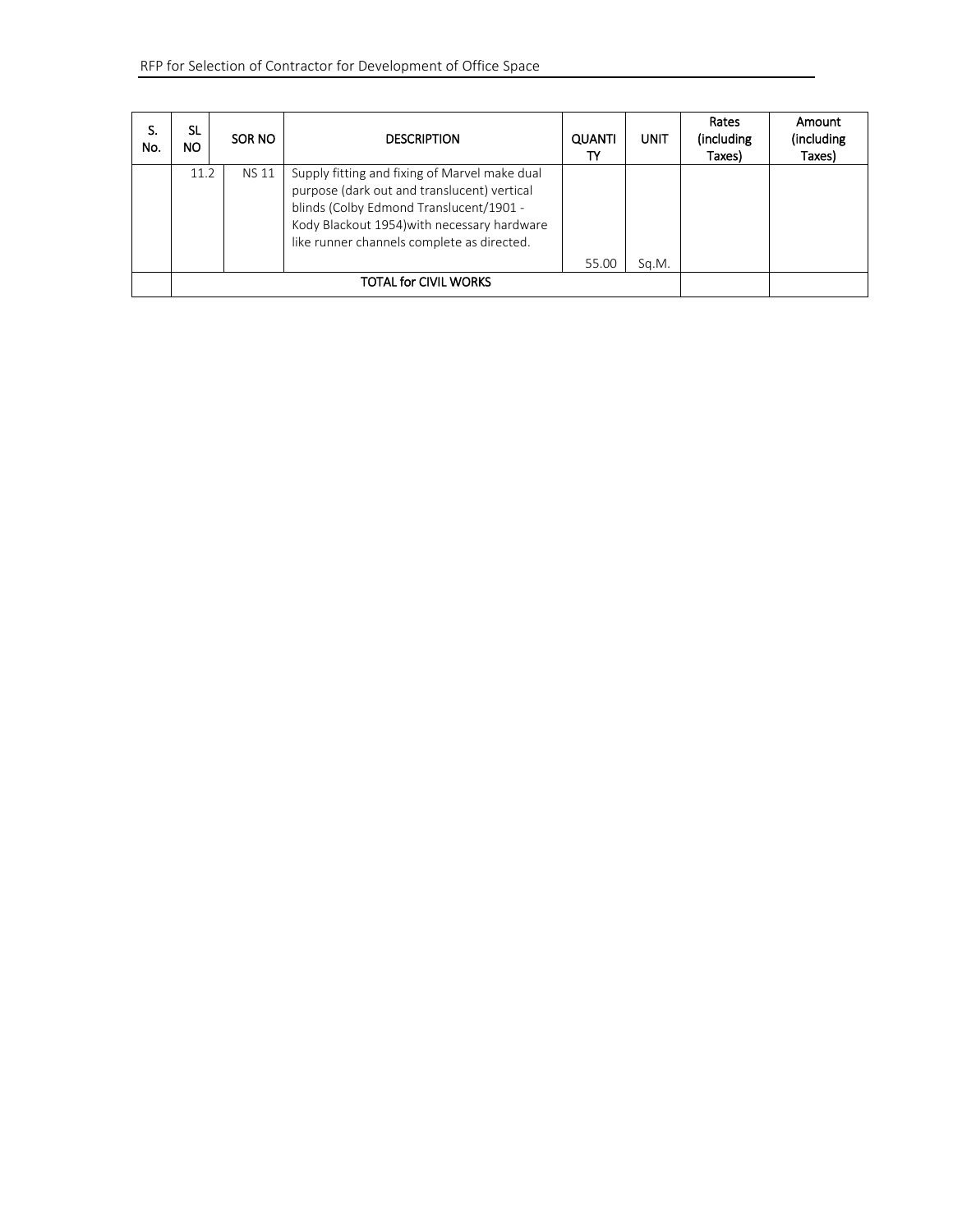|    | SL <sub>NO</sub>            | <b>SOR</b><br>NO. | <b>DESCRIPTION</b>                                                                                                                                                                                                                                                         | <b>QUANTITY</b> | <b>UNIT</b> | Rates<br>(including<br>Taxes) | Amount (including<br>Taxes) |
|----|-----------------------------|-------------------|----------------------------------------------------------------------------------------------------------------------------------------------------------------------------------------------------------------------------------------------------------------------------|-----------------|-------------|-------------------------------|-----------------------------|
| 12 | <b>DECORATIVE ITEMS</b>     |                   |                                                                                                                                                                                                                                                                            |                 |             |                               |                             |
|    | 12.1                        | <b>NS</b><br>12   | Supply fitting and fixing of timber<br>framed/acrylic framed painting as per                                                                                                                                                                                               |                 |             |                               |                             |
|    | 12.2                        | <b>NS</b>         | choice.<br>Artificial plants as per choice                                                                                                                                                                                                                                 | 5.00            | nos         |                               |                             |
|    |                             | 13                |                                                                                                                                                                                                                                                                            | 6.00            | nos         |                               |                             |
| 13 | <b>FURNISHINGS</b>          |                   |                                                                                                                                                                                                                                                                            |                 |             |                               |                             |
|    | 13.1                        | <b>NS</b><br>14   | Dustbin as per choice and as directed                                                                                                                                                                                                                                      | 14.00           | Nos.        |                               |                             |
|    | 13.2                        | <b>NS</b><br>15   | Door Mat set (3 pc) as per choice and as<br>directed                                                                                                                                                                                                                       | 2.00            | Nos.        |                               |                             |
| 14 | <b>READYMADE FURNITURES</b> |                   |                                                                                                                                                                                                                                                                            |                 |             |                               |                             |
|    | 14.1                        |                   | <b>MD Room</b>                                                                                                                                                                                                                                                             |                 |             |                               |                             |
|    | 14.1.1                      | NS.<br>16         | Table set Featherlite MODEL: HT-501 -A<br>Main Table Size no each<br>Size: 2200W x 800D x 780H MM<br>Side Table Size: 1010W x 500D x 650H<br><b>MM</b><br>Colour: Dark Walnut<br><b>Back Unit</b><br>MODEL: HT-325<br>Size: 2000W x 400D x 2000H MM<br>Colour: Dark Walnut | 1.00            | unit        |                               |                             |
|    | 14.1.2                      | <b>NS</b><br>17   | MD Chair Featherlite make MODEL: FP<br>OPTIMA HB<br>High Mesh Back Chair (Headrest) no<br>each<br>Multilock Mechanism Gaslift Two Way<br>Adjustable Arms (Height & Swivel),<br>Nylon Base, Nylon Castors                                                                   | 1.00            | Nos.        |                               |                             |
|    | 14.1.3<br>14.2              | <b>NS</b><br>18   | Visitors chair Featherlite make MODEL:<br><b>ASTRO VA</b><br>Astro Medium Back Chair nos each<br>Visitor Chair<br>Adjustable Lumbar Support<br><b>Fixed Arms</b><br>Chromeplated Sledge Base<br>ADM and ADVISORS Room                                                      | 8.00            | Nos.        |                               |                             |
|    | 14.2.1                      | <b>NS</b>         | Table Set Featherlite makeMODEL: HT-                                                                                                                                                                                                                                       |                 |             |                               |                             |
|    |                             | 19                | 528 2 95266<br>Main Table Size: 1800W x 750D x 780H<br>MM<br>Side Table Size:: 906W x 400D x 750H<br>$\mathsf{MM}$<br>Colour: Dark Walnut<br><b>Back Unit</b><br>MODEL: HT-325<br>Size: 2000W x 400D x 2000H MM<br>Colour: Dark Walnut                                     | 2.00            | unit        |                               |                             |

# Annexure 8B: Furnishing & Readymade Furniture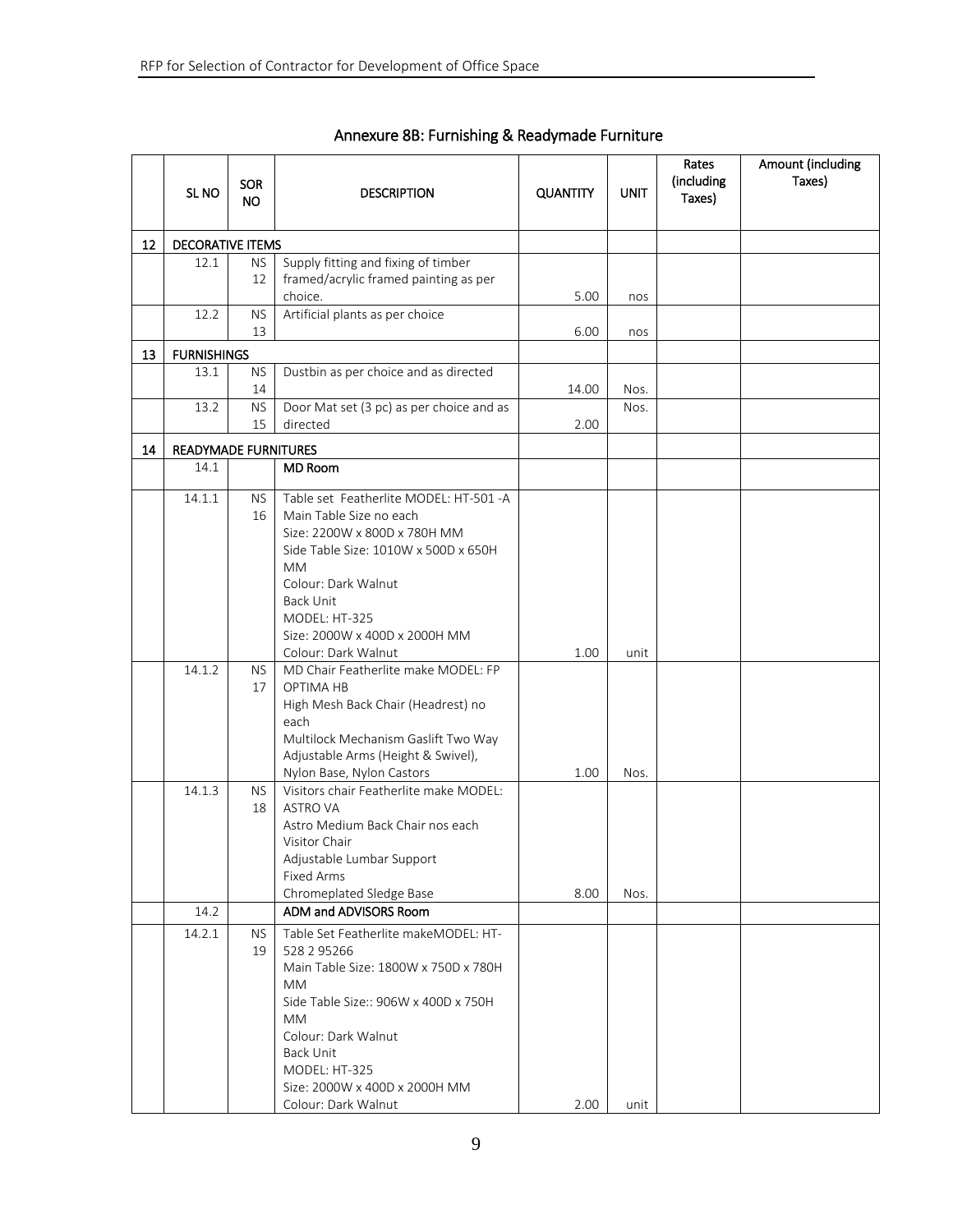| SL <sub>NO</sub> | <b>SOR</b><br><b>NO</b> | <b>DESCRIPTION</b>                                                                                                                                                                                                                                                                                                                                                                                                                                                                                                                                                                                                                                                                                                                                                                                                                                                                                                      | <b>QUANTITY</b> | <b>UNIT</b> | Rates<br>(including<br>Taxes) | Amount (including<br>Taxes) |
|------------------|-------------------------|-------------------------------------------------------------------------------------------------------------------------------------------------------------------------------------------------------------------------------------------------------------------------------------------------------------------------------------------------------------------------------------------------------------------------------------------------------------------------------------------------------------------------------------------------------------------------------------------------------------------------------------------------------------------------------------------------------------------------------------------------------------------------------------------------------------------------------------------------------------------------------------------------------------------------|-----------------|-------------|-------------------------------|-----------------------------|
| 14.2.2           | <b>NS</b><br>20         | Chair Featherlite make MODEL:<br>LIBERATE (MESH) HB<br>High Back with Head Rest<br>Mesh Back Cushioned Seat<br>Multilock Mechanism<br>Height Adjustable Arms<br>Nylon Base                                                                                                                                                                                                                                                                                                                                                                                                                                                                                                                                                                                                                                                                                                                                              | 2.00            | Nos.        |                               |                             |
| 14.2.3           | <b>NS</b><br>18         | Visitors chair Featherlite make MODEL:<br><b>ASTRO VA</b><br>Astro Medium Back Chair<br>Visitor Chair<br>Adjustable Lumbar Support<br><b>Fixed Arms</b><br>Chromeplated Sledge Base                                                                                                                                                                                                                                                                                                                                                                                                                                                                                                                                                                                                                                                                                                                                     | 12.00           | Nos.        |                               |                             |
| 14.3             |                         | <b>CABINS</b>                                                                                                                                                                                                                                                                                                                                                                                                                                                                                                                                                                                                                                                                                                                                                                                                                                                                                                           |                 |             |                               |                             |
| 14.3.1           | <b>NS</b><br>21         | Table unit Featherlite make: Size:<br>1800W x 900D x 750Ht<br>Specification:<br>Table top: 25mm thick Pre-laminate<br>particle<br>board finished with 2mm edge lipping.<br>Support : Supported on 25 mm thick<br>Gable ends<br>with necessary cross beams.<br>Modesty Panel: 18 mm thick PLT<br>Modesty Panel<br>of 450 mm ht is considered.<br>Wire Management: Grommet Hole<br>provided on<br>table top.<br>Side Composite Storage: Storage is<br>made of<br>18mm PLB with Openable shutters, and<br>$2D+1F$<br>Composition.<br>Size: 1200 x 450 x 750 ht<br>MOBILE PEDESTAL 2D1F: 400W X 450D<br>X 640HT<br>Pedestal: Pedestal are made of 18mm<br>thick<br>PLB with 2 drawer units and 1 filling<br>folder unit.<br>The Drawer units are made mobile with<br>the use<br>of castors. The drawer units are<br>provided<br>reccessed handle and suitable locks.<br>ABS keyboard tray without mousepad &<br>CPU trolley | 4.00            | unit        |                               |                             |
| 14.3.2           | <b>NS</b><br>22         | Chair Featherlite make: MODEL: ASTRO<br><b>MB</b><br>Astro Medium Back Chair<br>Single Lock Synchro Mechanism                                                                                                                                                                                                                                                                                                                                                                                                                                                                                                                                                                                                                                                                                                                                                                                                           |                 |             |                               |                             |
|                  |                         | Adjustable Lumbar Support                                                                                                                                                                                                                                                                                                                                                                                                                                                                                                                                                                                                                                                                                                                                                                                                                                                                                               | 4.00            | Nos.        |                               |                             |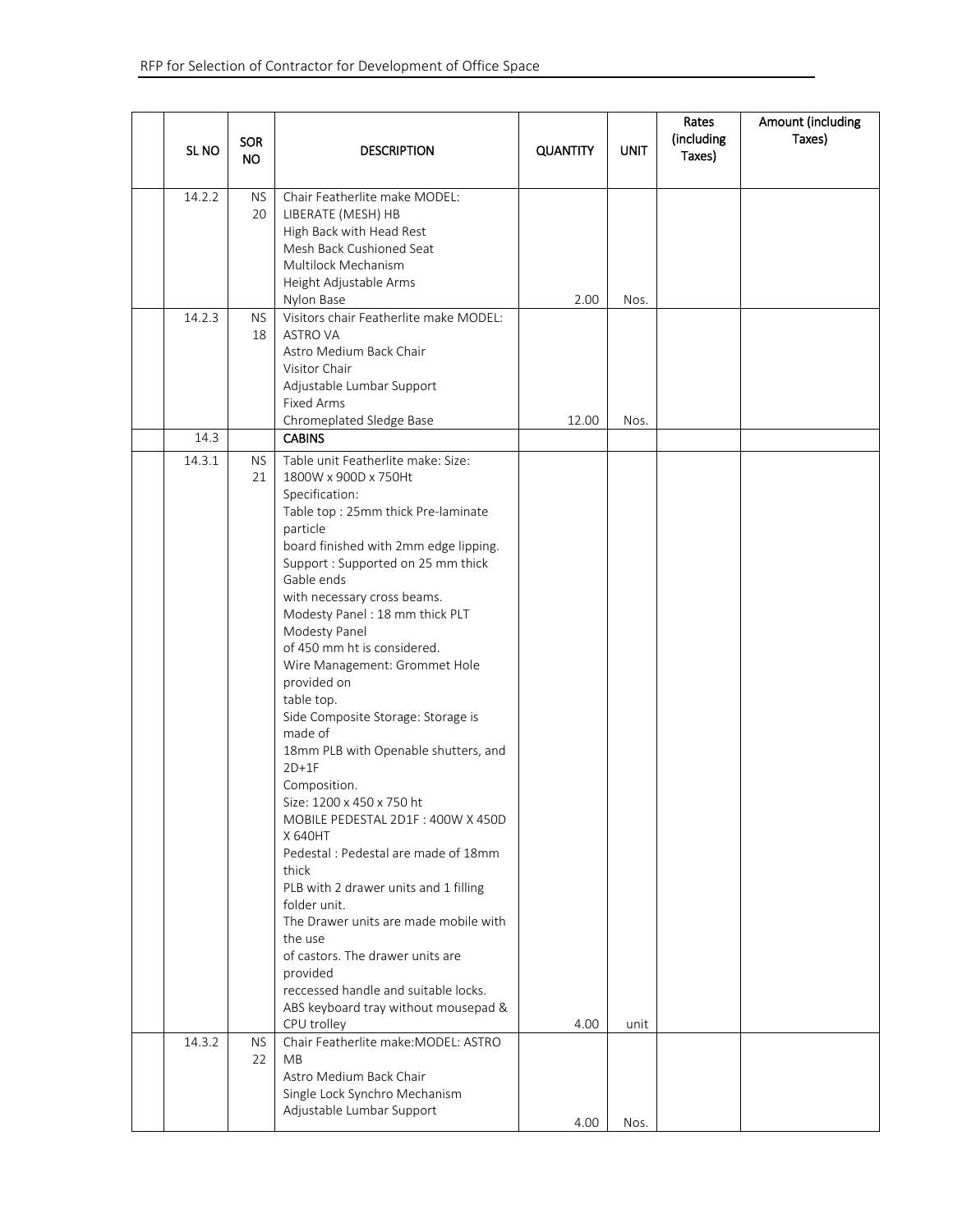|                  | <b>SOR</b> |                                                                                                                                                                                                                                                                                                                                                                                                                                                                                                                                                                                                                                                                                                                                                                                                                                                                                                                                                                                                                   |                 |             | Rates<br>(including | Amount (including<br>Taxes) |
|------------------|------------|-------------------------------------------------------------------------------------------------------------------------------------------------------------------------------------------------------------------------------------------------------------------------------------------------------------------------------------------------------------------------------------------------------------------------------------------------------------------------------------------------------------------------------------------------------------------------------------------------------------------------------------------------------------------------------------------------------------------------------------------------------------------------------------------------------------------------------------------------------------------------------------------------------------------------------------------------------------------------------------------------------------------|-----------------|-------------|---------------------|-----------------------------|
| SL <sub>NO</sub> | <b>NO</b>  | <b>DESCRIPTION</b>                                                                                                                                                                                                                                                                                                                                                                                                                                                                                                                                                                                                                                                                                                                                                                                                                                                                                                                                                                                                | <b>QUANTITY</b> | <b>UNIT</b> | Taxes)              |                             |
|                  |            | One Way Adjustable Arms (Height)<br>Nylon Base                                                                                                                                                                                                                                                                                                                                                                                                                                                                                                                                                                                                                                                                                                                                                                                                                                                                                                                                                                    |                 |             |                     |                             |
| 14.3.3           | NS.<br>23  | Chair Featherlite make: MODEL: SMART<br>VA FXD ARMS With PC Legs 12 Smart<br>Low Mesh Back Visitors chair<br>Powdercoated Four LegsFixed Arms                                                                                                                                                                                                                                                                                                                                                                                                                                                                                                                                                                                                                                                                                                                                                                                                                                                                     | 12.00           | Nos.        |                     |                             |
| 14.4             |            | <b>WORK STATIONS</b>                                                                                                                                                                                                                                                                                                                                                                                                                                                                                                                                                                                                                                                                                                                                                                                                                                                                                                                                                                                              |                 |             |                     |                             |
| 14.4.1           | NS.<br>24  | 6 Seater L-shape Workstation Table<br>Model: Neo 50 mm<br>Size: 1500 / 1500 x 600 / 600 x 750 Ht,<br>1200 ht<br>partition<br>Specification:<br>Table top: 25mm thick Pre-laminate<br>particle<br>board finished with 2mm edge lipping.<br>Partition : Partition is made of 50mm<br>thick NEO<br>based system with fabric above and<br>laminate<br>below the table top. Fabric magnetic<br>and glass<br>markers are provided for each<br>workstation<br>Table top Support : 18mm thick Gable<br>ends with<br>necessary MS Brackets.<br>Raceway: Raceways are provided BTT<br>rest<br>are provided with skirting<br>for power and data cable management.<br>MOBILE PEDESTAL 2D1F: 400W X 450D<br>X 640HT<br>Pedestal: Pedestal are made of 18mm<br>thick<br>PLB with 2 drawer units and 1 filling<br>folder unit.<br>The Drawer units are made mobile with<br>the use<br>of castors. The drawer units are<br>provided<br>recessed handle and suitable locks.<br>ABS keyboard tray without mousepad &<br>CPU trolley | 6.00            | Nos.        |                     |                             |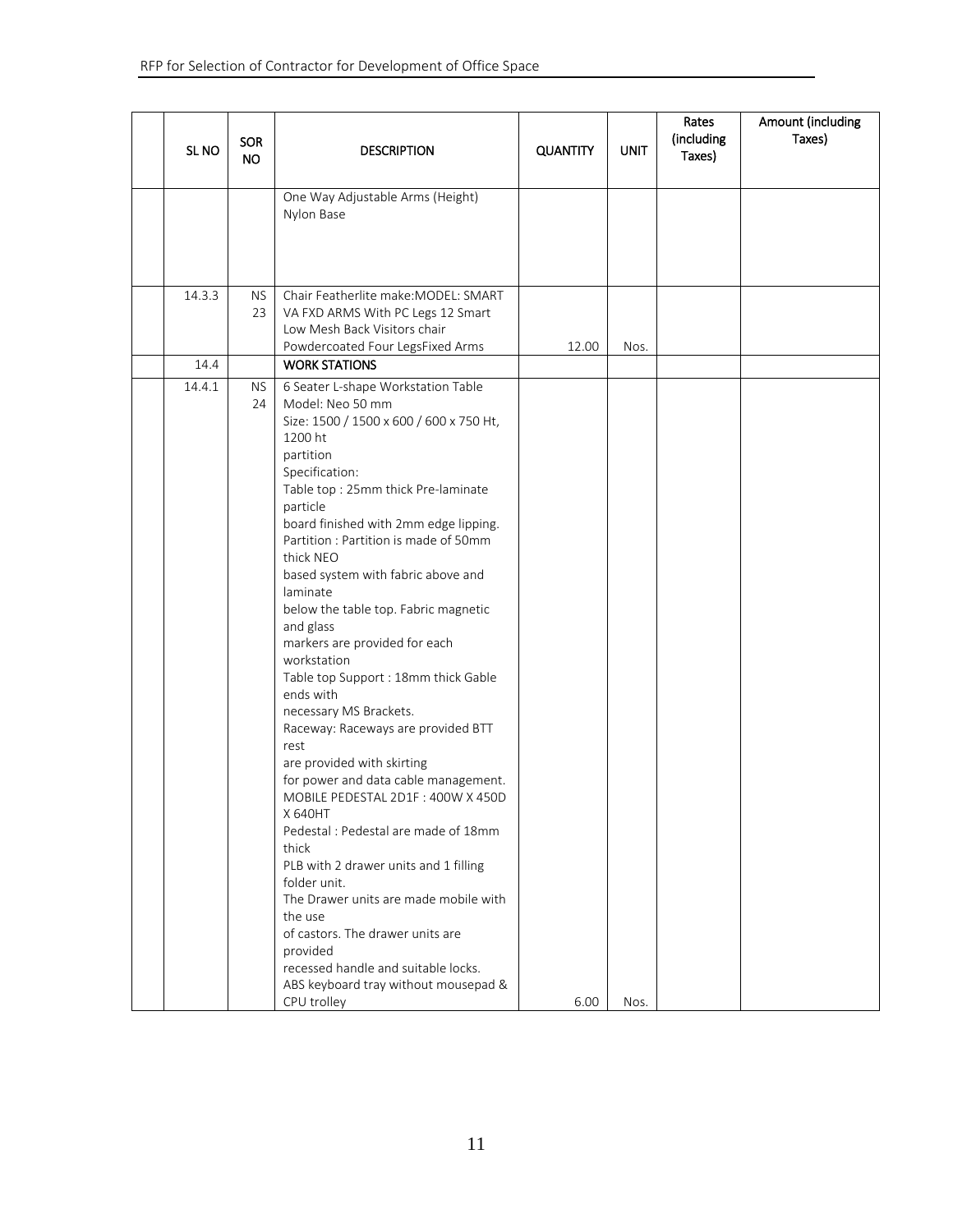| SL <sub>NO</sub> | <b>SOR</b><br><b>NO</b> | <b>DESCRIPTION</b>                                                                                                                                                                                                                                                                                                                                                                                                                                                                                                                                                                                                                                                                                                                                                                                                                                                                                                                                                                                                    | <b>QUANTITY</b> | <b>UNIT</b> | Rates<br>(including<br>Taxes) | Amount (including<br>Taxes) |
|------------------|-------------------------|-----------------------------------------------------------------------------------------------------------------------------------------------------------------------------------------------------------------------------------------------------------------------------------------------------------------------------------------------------------------------------------------------------------------------------------------------------------------------------------------------------------------------------------------------------------------------------------------------------------------------------------------------------------------------------------------------------------------------------------------------------------------------------------------------------------------------------------------------------------------------------------------------------------------------------------------------------------------------------------------------------------------------|-----------------|-------------|-------------------------------|-----------------------------|
| 14.4.2           | <b>NS</b><br>25         | Single Seater L-shape Workstation Table<br>Model: Neo 50 mm<br>Size: 1500 / 1500 x 600 / 600 x 750 Ht,<br>1200 ht<br>partition<br>Specification:<br>Table top: 25mm thick Pre-laminate<br>particle<br>board finished with 2mm edge lipping.<br>Partition: Partition is made of 50mm<br>thick NEO<br>based system with fabric above and<br>laminate<br>below the table top. Fabric magnetic<br>and glass<br>markers are provided for each<br>workstation<br>Table top Support : 18mm thick Gable<br>ends with<br>necessary MS Brackets.<br>Raceway: Raceways are provided BTT<br>rest<br>are provided with skirting<br>for power and data cable management.<br>MOBILE PEDESTAL 2D1F: 400W X 450D<br>X 640HT<br>Pedestal: Pedestal are made of 18mm<br>thick<br>PLB with 2 drawer units and 1 filling<br>folder unit.<br>The Drawer units are made mobile with<br>the use<br>of castors. The drawer units are<br>provided<br>recessed handle and suitable locks.<br>ABS keyboard tray without mousepad &<br>CPU trolley | 2.00            | Nos.        |                               |                             |
| 14.4.3           | <b>NS</b><br>22         | Workstation Chair Featherlite make:<br>MODEL: ASTRO MB<br>Single Lock Synchro Mechanism<br>Adjustable Lumbar Support<br>One Way Adjustable Arms (Height)                                                                                                                                                                                                                                                                                                                                                                                                                                                                                                                                                                                                                                                                                                                                                                                                                                                              |                 |             |                               |                             |
|                  |                         | Nylon Base<br>Make: Featherlite                                                                                                                                                                                                                                                                                                                                                                                                                                                                                                                                                                                                                                                                                                                                                                                                                                                                                                                                                                                       | 9.00            | Nos.        |                               |                             |
| 14.5             |                         | <b>CONFERENCE ROOM</b>                                                                                                                                                                                                                                                                                                                                                                                                                                                                                                                                                                                                                                                                                                                                                                                                                                                                                                                                                                                                |                 |             |                               |                             |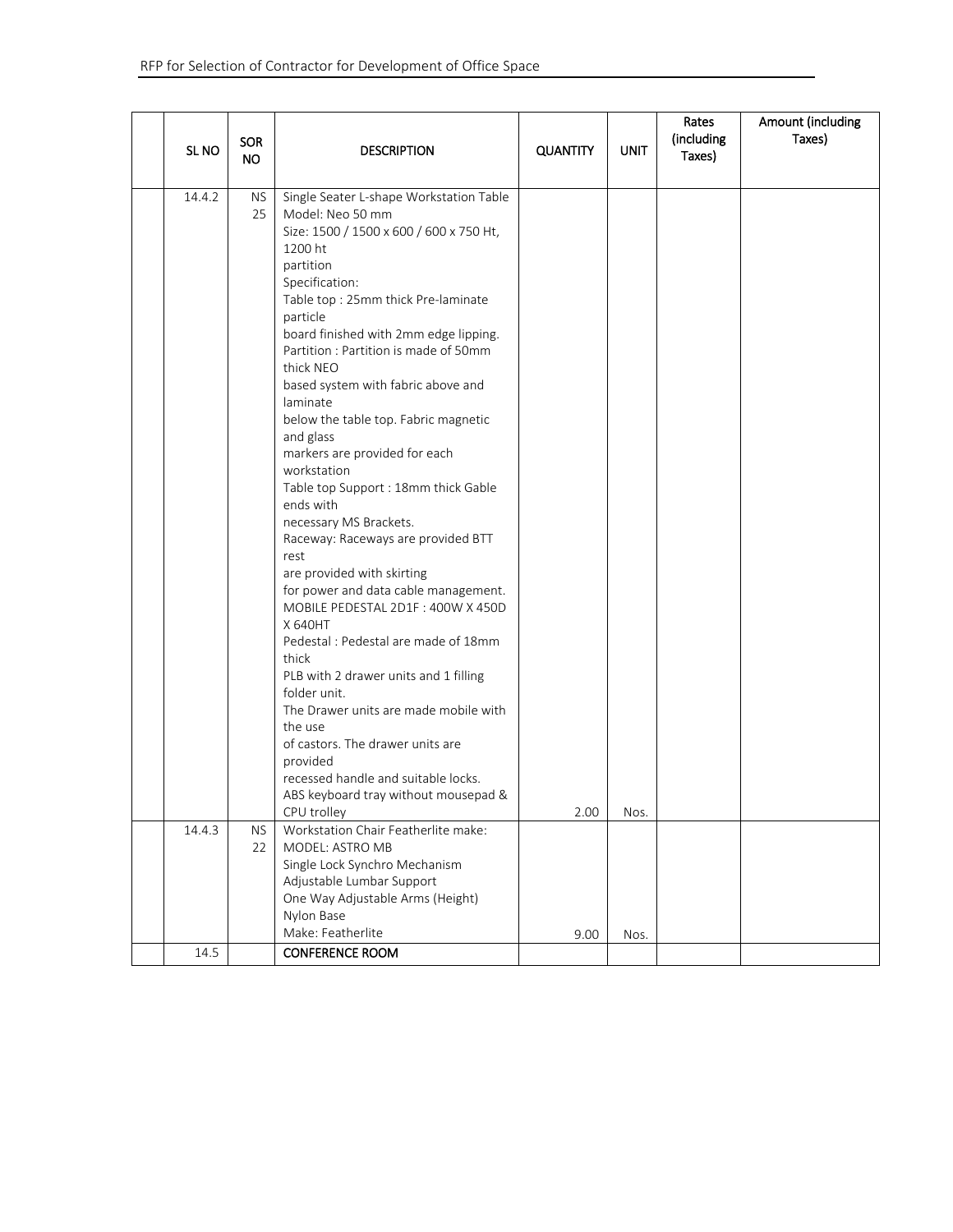| SL <sub>NO</sub> | <b>SOR</b><br><b>NO</b> | <b>DESCRIPTION</b>                                                                                                                                                                                                                    | <b>QUANTITY</b> | <b>UNIT</b>  | Rates<br>(including<br>Taxes) | Amount (including<br>Taxes) |
|------------------|-------------------------|---------------------------------------------------------------------------------------------------------------------------------------------------------------------------------------------------------------------------------------|-----------------|--------------|-------------------------------|-----------------------------|
| 14.5.1           | <b>NS</b><br>26         | Featherlite make Conference Table (29<br>Seater)<br>U SHAPED BOARD ROOM TABLE<br>TABLE: 1800W X 600D X 750HT (03<br>NOS)<br>TABLE: 1350W X 600D X 750HT (10<br>NOS)<br>Table Top: Table top 25mm thick pre<br>laminated               |                 |              |                               |                             |
|                  |                         | particle board finished with 2mm edge<br>lipping.<br>Support : Supported on gable ends and<br>18MM<br>THK PLT modesty panel of 450HT.<br>Wire Management - 300mm Flip Up<br>with PVC<br>cable tray is considered in each table        |                 |              |                               |                             |
|                  |                         | with                                                                                                                                                                                                                                  | 1.00            | unit         |                               |                             |
| 14.5.2           | NS.<br>27               | vertical wire entry cover.<br>Featherlite make conference chair<br>MODEL: FP OPTIMA HB<br>High Mesh Back Chair (Headrest)<br>Multilock Mechanism<br>Gaslift Two Way Adjustable Arms<br>(Height &<br>Swivel) Nylon Base, Nylon Castors | 1.00            | Nos.         |                               |                             |
| 14.5.3           | NS.<br>28               | Featherlite make conference chair<br>MODEL: AMAZE MB ML ADJ ARMS<br>Medium Mesh Back Chair<br>Self Calibrating Multilock Mechanism<br>Adjustable Lumbar Support<br>Height Adjustable Arms, Nylon Base                                 | 40.00           | Nos.         |                               |                             |
| 14.6             |                         | <b>OTHER FURNITURES</b>                                                                                                                                                                                                               |                 |              |                               |                             |
| 14.6.1           | <b>NS</b><br>29         | Featherlite make MODEL: 238-2S (Pearl)<br>Two seater sofa, Leatherette sofa<br>Chrome frame                                                                                                                                           |                 |              |                               |                             |
| 14.6.2           | <b>NS</b><br>30         | Featherlite make MODEL: 238-1S (Pearl)<br>Single seater sofa<br>Leatherette sofa, Chrome frame                                                                                                                                        | 2.00<br>4.00    | Nos.<br>Nos. |                               |                             |
| 14.6.3           | NS.<br>31               | Featherlite make MODEL: S-900-2S<br>(Converse)<br>Two seater sofa, Leatherette sofa<br>Chrome legs                                                                                                                                    | 5.00            | Nos.         |                               |                             |
| 14.6.4           | <b>NS</b><br>32         | Featherlite make MODEL: S-900-1S<br>(Converse) Single seater sofa,<br>Leatherette sofaChrome legs                                                                                                                                     | 8.00            | Nos.         |                               |                             |
| 14.6.5           | <b>NS</b><br>33         | Featherlite make low height storage<br>units of Size: 900 x 450 x 1200 ht<br>Made of 18mm thick PLB with 25mm<br>thick                                                                                                                |                 |              |                               |                             |
|                  |                         | storage top with openable shutters,                                                                                                                                                                                                   | 10.00           | Nos.         |                               |                             |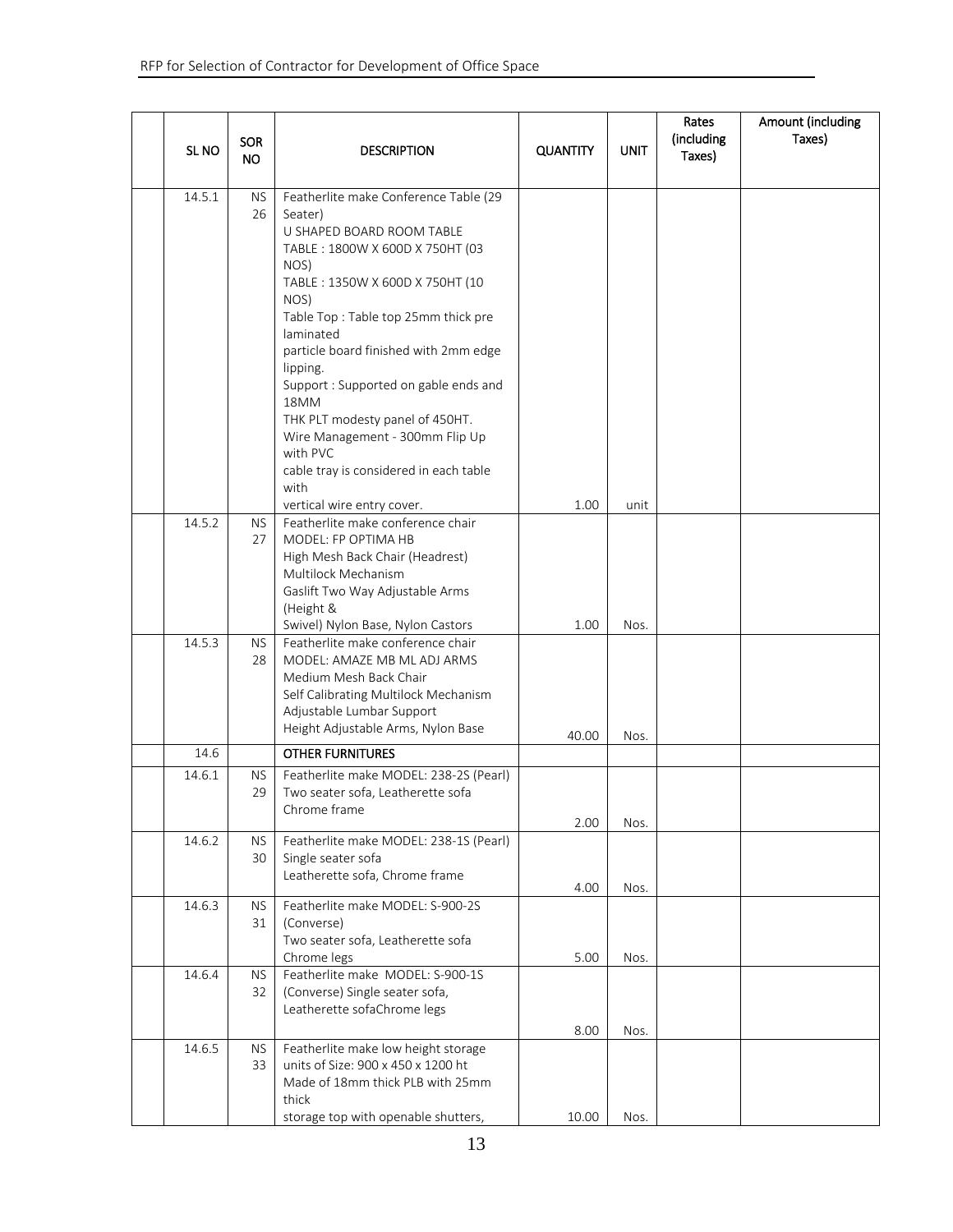| SL <sub>NO</sub> | <b>SOR</b><br>NO. | <b>DESCRIPTION</b>                           | <b>QUANTITY</b> | <b>UNIT</b> | Rates<br>(including<br>Taxes) | Amount (including<br>Taxes) |
|------------------|-------------------|----------------------------------------------|-----------------|-------------|-------------------------------|-----------------------------|
|                  |                   | adjustable                                   |                 |             |                               |                             |
|                  |                   | shelves, auto closing hinges, locking        |                 |             |                               |                             |
|                  |                   | mechanism                                    |                 |             |                               |                             |
|                  |                   | and recessed handles.                        |                 |             |                               |                             |
|                  |                   | <b>TOTAL FOR FURNISHINGS &amp; FURNITURE</b> |                 |             |                               |                             |
|                  |                   |                                              |                 |             |                               |                             |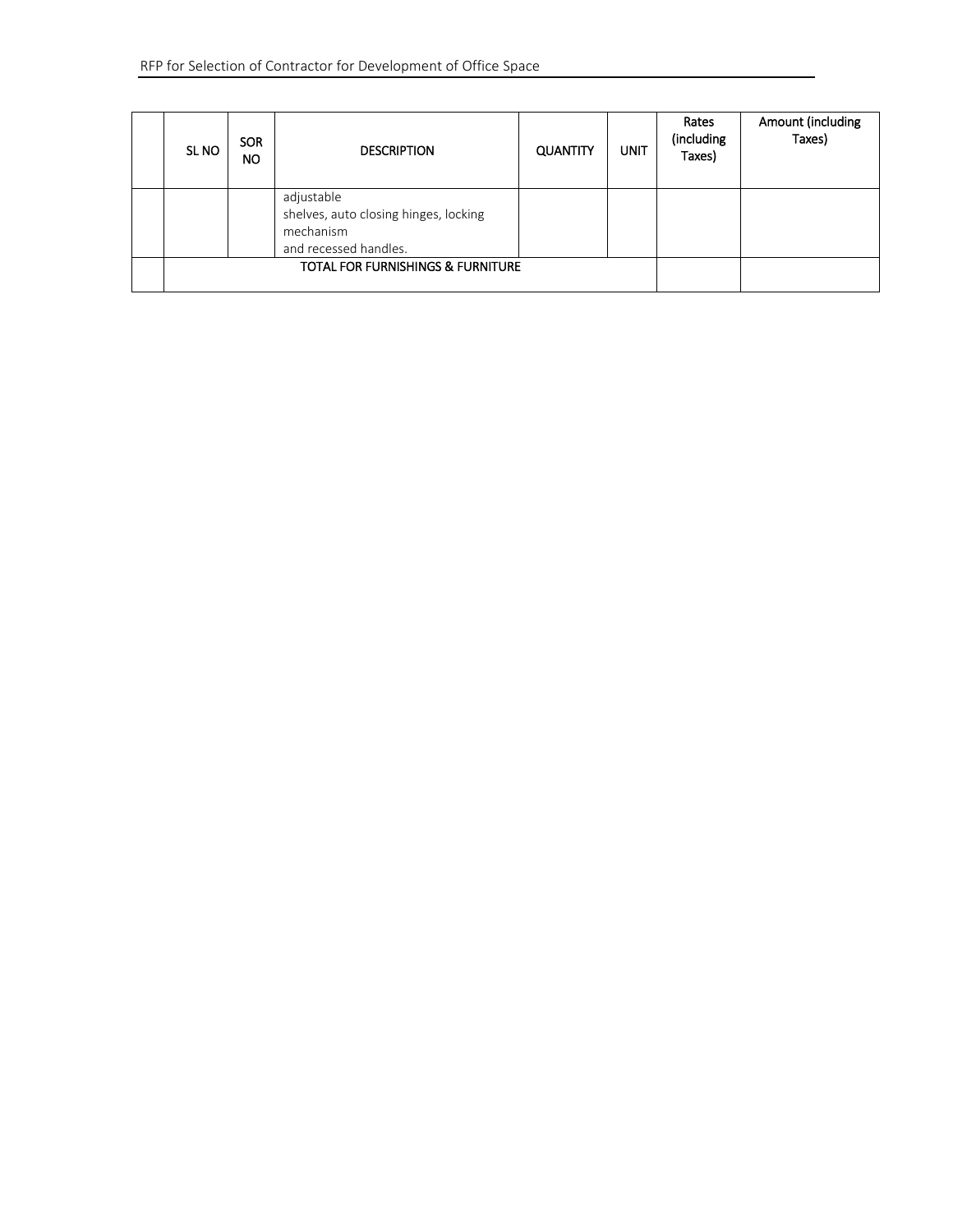# Annexure 8C: Electrical Works

|    |       |                                              |                                                                                                                  |                 |             | Rates<br>(including<br>Taxes) | Amount<br>(including<br>Taxes) |
|----|-------|----------------------------------------------|------------------------------------------------------------------------------------------------------------------|-----------------|-------------|-------------------------------|--------------------------------|
|    |       |                                              |                                                                                                                  |                 |             |                               |                                |
|    |       |                                              |                                                                                                                  |                 |             |                               |                                |
|    | SL NO | SOR NO                                       | <b>DESCRIPTION</b>                                                                                               | <b>QUANTITY</b> | <b>UNIT</b> |                               |                                |
|    |       |                                              |                                                                                                                  |                 |             |                               |                                |
|    | 15.1  | <b>15 ELECTRICAL FITTINGS</b><br><b>NS34</b> | Supply fitting and fixing of Havells make 9W                                                                     |                 |             |                               |                                |
|    |       |                                              | LED(Joy round) round type recessed down lighter                                                                  | 24.00           | Nos.        |                               |                                |
|    | 15.2  | <b>NS 35</b>                                 | Supply fitting and fixing of Havells make 15W                                                                    |                 |             |                               |                                |
|    |       |                                              | LED(Joy round) round type recessed down lighter                                                                  | 27.00           | Nos.        |                               |                                |
|    | 15.3  | <b>NS 36</b>                                 | Supply fitting and fixing of Havells make 18W                                                                    |                 |             |                               |                                |
|    |       |                                              | LED(Joy round) round type recessed down lighter                                                                  |                 |             |                               |                                |
|    | 15.4  | <b>NS37</b>                                  | Supply fitting and fixing of Havells make 34 W                                                                   | 8.00            | Nos.        |                               |                                |
|    |       |                                              | 600X 600 LED(Venus neo 4000k) recessed type                                                                      |                 |             |                               |                                |
|    |       |                                              | down lighter.                                                                                                    | 28.00           | Nos.        |                               |                                |
|    | 15.5  | <b>NS38</b>                                  | Supply fitting and fixing of V3 havells/orient make                                                              |                 |             |                               |                                |
|    |       |                                              | 400 MM dia Wall mounted fans                                                                                     | 26.00           | Nos.        |                               |                                |
|    | 15.6  | <b>NS 39</b>                                 | Supply fitting and fixing LED Strip light Philips or                                                             |                 |             |                               |                                |
|    |       |                                              | equivalent make including all accessories.                                                                       |                 |             |                               |                                |
|    |       |                                              | <b>AIR CONDITIONERS</b>                                                                                          | 50.00           | Rm          |                               |                                |
| 16 |       |                                              |                                                                                                                  |                 |             |                               |                                |
|    | 16.1  | ECBC                                         | Supply fiting and fixing of Mitsubishi or equivalent                                                             |                 |             |                               |                                |
|    |       | 1.6                                          | 7.5.1.1/31. make 1.0 ton 5 star rating Hi wall AC unit with<br>cordless remote including outdoor and indoor unit |                 |             |                               |                                |
|    |       |                                              | and necessary additional copper piping up to 5 m                                                                 |                 |             |                               |                                |
|    |       |                                              | with thermo insulation and including PVC drain                                                                   |                 |             |                               |                                |
|    |       |                                              | pipe and voltage stabilizer and electrical cable                                                                 |                 |             |                               |                                |
|    |       |                                              | installation complete as directed by department.                                                                 | 5.00            | Nos.        |                               |                                |
|    | 16.1  | <b>ECBC</b>                                  | Supply fiting and fixing of Bluestar/Voltas or                                                                   |                 |             |                               |                                |
|    |       |                                              | 7.5.1.1/31. equivalent make 1.5 ton 5 star rating Hi wall AC                                                     |                 |             |                               |                                |
|    |       | 1.6                                          | unit with cordless remote including outdoor and                                                                  |                 |             |                               |                                |
|    |       |                                              | indoor unit and necessary additional copper piping<br>upto 5 m with thermo insulation and including PVC          |                 |             |                               |                                |
|    |       |                                              | drain pipe and voltage stabilizer and electrical                                                                 |                 |             |                               |                                |
|    |       |                                              | cable installation complete as directed                                                                          | 5.00            | Nos.        |                               |                                |
|    | 16.1  | <b>ECBC</b>                                  | Supply fiting and fixing of Bluestar/Voltas or                                                                   |                 |             |                               |                                |
|    |       |                                              | 7.4/31.1.7 equivalent make 2.0 ton 5 star rating Hi wall AC                                                      |                 |             |                               |                                |
|    |       |                                              | unit with cordless remote including outdoor and                                                                  |                 |             |                               |                                |
|    |       |                                              | outdoor unit and necessary additional copper                                                                     |                 |             |                               |                                |
|    |       |                                              | piping upto 5 m with thermo insulation and                                                                       |                 |             |                               |                                |
|    |       |                                              | including PVC drain pipe and voltage stabilizer and<br>electrical cable installation complete as directed        |                 |             |                               |                                |
|    |       |                                              | by department.                                                                                                   | 4.00            | Nos.        |                               |                                |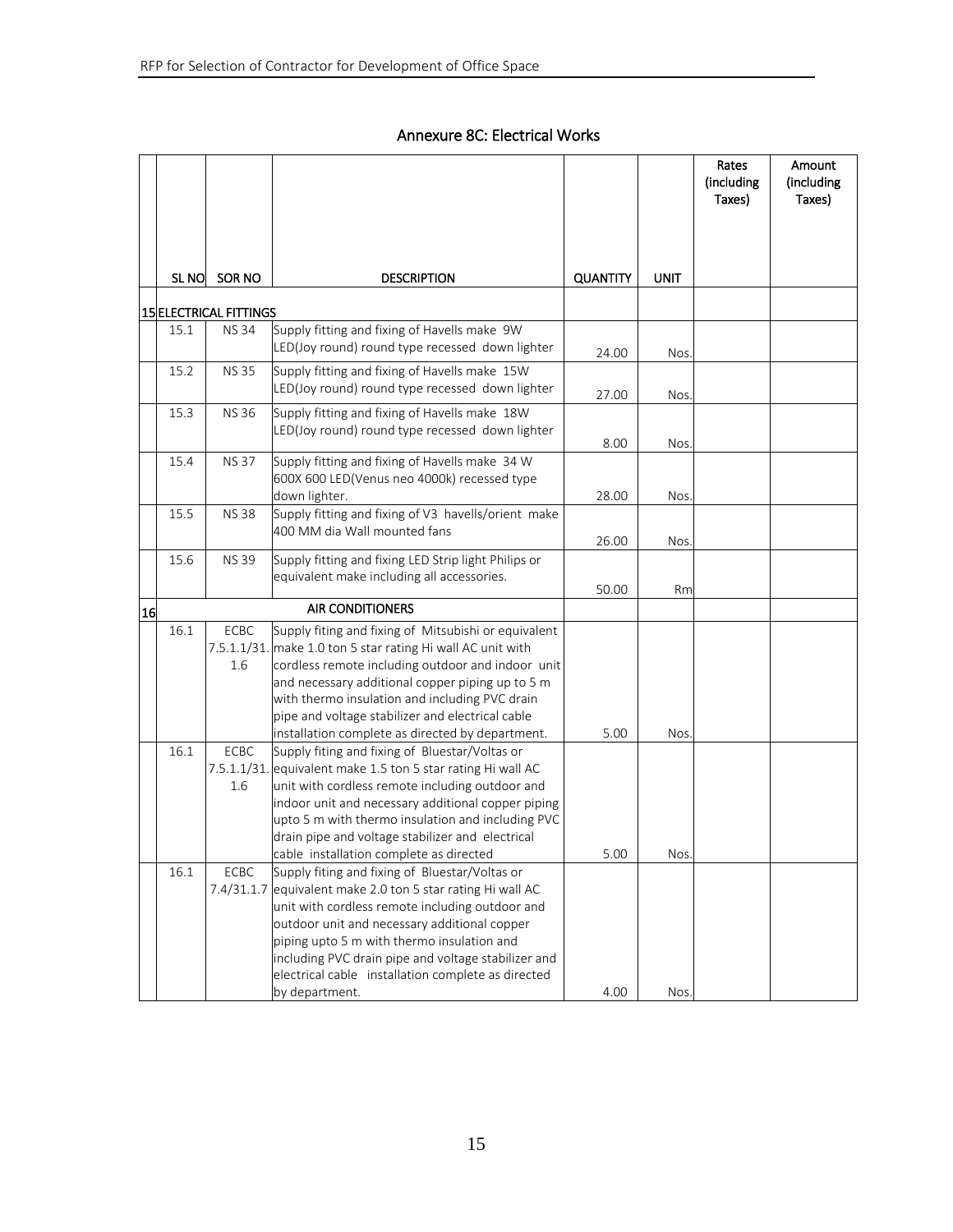|    |                  |             |                                                                                                              |                 |             | Rates<br>(including<br>Taxes) | Amount<br>(including<br>Taxes) |
|----|------------------|-------------|--------------------------------------------------------------------------------------------------------------|-----------------|-------------|-------------------------------|--------------------------------|
|    |                  |             |                                                                                                              |                 |             |                               |                                |
|    |                  |             |                                                                                                              |                 |             |                               |                                |
|    | SL <sub>NO</sub> | SOR NO      | <b>DESCRIPTION</b>                                                                                           | <b>QUANTITY</b> | <b>UNIT</b> |                               |                                |
|    | 16.1             | <b>ECBC</b> | Supply with installation testing and commissioning                                                           |                 |             |                               |                                |
|    |                  | 9           | 7.7.4/31.1. of ceiling mounted cassette 5 star rating non<br>ducted split type air conditioner with cordless |                 |             |                               |                                |
|    |                  |             | remote including outdoor and indoor unit and                                                                 |                 |             |                               |                                |
|    |                  |             | necessary additional copper piping upto 5 m with                                                             |                 |             |                               |                                |
|    |                  |             | thermo insulation and including PVC drain pipe and                                                           |                 |             |                               |                                |
|    |                  |             | voltage stabilizer and electrical connection cable<br>complete as directed by department. 3 Ton              |                 |             |                               |                                |
|    |                  |             | capacity with scroll compressor Mitshubishi make                                                             |                 |             |                               |                                |
|    |                  |             | cassettes AC                                                                                                 | 8.00            | <b>Nos</b>  |                               |                                |
|    |                  |             |                                                                                                              |                 |             |                               |                                |
| 17 |                  |             | <b>ELECTRICAL WIRING</b>                                                                                     |                 |             |                               |                                |
|    | 17.1             | 2.2         | Wiring to 5 pin 6 Amps plug point with 1.5 sq. mm                                                            |                 |             |                               |                                |
|    |                  |             | P.V.C. insulated single core unsheathed industrial                                                           |                 |             |                               |                                |
|    |                  |             | (Multistrand) cable FR conforming to IS-694: 1990                                                            |                 |             |                               |                                |
|    |                  |             | with flexible bright annealed electrolytic copper<br>conductor for voltage grade up to 1100 volts            |                 |             |                               |                                |
|    |                  |             | (Finolex / RR Kabel / Nicco / Anchor or Equivalent                                                           |                 |             |                               |                                |
|    |                  |             | Make as approved by the Deptt.) in surface/                                                                  |                 |             |                               |                                |
|    |                  |             | recessed 2 mm thick/ heavy rigid ISI marked IS:                                                              |                 |             |                               |                                |
|    |                  |             | 9537 PART - III rigid PVC conduit (Berlia/AKG /                                                              |                 |             |                               |                                |
|    |                  |             | Precision/ Presto Plast/Polycab/ MW or equivalent<br>make as approved by the Deptt.) wiring system           |                 |             |                               |                                |
|    |                  |             | including 5 pin 6 Amps flush type plug socket and 6                                                          |                 |             |                               |                                |
|    |                  |             | Amps F/T switch (Anchor penta /Gold medal /Kolor                                                             |                 |             |                               |                                |
|    |                  |             | kany.Kom/Havells or equivalent make as approved                                                              |                 |             |                               |                                |
|    |                  |             | by the Deptt.), GI/ MS switch board (I.S.I. mark                                                             |                 |             |                               |                                |
|    |                  |             | with phenolic laminated sheet cover including                                                                |                 |             |                               |                                |
|    |                  |             | earth continuity with 1.5 sq. mm. cable to third pin<br>of the plug socket etc. as required complete, when   |                 |             |                               |                                |
|    |                  |             | placed elsewhere.                                                                                            |                 |             |                               |                                |
|    |                  | 2.2.1       | Short point upto 3.0 m length                                                                                | 30.00           | Each        |                               |                                |
|    |                  | 2.2.1       | Medium point upto 6.0 m length                                                                               | 20.00           | Each        |                               |                                |
|    |                  | 2.2.3       | Long point upto 10.0 m length                                                                                | 12.00           | Each        |                               |                                |
|    | 17.2             |             | Wiring for 5/6 pin 16 Amps power plug point with<br>4 sq. mm. P.V.C. insulated single core unsheathed        |                 |             |                               |                                |
|    |                  |             | industrial (Multistrand) cable FR conforming to IS-                                                          |                 |             |                               |                                |
|    |                  |             | 694: 1990 with flexible bright annealed electrolytic                                                         |                 |             |                               |                                |
|    |                  |             | copper conductor for voltage grade up to 1100                                                                |                 |             |                               |                                |
|    |                  |             | volts (Finolex /RR Kabel /Nicco / Anchor or                                                                  |                 |             |                               |                                |
|    |                  |             | Equivalent Make as approved by the Deptt.) in<br>surface/ recessed conduit wiring system including           |                 |             |                               |                                |
|    |                  |             | and fixing 5/6 pin 16 Amps flush type socket                                                                 |                 |             |                               |                                |
|    |                  |             | outlets and 16 Amps flush type switch (Anchor                                                                |                 |             |                               |                                |
|    |                  |             | penta /Gold medal /Kolor kany.Kom/Havells or                                                                 |                 |             |                               |                                |
|    |                  |             | equivalent make as approved by the Deptt.), GI/                                                              |                 |             |                               |                                |
|    |                  |             | MS switch board (I.S.I. mark with phenolic                                                                   |                 |             |                               |                                |
|    |                  |             | laminated sheet cover earth continuity with 2.5 sq.<br>mm cable to the 3rd pin of the socket as required     |                 |             |                               |                                |
|    |                  |             | complete with 20 mm. dia. 2mm thick/ heavy ISI                                                               |                 |             |                               |                                |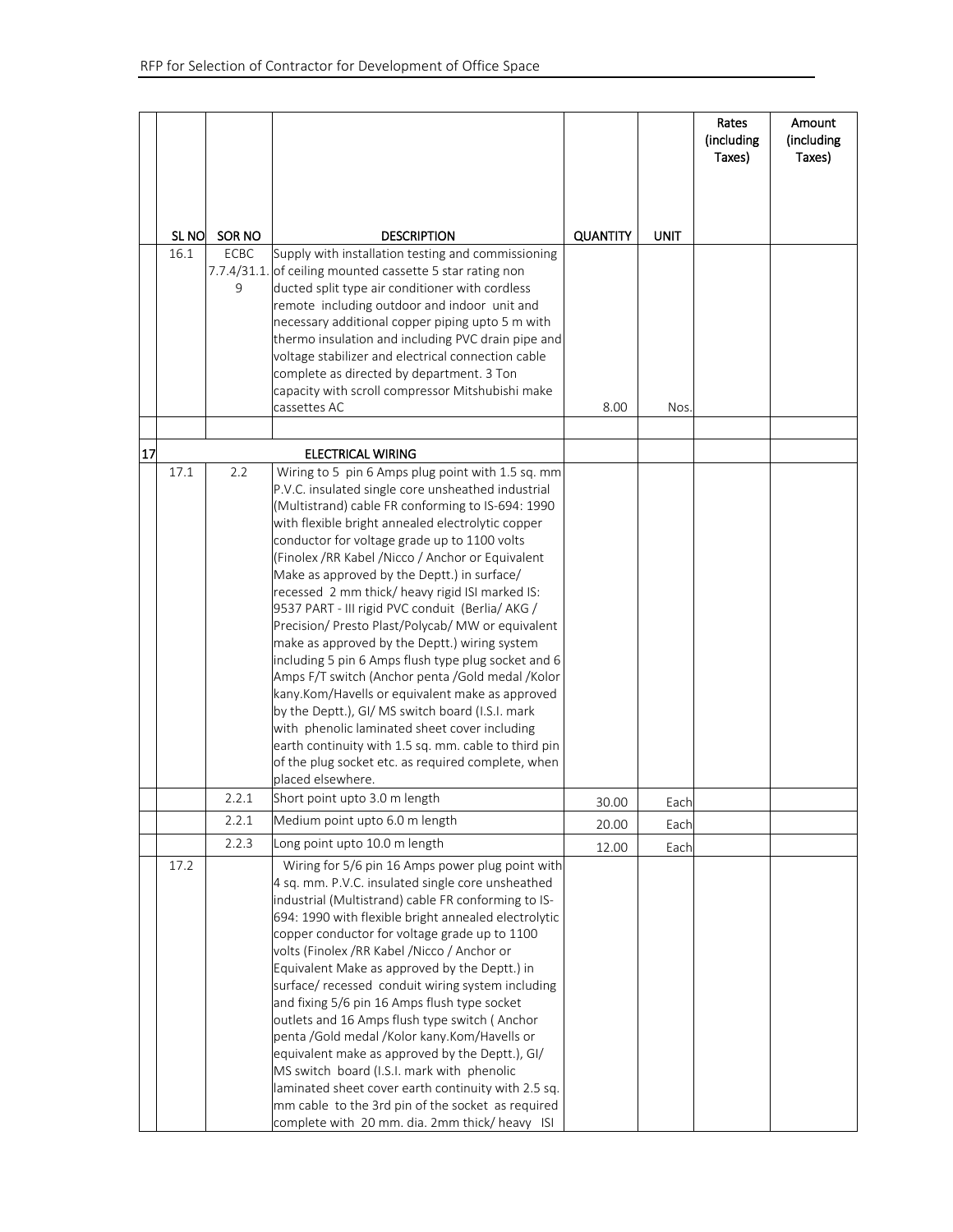|                  |                |                                                                                                        |                 |             | Rates<br>(including<br>Taxes) | Amount<br>(including<br>Taxes) |
|------------------|----------------|--------------------------------------------------------------------------------------------------------|-----------------|-------------|-------------------------------|--------------------------------|
|                  |                |                                                                                                        |                 |             |                               |                                |
|                  |                |                                                                                                        |                 |             |                               |                                |
| SL <sub>NO</sub> | SOR NO         | <b>DESCRIPTION</b><br>marked IS: 9537 PART - III rigid PVC conduit                                     | <b>QUANTITY</b> | <b>UNIT</b> |                               |                                |
|                  |                | (Berlia/ AKG / Precision/ Presto Plast/Polycab/ MW                                                     |                 |             |                               |                                |
|                  |                | or equivalent make as approved by the Deptt.)                                                          |                 |             |                               |                                |
|                  |                |                                                                                                        |                 |             |                               |                                |
|                  |                |                                                                                                        |                 |             |                               |                                |
|                  |                |                                                                                                        |                 |             |                               |                                |
|                  |                |                                                                                                        |                 |             |                               |                                |
|                  |                |                                                                                                        |                 |             |                               |                                |
|                  |                |                                                                                                        |                 |             |                               |                                |
|                  |                |                                                                                                        |                 |             |                               |                                |
|                  |                |                                                                                                        |                 |             |                               |                                |
|                  | 2.3.1          | Short point upto 3.0 m length                                                                          | 9.00            | Each        |                               |                                |
|                  | 2.3.2          | Medium point upto 6.0 m length                                                                         | 4.00            | Each        |                               |                                |
|                  | 2.3.3          | Long point upto 10.0 m length                                                                          | 4.00            | Each        |                               |                                |
|                  | 2.4.1<br>2.4.2 | Extra Long point upto 15.0 m length<br>Extra long point upto 20.0 m length                             | 2.00            | Each        |                               |                                |
| 17.3             | 2.1            | Wiring for light/fan/bell point with 2 x 1.5 sq. mm                                                    | 2.00            | Each        |                               |                                |
|                  |                | P.V.C. insulated single core unsheathed industrial                                                     |                 |             |                               |                                |
|                  |                | (Multistrand) cable FR conforming to IS-694: 1990                                                      |                 |             |                               |                                |
|                  |                | with flexible bright annealed electrolytic copper<br>conductor for voltage grade up to 1100 volts      |                 |             |                               |                                |
|                  |                | (Finolex / RR Kabel or Equivalent Make as approved                                                     |                 |             |                               |                                |
|                  |                | by the Deptt.) in surface/ recessed conduit wiring<br>with 20 mm dia 2mm thick/ heavy rigid ISI marked |                 |             |                               |                                |
|                  |                | IS: 9537 PART - III rigid PVC conduit (Berlia/AKG /                                                    |                 |             |                               |                                |
|                  |                | Precision/ Presto Plast/Polycab/ MW or equivalent                                                      |                 |             |                               |                                |
|                  |                | make as approved by the Deptt.) wiring system<br>including 6 Amps flush type switch/bell push          |                 |             |                               |                                |
|                  |                | (Anchor penta / Gold medal / Kolor                                                                     |                 |             |                               |                                |
|                  |                | kany.Kom/Havells or equivalent make as approved<br>by the Deptt.), GI/ MS switch board (I.S.I. mark    |                 |             |                               |                                |
|                  |                | with phenolic laminated sheet cover as required                                                        |                 |             |                               |                                |
|                  |                | complete, when placed elsewhere.                                                                       |                 |             |                               |                                |
|                  | 2.1.1<br>2.1.2 | Short point upto 3.0 m length<br>Medium point upto 6.0 m length                                        | 70.00           | Each        |                               |                                |
|                  | 2.1.3          | Long point upto 10.0 m length                                                                          | 30.00           | Each        |                               |                                |
| 17.4             | SB 8.63.3      | supplying with fitting and fixing of modular starter                                                   | 15.00           | Each        |                               |                                |
|                  |                | of following specification complete with making                                                        |                 |             |                               |                                |
|                  |                | necessary connection as specified and directed.                                                        | 18.00           | Each        |                               |                                |
| 17.5             | SB 8.21.1      | Overload relay range 9-15 Amps in 3 module<br>Supply with fitting and fixing of 100 W 4 step           |                 |             |                               |                                |
|                  |                | modular(2 module) fan speed controller of legrad,                                                      |                 |             |                               |                                |
|                  |                | MK, ABB, colors, Schneider etc with necessary<br>connection as directed by the department.             | 26.00           | Each        |                               |                                |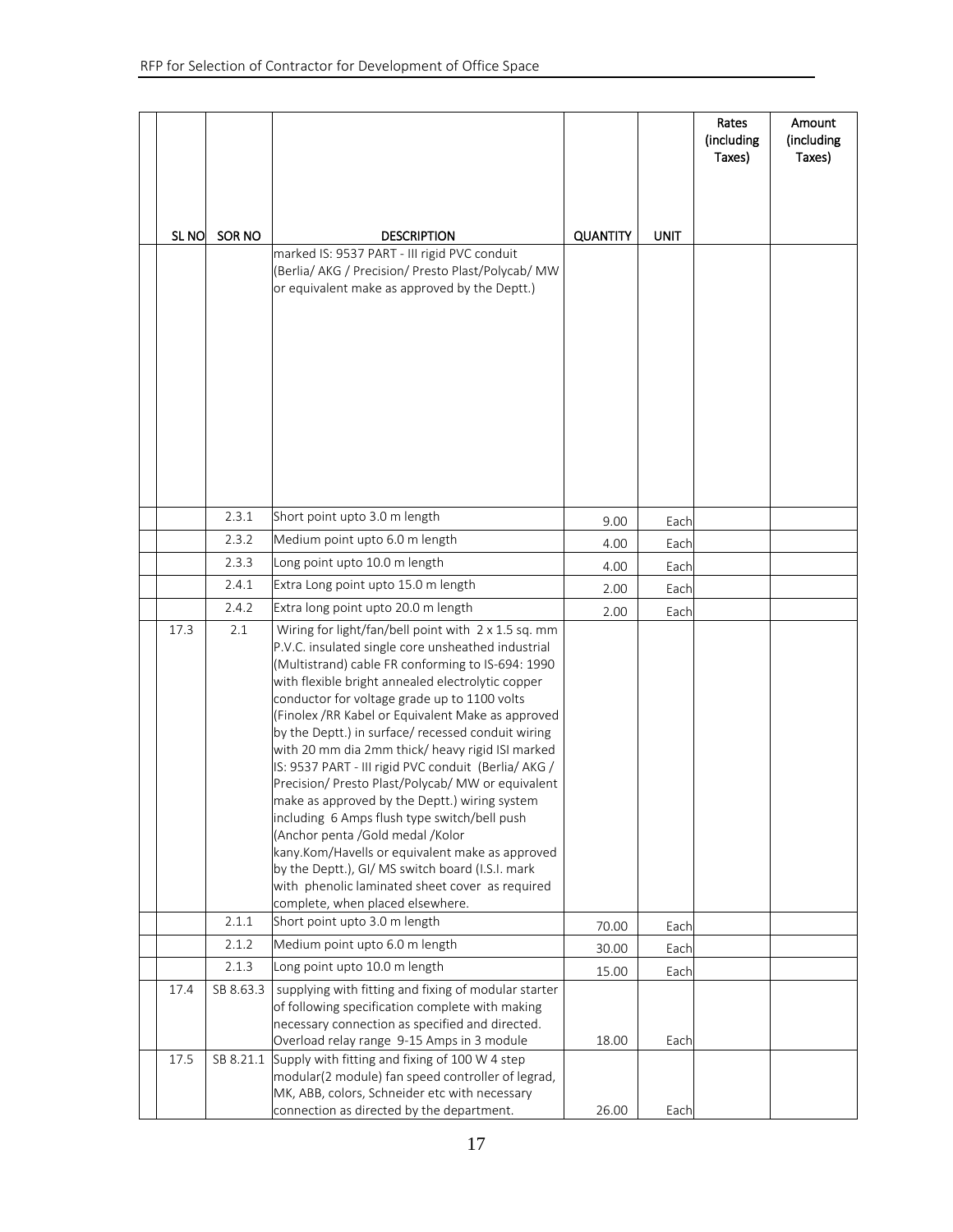|      |            |                                                                                                                                                                                                                                                                                                                                                                                                                                                                                                                                                                                                                                   |                 |             | Rates<br>(including<br>Taxes) | Amount<br>(including<br>Taxes) |
|------|------------|-----------------------------------------------------------------------------------------------------------------------------------------------------------------------------------------------------------------------------------------------------------------------------------------------------------------------------------------------------------------------------------------------------------------------------------------------------------------------------------------------------------------------------------------------------------------------------------------------------------------------------------|-----------------|-------------|-------------------------------|--------------------------------|
|      |            |                                                                                                                                                                                                                                                                                                                                                                                                                                                                                                                                                                                                                                   |                 |             |                               |                                |
|      | SLNO SORNO | <b>DESCRIPTION</b>                                                                                                                                                                                                                                                                                                                                                                                                                                                                                                                                                                                                                | <b>QUANTITY</b> | <b>UNIT</b> |                               |                                |
| 17.6 |            | 2.7/2.8/2.9 Wiring for drawing sub-main line with P.V.C.<br>insulated single core unsheathed industrial<br>(Multistrand) cable FR conforming to IS-694: 1990<br>with flexible bright annealed electrolytic copper<br>conductor for voltage grade up to 1100 volts<br>(Finolex /RR Kabel /Nicco / Anchor or Equivalent<br>Make as approved by the Deptt.) PVC conduit<br>(Berlia/ AKG / Precision/ Presto Plast/Polycab/ MW<br>or equivalent make as approved by the Deptt.)<br>including earth continuity in surface/ recessed 20<br>mm. dia. 2mm thick/ heavy ISI marked IS: 9537<br>PART - III rigid PVC conduit wiring system. |                 |             |                               |                                |
|      | 2.7.1      | With 2 x 2.5 sq. mm. + earth continuity with 1x1.5<br>sq. mm. in 20 mm. dia. 2mm thick/ heavy rigid PVC<br>IS: 9537 Part - III conduit.                                                                                                                                                                                                                                                                                                                                                                                                                                                                                           | 300.00          | Metre.      |                               |                                |
|      | 2.8.2      | With 3 x 4 sq mm + 2 x 2.5 sq mm earth<br>connectivity in 20 mm. dia. 2mm thick/ heavy rigid<br>PVC IS: 9537 Part - III conduit.                                                                                                                                                                                                                                                                                                                                                                                                                                                                                                  | 150.00          | Metre.      |                               |                                |
|      | 2.9.3      | With $4 \times 6$ sq mm + $2 \times 4$ sq mm earth connectivity<br>in 20 mm. dia. 2mm thick/ heavy rigid PVC IS: 9537<br>Part - III conduit.                                                                                                                                                                                                                                                                                                                                                                                                                                                                                      | 75.00           | Metre.      |                               |                                |
|      | 2.9.4      | With $4 \times 10$ sq mm + $2 \times 6$ sq mm earth<br>connectivity in 20 mm. dia. 2mm thick/ heavy rigid<br>PVC IS: 9537 Part - III conduit.                                                                                                                                                                                                                                                                                                                                                                                                                                                                                     | 125.00          | Metre.      |                               |                                |
| 17.7 | 32.1.3.1   | Supply and laying of following size<br>PVC/XLPE.insulated and PVC sheathed 11 KV gd<br>aluminum conductor LT armoured UG. cable laid in<br>ground/partially in air (10.0% of cable length)<br>including excavation af cable trench upto depth of<br>75cm, refilling, protective brick covering, sand<br>cushioning etc. complete handling of surplus spoil,<br>debris etc. to proper place as specified and<br>directed by the deptt.                                                                                                                                                                                             |                 |             |                               |                                |
|      |            | 25.00 sq mm 3&1/2core U.G. Cable                                                                                                                                                                                                                                                                                                                                                                                                                                                                                                                                                                                                  | 30.00           | Metre.      |                               |                                |
| 17.8 | 32.1.4.3   | Supply and laying heavy duty 1100V FRLS Grade<br>PVC insulated armored cables indoor or outdoor<br>with AL / Cu conductors complete with a) Clamping<br>of Cables with trays etc<br>b) Cable Tags<br>c) Earthing the glands armoring etc.                                                                                                                                                                                                                                                                                                                                                                                         |                 |             |                               |                                |
| 17.9 | 16.2       | 4C x 10 sq. mm YFY (Cu)<br>Supplying fitting and fixing of SPN 10 KA 240/415 V<br>50 Hz MCB of the following capacity complete with<br>making necessary connection as approved<br>specified by the department.                                                                                                                                                                                                                                                                                                                                                                                                                    | 25.00           | Metre.      |                               |                                |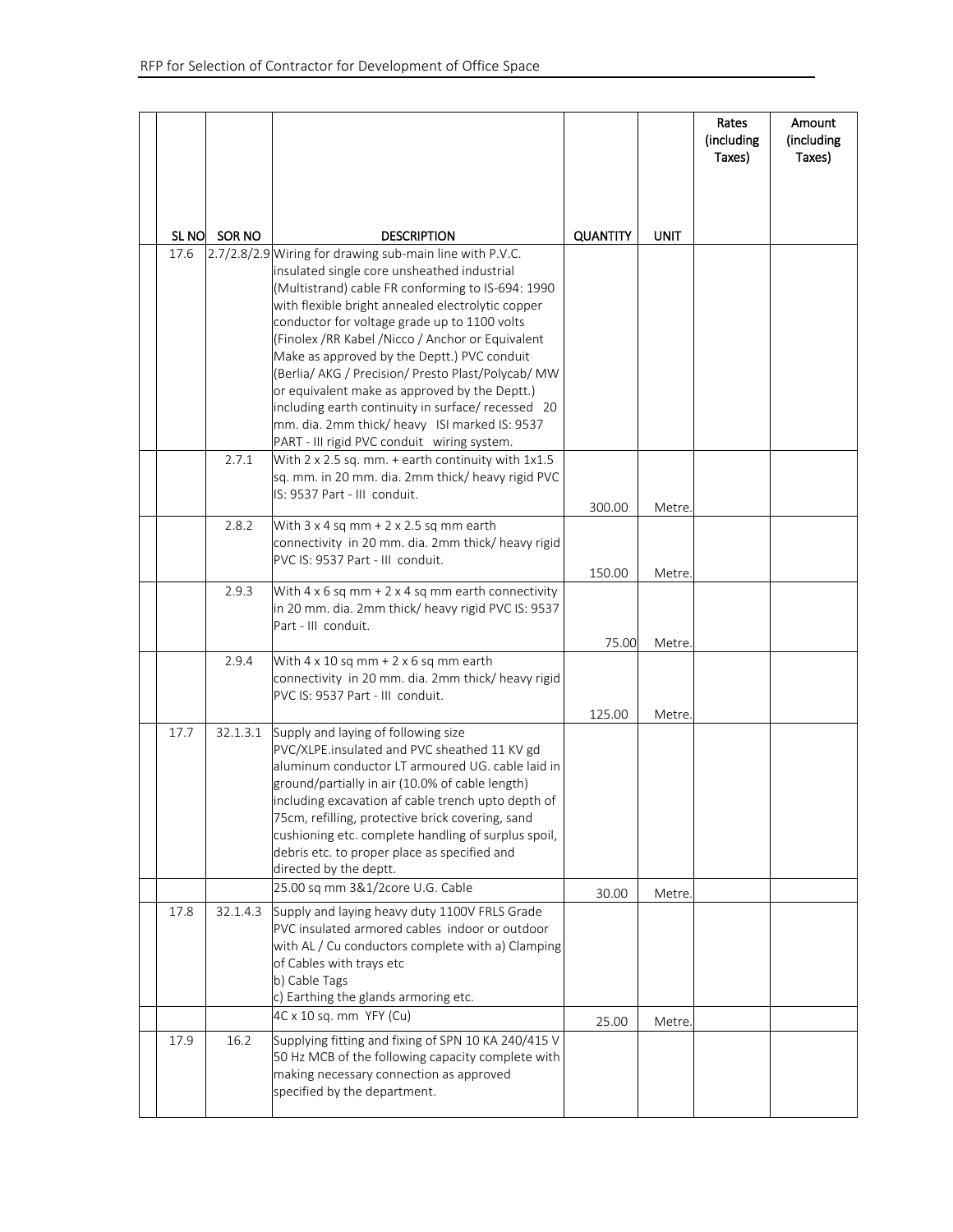|                  |           |                                                                                                                                                                                                                                                                                                                                                                                                                                                                                     |                 |      | Rates<br>(including<br>Taxes) | Amount<br>(including<br>Taxes) |
|------------------|-----------|-------------------------------------------------------------------------------------------------------------------------------------------------------------------------------------------------------------------------------------------------------------------------------------------------------------------------------------------------------------------------------------------------------------------------------------------------------------------------------------|-----------------|------|-------------------------------|--------------------------------|
|                  |           |                                                                                                                                                                                                                                                                                                                                                                                                                                                                                     |                 |      |                               |                                |
|                  |           |                                                                                                                                                                                                                                                                                                                                                                                                                                                                                     |                 |      |                               |                                |
| SL <sub>NO</sub> | SOR NO    | <b>DESCRIPTION</b>                                                                                                                                                                                                                                                                                                                                                                                                                                                                  | <b>QUANTITY</b> | UNIT |                               |                                |
|                  | 16.2.1    | B series Schneider, Legrand, Crabtree etc                                                                                                                                                                                                                                                                                                                                                                                                                                           |                 |      |                               |                                |
|                  | 16.2.1.1  | 6 AMP to 32 AMP                                                                                                                                                                                                                                                                                                                                                                                                                                                                     | 40.00           | each |                               |                                |
| 17.10            | 16.5      | Supplying fitting and fixing of TP 10 KA 240/415 V<br>50 Hz MCB of the following capacity complete with<br>making necessary connection as approved<br>specified by the department.                                                                                                                                                                                                                                                                                                  |                 |      |                               |                                |
|                  | 16.5.1    | B series Schneider, Legrand, Crabtree etc                                                                                                                                                                                                                                                                                                                                                                                                                                           |                 |      |                               |                                |
|                  | 16.5.1.2  | 40 AMP                                                                                                                                                                                                                                                                                                                                                                                                                                                                              | 8.00            | each |                               |                                |
|                  | 16.5.1.3  | 63 AMP                                                                                                                                                                                                                                                                                                                                                                                                                                                                              | 4.00            | each |                               |                                |
| 17.11            | 16.16     | Supplying with fitting and fixing of panel mounting<br>open execution 25KA 415V 50 Hz 4P MCCB(Ics=Icu<br>adjustable Ir setting 0.7 without enclosure) of the<br>following capacity with necessary connection as<br>approved, specified and directed by the<br>department                                                                                                                                                                                                            |                 |      |                               |                                |
|                  | 16.16.1   | 25 KA 415V 50 Hz 4P MCCB                                                                                                                                                                                                                                                                                                                                                                                                                                                            |                 |      |                               |                                |
|                  | 16.16.1.4 | 63 AMP                                                                                                                                                                                                                                                                                                                                                                                                                                                                              | 3.00            | each |                               |                                |
|                  | 16.16.1.6 | 100A                                                                                                                                                                                                                                                                                                                                                                                                                                                                                | 2.00            | each |                               |                                |
| 17.12            | 15.2      | Supplying with fitting and fixing sheet steel,<br>phosphatized, powder dust & vermin proof Double<br>door (IP-43) surface mounting SPN MCB DB<br>incorporated with bas-bar, Neutral link, Eart bar &<br>din rail etc fitted on wall with grouting nuts & bolts<br>as regd. complete with making necessary<br>connection approved, specified and directed by<br>the deptt.                                                                                                           |                 |      |                               |                                |
|                  | 15.2.1    | 4 way SPN double door                                                                                                                                                                                                                                                                                                                                                                                                                                                               | 6.00            | each |                               |                                |
| 17.13            | 15.37     | Supplying with fitting and fixing 7segment sheet<br>steel, phosphatised, powder painted surface<br>mounting TPN DB (IP-20) incorporated with bas-<br>bar, Neutral Link, Earth bar and din rail etc fitted<br>on wall with grouting nuts & bolts as reqd. with<br>provision for FP MCB/RCCB/RCBO as incomer, DP<br>MCB/Isolator/RCCB/RCBO as sub incomer and SP<br>MCB as outgoing complete with making necessary<br>connection as approved, specified and directed by<br>the deptt. |                 |      |                               |                                |
|                  | 15.37.1.1 | 6 way (8+12+24)                                                                                                                                                                                                                                                                                                                                                                                                                                                                     | 4.00            | each |                               |                                |
| 17.14            | SB 8.13   | Supplying including and fixing of metal boxes in<br>recessed system complete as per direction of<br>department. Legrand/anchor/schneider or<br>equivalent                                                                                                                                                                                                                                                                                                                           |                 |      |                               |                                |
|                  | SB 8.13.1 | 1-2 module type metal                                                                                                                                                                                                                                                                                                                                                                                                                                                               | 30              | each |                               |                                |
|                  | SB 8.13.2 | 3 module flush type metal                                                                                                                                                                                                                                                                                                                                                                                                                                                           | 15              | each |                               |                                |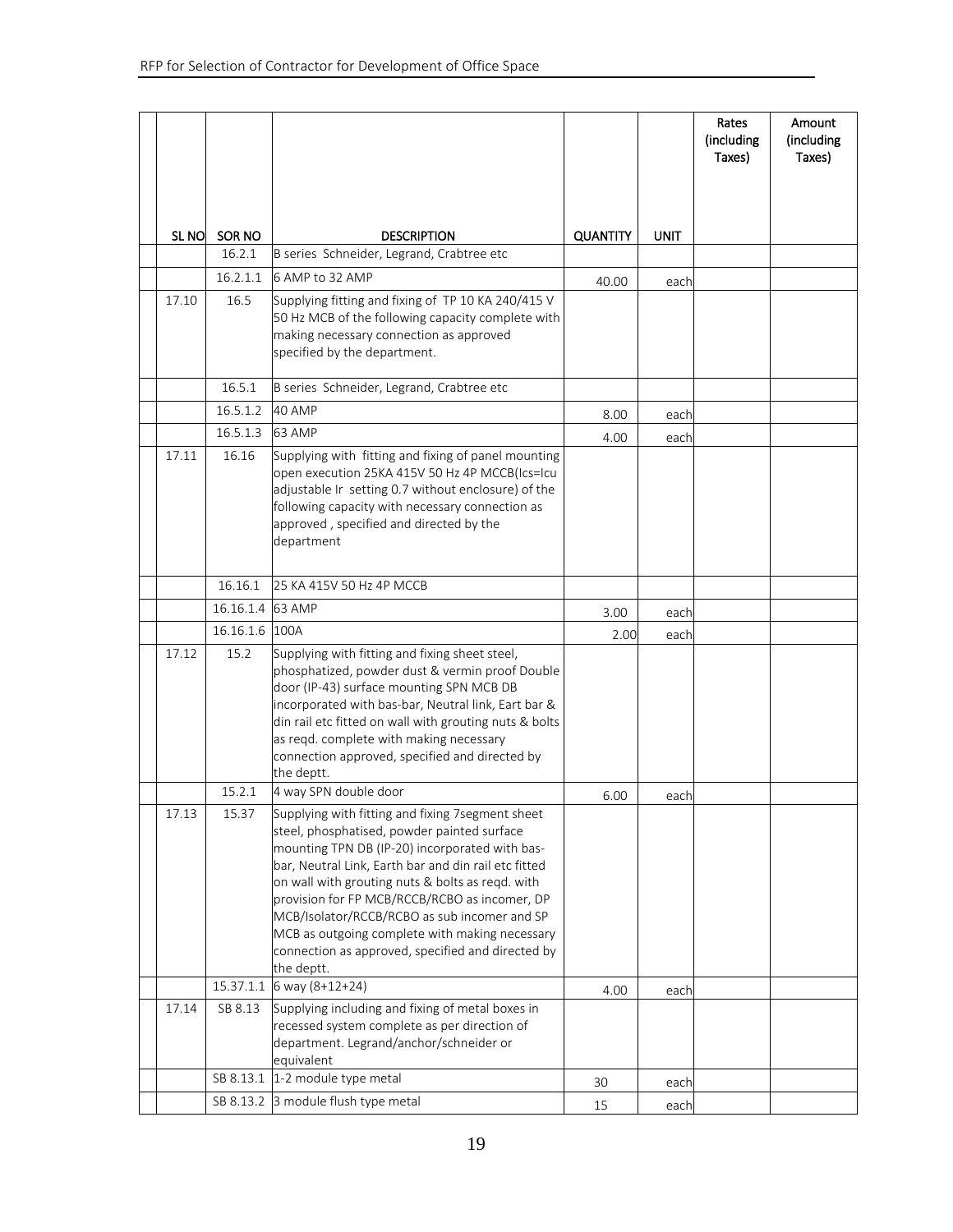|       |            |                                                                                                                                                                                                                                             |                 |      | Rates<br>(including<br>Taxes) | Amount<br>(including<br>Taxes) |
|-------|------------|---------------------------------------------------------------------------------------------------------------------------------------------------------------------------------------------------------------------------------------------|-----------------|------|-------------------------------|--------------------------------|
|       |            |                                                                                                                                                                                                                                             |                 |      |                               |                                |
|       |            |                                                                                                                                                                                                                                             |                 |      |                               |                                |
|       | SLNO SORNO | <b>DESCRIPTION</b>                                                                                                                                                                                                                          | <b>QUANTITY</b> | UNIT |                               |                                |
|       |            | SB 8.13.3 4 module flush type metal                                                                                                                                                                                                         | 16              | each |                               |                                |
|       | SB 8.13.4  | 6 module flush type metal                                                                                                                                                                                                                   | 20              | each |                               |                                |
|       | SB 8.13.5  | 8 module flush type metal                                                                                                                                                                                                                   | 16              | each |                               |                                |
|       | SB 8.13.6  | 10 module flush type metal                                                                                                                                                                                                                  | 8               |      |                               |                                |
|       | SB 8.13.7  | 12 module flush type metal                                                                                                                                                                                                                  |                 | each |                               |                                |
|       |            | SB 8.13.8 16 module flush type metal                                                                                                                                                                                                        | 4               | each |                               |                                |
| 17.16 | SB 8.14    | Supplying including fitting fixing of logic front plate                                                                                                                                                                                     | $\overline{2}$  | each |                               |                                |
|       |            | of suitable colour as per direction of department.<br>Legrand/anchor/schneider or equivalent                                                                                                                                                |                 |      |                               |                                |
|       |            | SB 8.14.1 1 module type metal                                                                                                                                                                                                               | 15              | each |                               |                                |
|       | SB 8.14.2  | 2 module type metal                                                                                                                                                                                                                         | 15              | each |                               |                                |
|       | SB 8.14.3  | 3 module flush type metal                                                                                                                                                                                                                   | 15              | each |                               |                                |
|       | SB 8.14.4  | 4 module flush type metal                                                                                                                                                                                                                   | 16              | each |                               |                                |
|       | SB 8.14.5  | 6 module flush type metal                                                                                                                                                                                                                   | 20              | each |                               |                                |
|       | SB 8.14.6  | 8 module flush type metal                                                                                                                                                                                                                   | 16              | each |                               |                                |
|       |            | SB 8.14.7 10 module flush type metal                                                                                                                                                                                                        | 8               | each |                               |                                |
|       |            | SB 8.14.8 12 module flush type metal                                                                                                                                                                                                        | $\overline{4}$  | each |                               |                                |
|       |            | SB 8.14.9 16 module flush type metal                                                                                                                                                                                                        | 2               | each |                               |                                |
| 17.17 | SB 8.22    | Supplying with fitting fixing 6 amp one way<br>modular clip in switch in recessed system including<br>making necessary connection complete as per<br>direction of department.                                                               |                 |      |                               |                                |
| 17.18 | SB 8.23    | Legrand/anchor/schneider or equivalent<br>Supplying with fitting fixing 16 amp one way<br>modular clip in switch in recessed system with LED<br>indicator including making necessary connection<br>complete as per direction of department. | 115             | each |                               |                                |
|       |            | Legrand/anchor/schneider or equivalent                                                                                                                                                                                                      | 15              | each |                               |                                |
| 17.19 | SB 8.24    | Supplying including installation of socket outlet<br>6/16 Amps 3/5 pin combine shuttered complete as<br>per direction of department.<br>Legrand/anchor/schneider or equivalent                                                              | 30              | each |                               |                                |
| 17.20 | SB 8.25    | Supplying including installation of socket outlet<br>6/16/13 Amps cInternational; socket with making<br>necessary connection as per direction of<br>department. Legrand/anchor/schneider or<br>equivalent                                   | 5               | each |                               |                                |
| 17.21 | SB 8.26    | Supplying including installation of socket outlet 6<br>Amps 3 pin combine shuttered complete as per<br>direction of department.<br>Legrand/anchor/schneider or equivalent                                                                   | 5               | each |                               |                                |
| 17.22 | SB 8.29    | Supplying with fitting fixing 10/16 amp one way<br>modular clip in switch in LED in recessed system<br>including making necessary connection complete<br>as per direction of department.                                                    | 3               | each |                               |                                |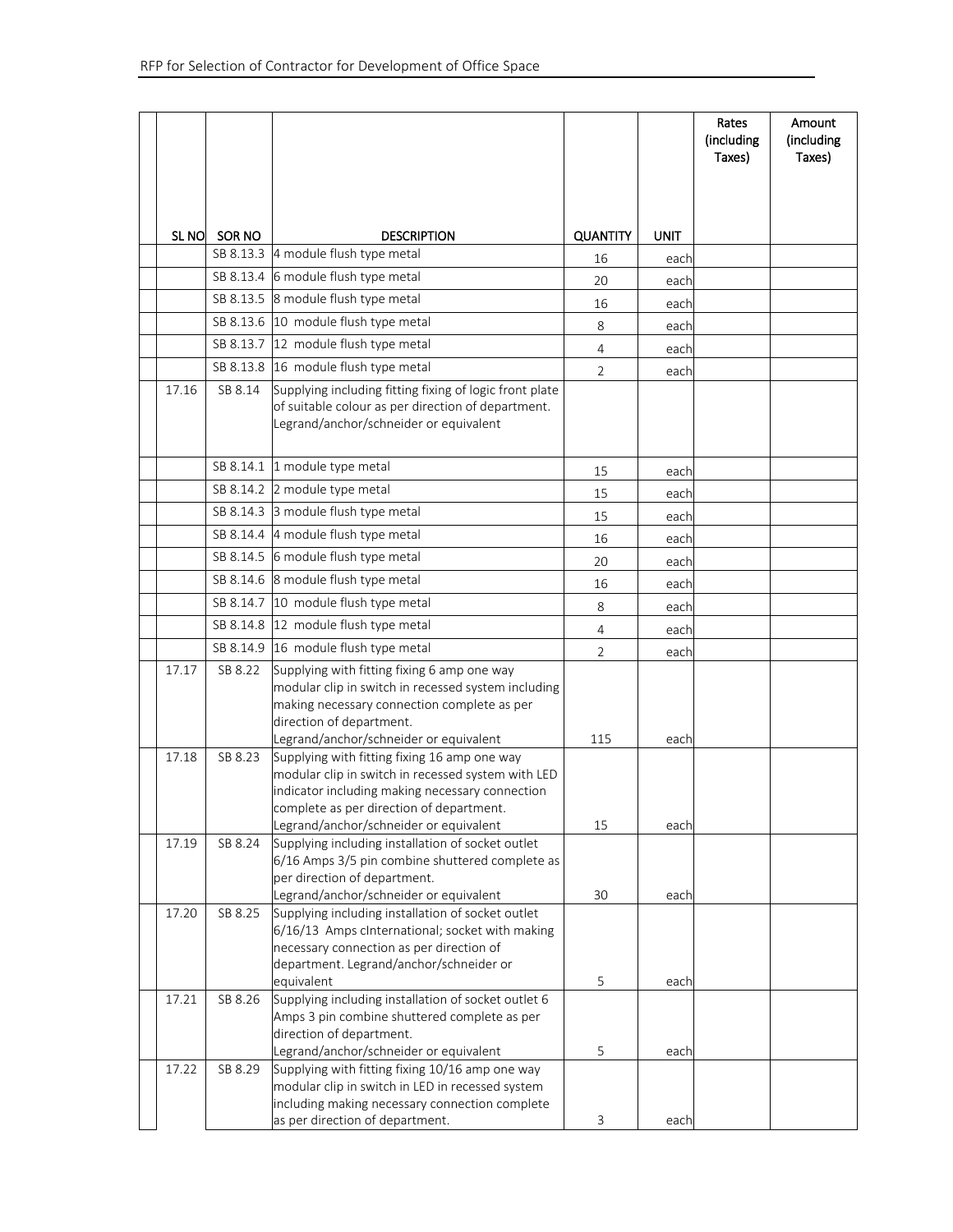|       |             |                                                                                                                                                                                                                           |                 |             | Rates<br>(including<br>Taxes) | Amount<br>(including<br>Taxes) |
|-------|-------------|---------------------------------------------------------------------------------------------------------------------------------------------------------------------------------------------------------------------------|-----------------|-------------|-------------------------------|--------------------------------|
|       |             |                                                                                                                                                                                                                           |                 |             |                               |                                |
|       |             |                                                                                                                                                                                                                           |                 |             |                               |                                |
| SL NO | SOR NO      | <b>DESCRIPTION</b>                                                                                                                                                                                                        | <b>QUANTITY</b> | <b>UNIT</b> |                               |                                |
|       |             | Legrand/anchor/schneider or equivalent                                                                                                                                                                                    |                 |             |                               |                                |
| 17.23 | 6.2         | Supplying including fitting and fixing of rigid PVC.<br>Conduit pipes including painting etc. complete in<br>surface wiring system.                                                                                       |                 |             |                               |                                |
|       |             | 25 mm. Dia, 1.5 - 2.0 mm mm thick, rigid PVC.<br>Conduit pipes                                                                                                                                                            | 115             | m           |                               |                                |
| 17.24 | SB 8.16     | Supplying with fitting fixing RJ 11 telephone jack<br>switch in recessed system including making<br>necessary connection complete as per direction of<br>department. Legrand/Schneider anchor or<br>equivalent            | 15              | each        |                               |                                |
| 17.25 | SB 8.17     | Supplying with fitting fixing CAT 6 RJ 45 computer<br>jack switch in recessed system including making<br>necessary connection complete as per direction of<br>department. Legrand/Schneider anchor or<br>equivalent       | 15              | each        |                               |                                |
| 17.26 | SB 8.18     | Supplying with fitting fixing blank plate single in<br>modular switch recessed system with including<br>making necessary connection complete as per<br>direction of department.<br>Legrand/anchor/schneider or equivalent | 10              | each        |                               |                                |
| 17.27 | <b>NS40</b> | Supplying fitting and fixing of 150 mm wide<br>raceway as approved and directed                                                                                                                                           | 20              | Rm          |                               |                                |
| 17.28 | <b>NS41</b> | Supplying fitting and fixing of 150 mm JB for<br>raceway                                                                                                                                                                  | 6               | each        |                               |                                |
|       |             | TOTAL FOR ELECTRICAL WORKS                                                                                                                                                                                                |                 |             |                               |                                |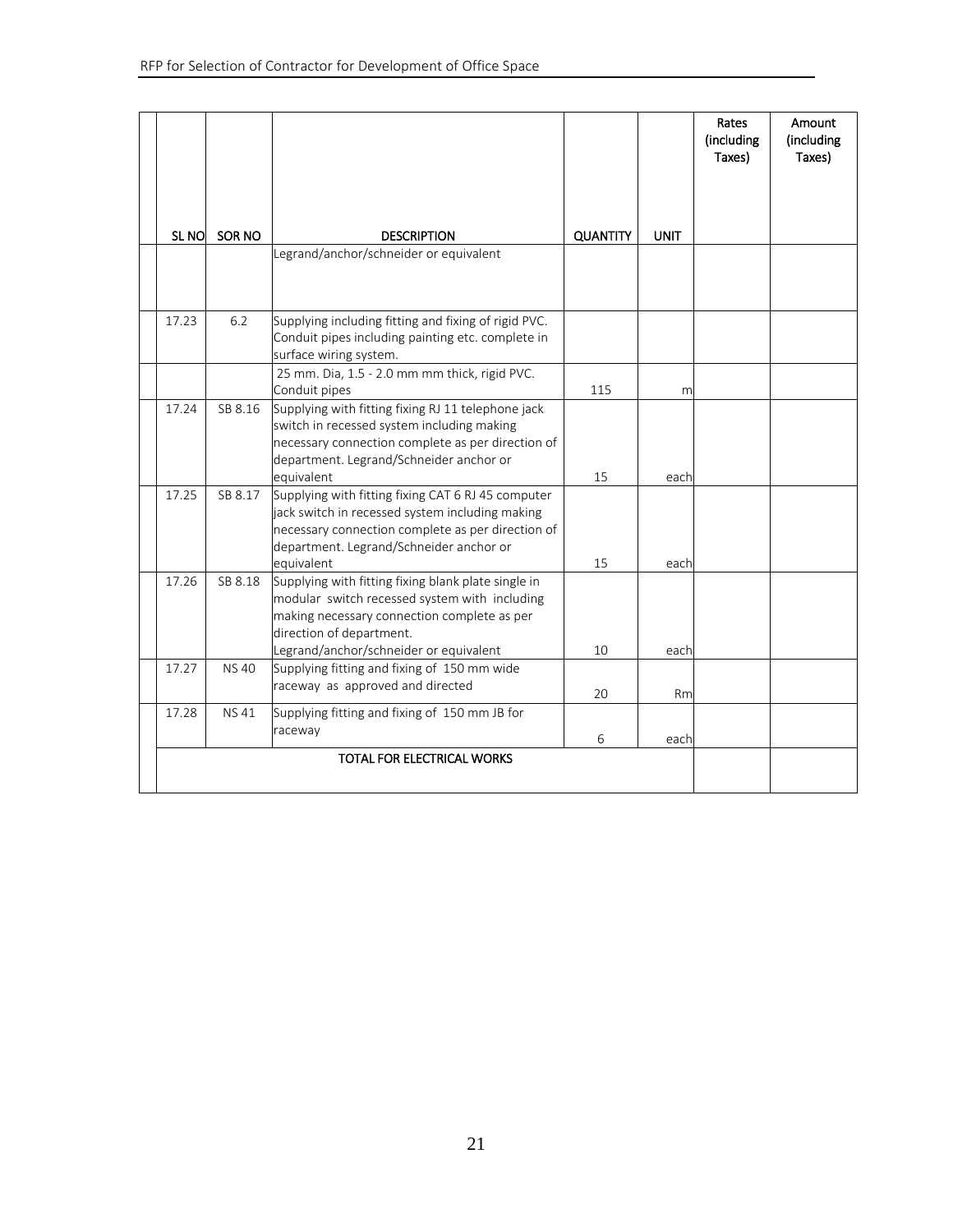|    | SL <sub>NO</sub> | SOR NO            | <b>DESCRIPTION</b>                                                                                                                                                                                                                                                                                                                              | <b>QUANTITY</b> | UNIT | Rates<br>(including<br>Taxes) | Amount<br>(including<br>Taxes) |
|----|------------------|-------------------|-------------------------------------------------------------------------------------------------------------------------------------------------------------------------------------------------------------------------------------------------------------------------------------------------------------------------------------------------|-----------------|------|-------------------------------|--------------------------------|
|    |                  |                   |                                                                                                                                                                                                                                                                                                                                                 |                 |      |                               |                                |
| 18 | <b>WORKS</b>     |                   | SANITARY WARE, SANITARY FITTINGS AND PLUMBING                                                                                                                                                                                                                                                                                                   |                 |      |                               |                                |
|    | 18.1             | 1.4 $(c)(iv)$     | Providing fitting and fixing of<br>Jaquar make white<br>vitreous<br>china wall hung dual flush<br>coupled water closet extended<br>type (European type WC pan)<br>with seat and head CP brass<br>hinges and rubber buffers,<br>brackets<br>CI/MS<br>(cat<br>no<br>LYSWHT0309 Lyric) as directed.                                                | 6.00            | Nos. |                               |                                |
|    | 18.2             | 1.7               | Providing fitting and fixing<br>vitreous china flat back type<br>front urinal basin of<br>lipped<br>with automatic flushing cistern<br>with standard flush pipe and CP<br>brass spreader and brass unions,<br>etc. complete including painting<br>of fittings and brackets, cutting<br>and making good the walls &<br>floors wherever required. |                 |      |                               |                                |
|    |                  |                   | C) Jaquar make                                                                                                                                                                                                                                                                                                                                  |                 |      |                               |                                |
|    |                  |                   | a) White                                                                                                                                                                                                                                                                                                                                        |                 |      |                               |                                |
|    |                  |                   | (i) Urinal (Cat. No.URS-WHT-<br>0704) with Sensor (Cat. No.SNR-<br>CHR-51097)                                                                                                                                                                                                                                                                   | 3               | Each |                               |                                |
|    | 18.3             | 1.13              | Providing vitreous China wash<br>basin with CI/MS brackets, C.P<br>brass chain with plug, PVC waste<br>pipe including painting of fittings<br>and brackets, cutting<br>and<br>making good the walls wherever<br>required. (Pillar cock, stop cocks,<br>waste coupling are to be paid<br>separately)                                             | 6               | Each |                               |                                |
|    |                  | 1.13.6            | Under Counter Basin                                                                                                                                                                                                                                                                                                                             |                 |      |                               |                                |
|    |                  |                   | (C) Jaquar Make                                                                                                                                                                                                                                                                                                                                 |                 |      |                               |                                |
|    |                  |                   | (i) Florentine (Cat. No. FLS-WHT-<br>0401)                                                                                                                                                                                                                                                                                                      |                 |      |                               |                                |
|    | 18.4             | 1.22(i)(a)        | Providing fitting and fixing of<br>chrome plated Jaquar make<br>soap dish (cat no ACN 1131 N)                                                                                                                                                                                                                                                   | 6.00            | Nos. |                               |                                |
|    | 18.5             | 1.20.1(iii)<br>c) | Providing fitting and fixing of<br>Jaquar make Glass self complete<br>as directed                                                                                                                                                                                                                                                               | 4.00            | Nos. |                               |                                |

#### Annexure 8D: Sanitary & Plumbing Works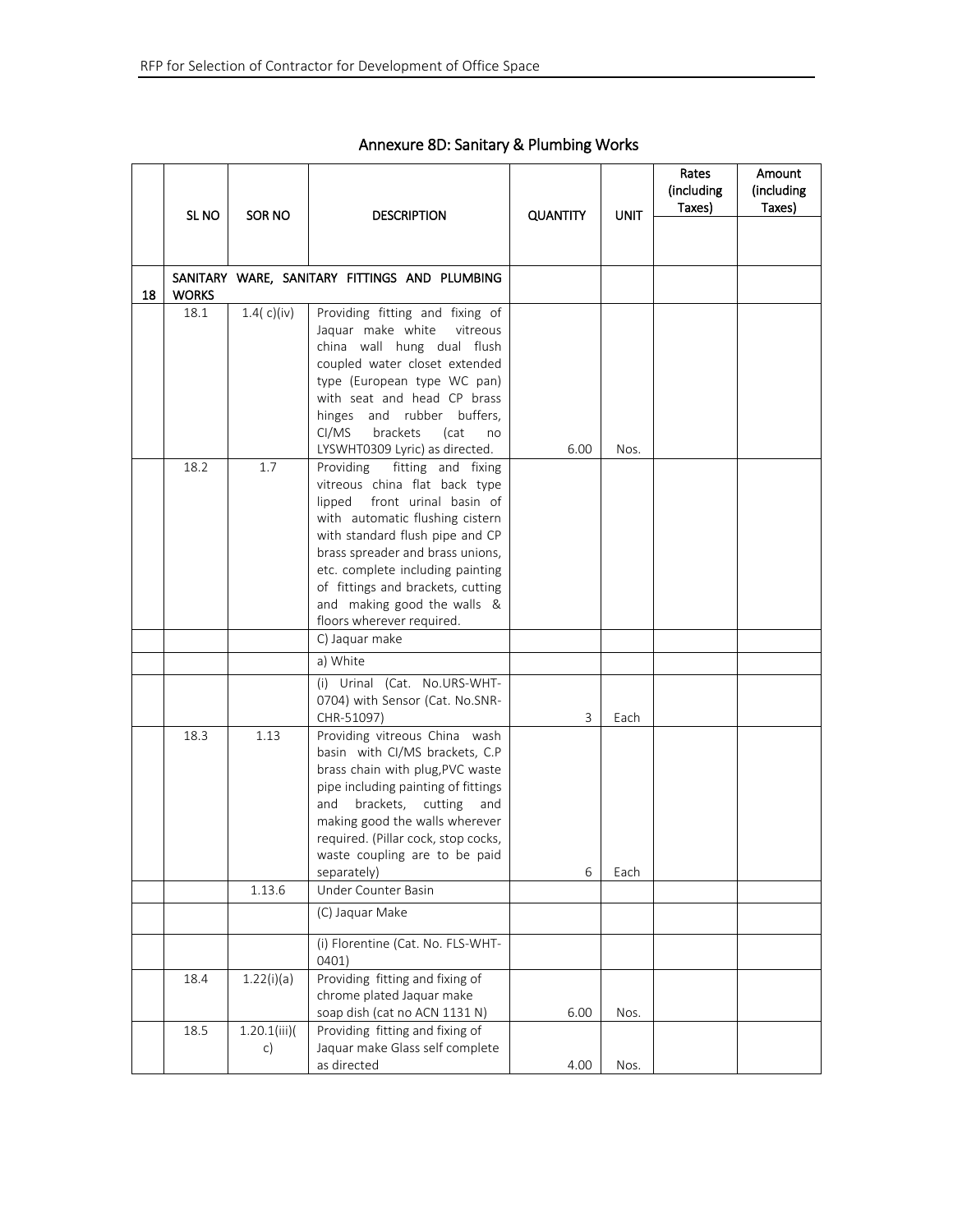| SL NO | SOR NO        | <b>DESCRIPTION</b>                                                                                                                                                                                                                                                                                                                                                                                                                                                                                                        | <b>QUANTITY</b> | <b>UNIT</b>  | Rates<br>(including<br>Taxes) | Amount<br>(including<br>Taxes) |
|-------|---------------|---------------------------------------------------------------------------------------------------------------------------------------------------------------------------------------------------------------------------------------------------------------------------------------------------------------------------------------------------------------------------------------------------------------------------------------------------------------------------------------------------------------------------|-----------------|--------------|-------------------------------|--------------------------------|
| 18.6  | 1.23(i)(a)    | Providing fitting and fixing of<br>Jaquar make liquid soap<br>dispenser and liquid soap<br>container complete as directed.                                                                                                                                                                                                                                                                                                                                                                                                | 4.00            |              |                               |                                |
| 18.7  | 1.24(a)(ii)   | Providing fitting and fixing of<br>chrome plated 600 mm long<br>Jaquar make Towel rail<br>complete as directed.                                                                                                                                                                                                                                                                                                                                                                                                           | 6.00            | Nos.<br>Nos. |                               |                                |
| 18.8  | 1.26(a)(ii)   | Providing fitting and fixing of<br>Jaquar make chrome plated<br>Towel ring complete as directed.                                                                                                                                                                                                                                                                                                                                                                                                                          | 4.00            | Nos.         |                               |                                |
| 18.9  | 1.22(i)(a)    | Providing fitting and fixing of CP<br>soap dish complete as directed.                                                                                                                                                                                                                                                                                                                                                                                                                                                     | 6.00            | Nos.         |                               |                                |
| 18.10 | 3.8.4(1)(a)   | Providing fitting and fixing of CP<br>telephonic of approved brand<br>with 1m PVC tube and hook as<br>directed and specified.                                                                                                                                                                                                                                                                                                                                                                                             | 4.00            | Nos.         |                               |                                |
| 18.11 | 3.2.1(11)(ii) | Providing fitting and fixing of<br>Jaquar make 2 way CP bip cock<br>with wall flange as directed.                                                                                                                                                                                                                                                                                                                                                                                                                         | 4.00            | Nos.         |                               |                                |
| 18.12 | 1.12(A)(a)    | Supplying fiting and fixing glass<br>division plate of Jaquar make<br>including fitting and fixing<br>compete as directed and<br>specified.                                                                                                                                                                                                                                                                                                                                                                               | 2.00            | Nos.         |                               |                                |
| 18.13 | 1.19(A)(a)    | Providing fitting and fixing<br>Decorative Mirror complete as<br>directed and specified.<br>Parryware Make Size 800mm x                                                                                                                                                                                                                                                                                                                                                                                                   |                 |              |                               |                                |
| 18.14 | 3.1.2(B)      | 600mm<br>Supplying fitting and fixing<br>approved uPVC Pipes of<br>different sizes, with all<br>necessary 'R' brand or similar<br>approved P.V.C. Fittings such as<br>bend, tee, elbow, reducer,<br>nipple, plug, long screw fitting,<br>clamps etc. complete at all<br>levels including below G.L. as<br>directed and specified.<br>Concelead by chiselling or<br>breaking brick/RCC wall<br>, SUPREME/ PRINCE / SFMC/<br>FUSION BAND or other<br>equvalent approved brand (High<br>presure pipe Sch-40)<br>a) 50 mm dia | 6.00<br>50.00   | Nos.<br>Rm   |                               |                                |
|       |               | c) 32 mm dia                                                                                                                                                                                                                                                                                                                                                                                                                                                                                                              | 55.00           | Rm           |                               |                                |
|       |               | e)20 mm dia                                                                                                                                                                                                                                                                                                                                                                                                                                                                                                               | 40.00           | Rm           |                               |                                |
|       |               | $f$ )15 mm dia                                                                                                                                                                                                                                                                                                                                                                                                                                                                                                            | 75.00           | Rm           |                               |                                |
| 18.15 | 3.2.1         | Supplying fitting and fixing C.P.<br>bib cock 15mm dia of approved<br>brand directed and specified.<br>(G.I. & C.P pipes will be                                                                                                                                                                                                                                                                                                                                                                                          |                 |              |                               |                                |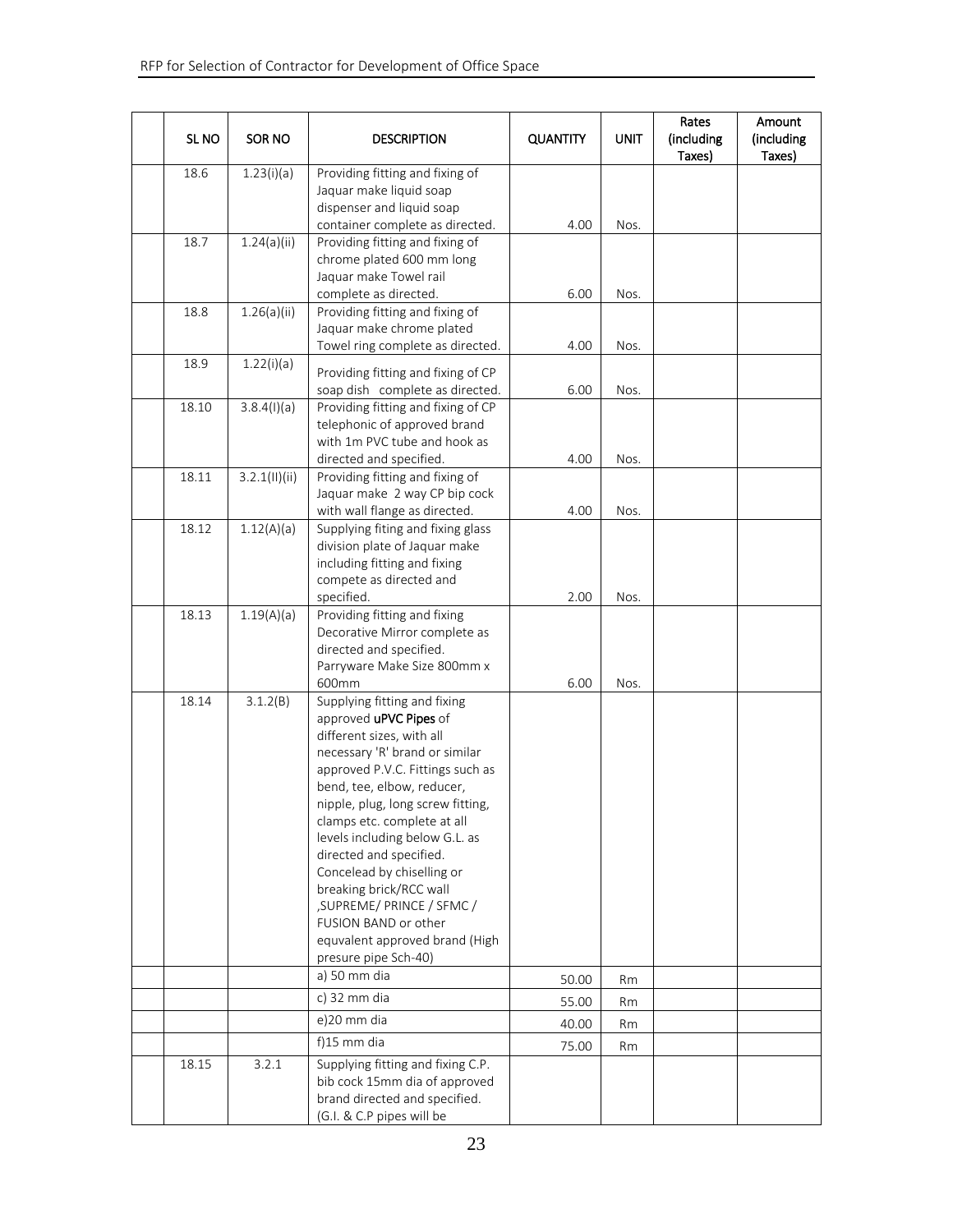| SL <sub>NO</sub> | SOR NO | <b>DESCRIPTION</b>                                                                                                                                                                      | <b>QUANTITY</b> | <b>UNIT</b> | Rates<br>(including<br>Taxes) | Amount<br>(including<br>Taxes) |
|------------------|--------|-----------------------------------------------------------------------------------------------------------------------------------------------------------------------------------------|-----------------|-------------|-------------------------------|--------------------------------|
|                  |        | measured separately)                                                                                                                                                                    |                 |             |                               |                                |
|                  |        |                                                                                                                                                                                         |                 |             |                               |                                |
|                  |        | (b)Queen's collection /The<br>Stealth Rangers (For VIP use.<br>Prior approval of Chief Engineer<br>PWD (Bldg) must be taken<br>before use)                                              |                 |             |                               |                                |
|                  |        | i) C.P. bibcock with wall flange                                                                                                                                                        | 4.00            | Each        |                               |                                |
|                  |        | ii)C.P.2-way bibcock with wall<br>flange                                                                                                                                                | 6.00            | Each        |                               |                                |
| 18.16            | 3.5.1  | Supplying and fitting fixing C.P.<br>pillar cock of 15mm dia of<br>approved brand as specified and<br>directed.                                                                         |                 |             |                               |                                |
|                  | (11)   | Jaguar make                                                                                                                                                                             |                 |             |                               |                                |
|                  |        | (b)Long neck with areator                                                                                                                                                               | 6.00            | Each        |                               |                                |
| 18.17            | 3.6.1  | Supplying fitting and fixing<br>Chrome Plated (C.P.) sink cock<br>of approved brand as directed<br>and specified. (G.I. & C.P pipes<br>will be measured and paid<br>separately)         |                 |             |                               |                                |
|                  | (V)    | Jaquar brand                                                                                                                                                                            |                 |             |                               |                                |
|                  |        | a) Continental / Clarion                                                                                                                                                                |                 |             |                               |                                |
|                  |        | i) Sink cock with swinging casted<br>spout                                                                                                                                              | 1.00            | Each        |                               |                                |
| 18.18            | 3.3.1  | Supplying fitting and fixing stop-<br>cock of approved brand of size<br>as mentioned below and<br>directed and specified (G.I. &<br>C.P. pipes will be measured and<br>paid separately) |                 |             |                               |                                |
|                  |        | (i)15mm dia                                                                                                                                                                             | 16.00           | Each        |                               |                                |
|                  |        | (ii)20mm dia                                                                                                                                                                            | 4.00            | Each        |                               |                                |
|                  |        | <b>TOTAL FOR SANITARY &amp; PLUMBING WORKS</b>                                                                                                                                          |                 |             |                               |                                |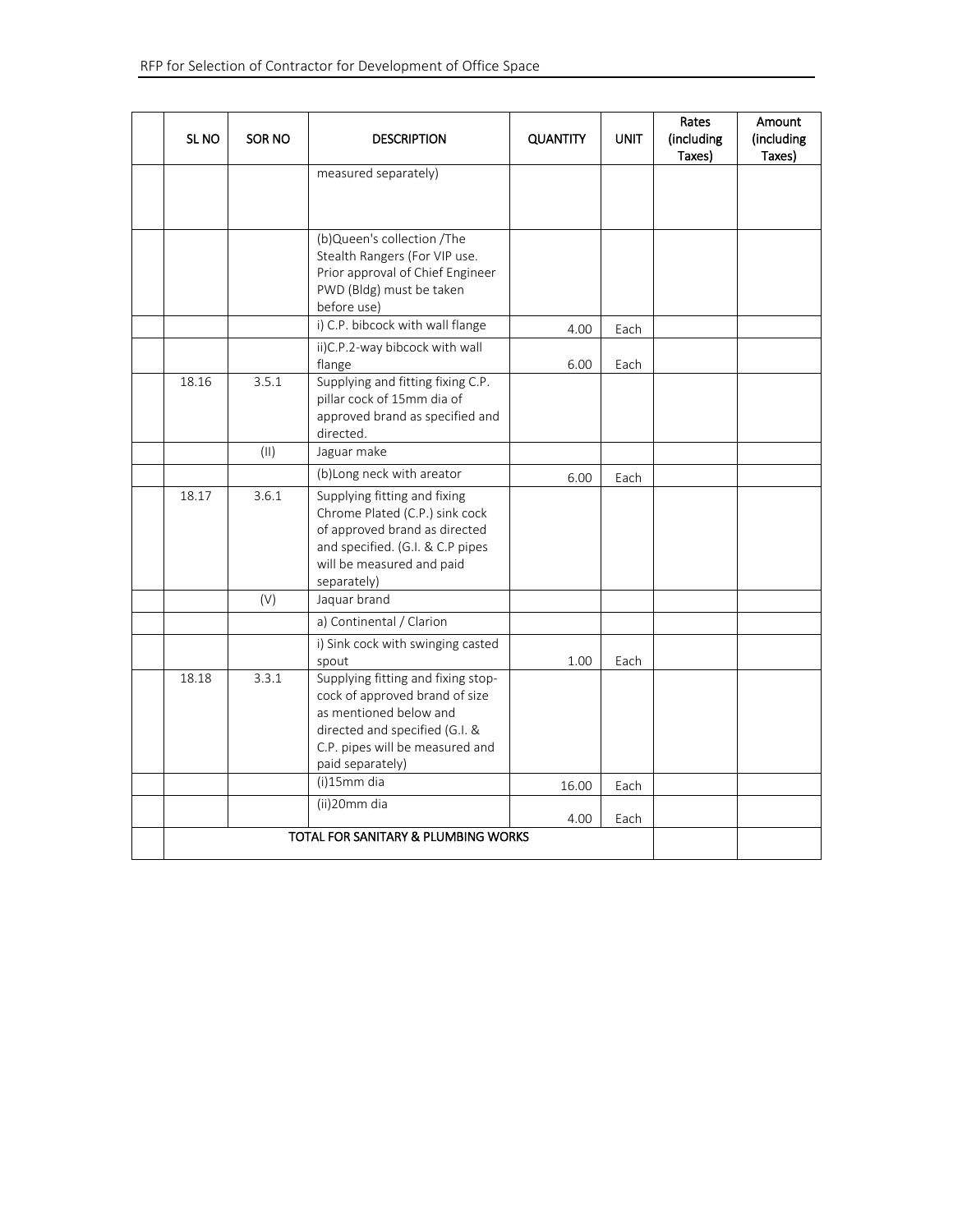|    |                       |            |                                                                                                                                                                                                                                                                                                                                                                                                    |              |                 |             | Rates<br>(including<br>Taxes) | Amount<br>(including<br>Taxes) |
|----|-----------------------|------------|----------------------------------------------------------------------------------------------------------------------------------------------------------------------------------------------------------------------------------------------------------------------------------------------------------------------------------------------------------------------------------------------------|--------------|-----------------|-------------|-------------------------------|--------------------------------|
|    |                       | <b>SOR</b> |                                                                                                                                                                                                                                                                                                                                                                                                    |              |                 |             |                               |                                |
|    | SL <sub>NO</sub>      | <b>NO</b>  | <b>DESCRIPTION</b>                                                                                                                                                                                                                                                                                                                                                                                 | <b>MAKE</b>  | <b>QUANTITY</b> | <b>UNIT</b> |                               |                                |
| 19 | Conference System     |            |                                                                                                                                                                                                                                                                                                                                                                                                    |              |                 |             |                               |                                |
|    | 19.1                  |            | Supply, Installation Testing &<br>Commissioning of Digital Discussion<br>System; Excellent Speech<br>Intelligibility; Plug and Play Mics;<br>Microphones have Built In Monitor<br>Speakers / Headphone Sockets                                                                                                                                                                                     | Bosch        | 29              | <b>Nos</b>  |                               |                                |
|    | 19.2                  |            | Supply, Installation Testing &<br>Commissioning of Digital<br>Conference System Central Control<br>Unit With Feedback Suppression;<br>Built-in Audio Recording On Internal<br>Memory And/Or USB Memory Stick;                                                                                                                                                                                      | Bosch        | $\mathbf{1}$    | <b>Nos</b>  |                               |                                |
|    | 19.3                  |            | Supply, Installation Testing &<br>Commissioning of Extension Cable<br>Assembly                                                                                                                                                                                                                                                                                                                     | <b>Bosch</b> | 20              | Mtr         |                               |                                |
| 20 | Speaker System        |            |                                                                                                                                                                                                                                                                                                                                                                                                    |              |                 |             |                               |                                |
|    | 20.1                  |            | Supply, Installation Testing &<br>Commissioning of 60 Watts<br>continuous, 240 Watts peak power;<br>Coaxial full range ceiling<br>loudspeaker with 0.75" ferro fluid<br>cooled soft dome neodymium high<br>frequency driver; Multiple<br>transformer taps for 70 V and 100 V<br>line systems or 6 Ohm direct input;<br>Frequency response (-3 dB)1 79 Hz<br>- 21 kHz; Nominal Impedance 6<br>Ohms. | Tannoy       | 8               | <b>Nos</b>  |                               |                                |
|    | 20.2                  |            | Supply, Installation Testing &<br>Commissioning of Dual 2 Way 5"<br>Full Range Loudspeakers with Line<br>Transformers; 120 Watts<br>Continuous, 480 Watts Peak power;<br>120, 60, and 30W On The 100 V<br>Line                                                                                                                                                                                     | Turbosound   | $\overline{2}$  | Nos         |                               |                                |
|    | 20.3                  |            | Supply, Installation Testing &<br>Commissioning of Professional 300-<br>Watt Light Weight 4-Channel Power<br>Amplifier With ATR (Accelerated<br>Transient Response) Technology; 4<br>x 75 Watts Into 4 Ohms; 4 x 50<br>Watts Into 8 Ohms;                                                                                                                                                          | Behringer    | 3               | <b>Nos</b>  |                               |                                |
| 21 | <b>Mixing Console</b> |            |                                                                                                                                                                                                                                                                                                                                                                                                    |              |                 |             |                               |                                |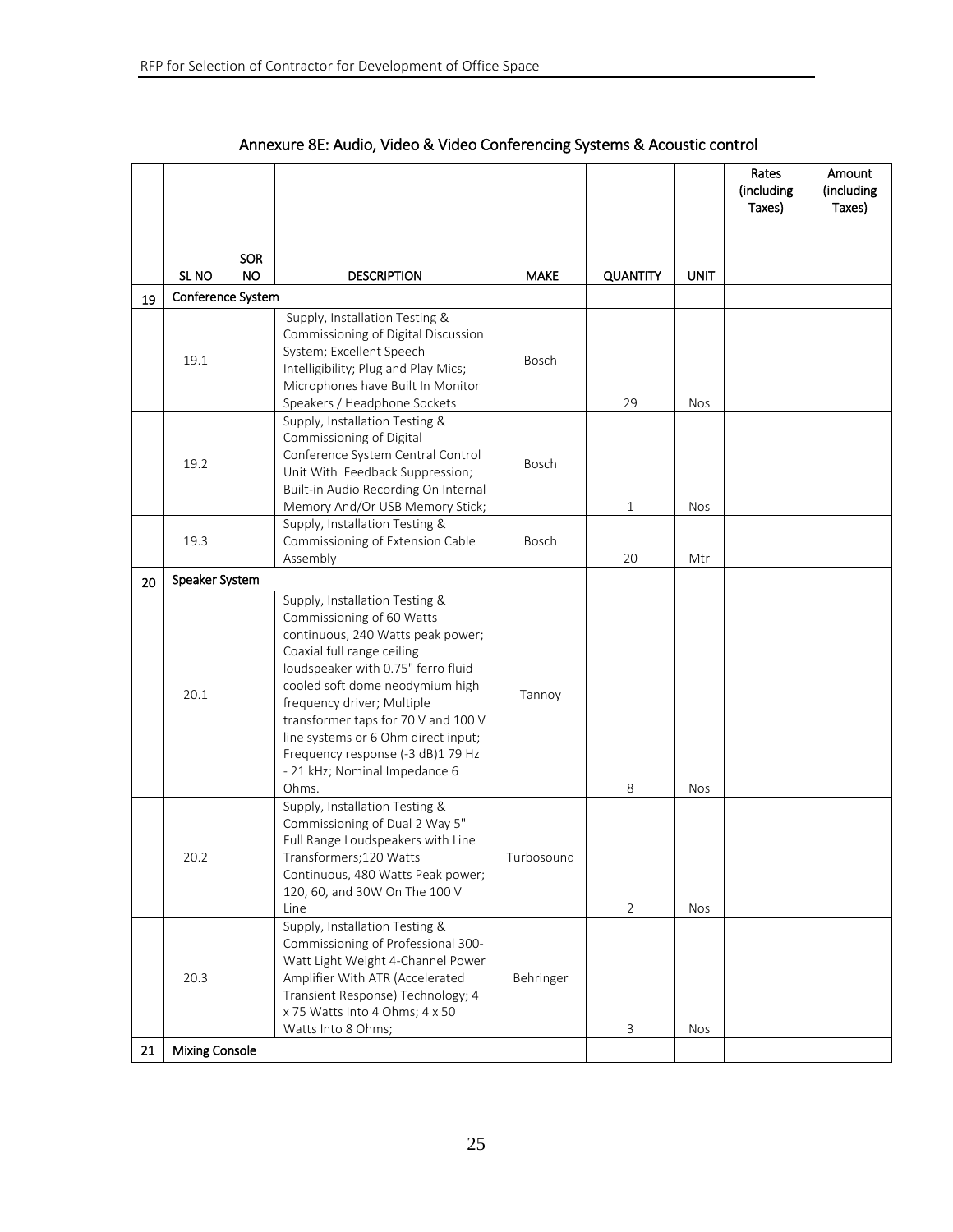|    |                  |                  |                                                                                                                                                                                                                                                                                                                                                                                        |             |                 |             | Rates<br>(including<br>Taxes) | Amount<br>(including<br>Taxes) |
|----|------------------|------------------|----------------------------------------------------------------------------------------------------------------------------------------------------------------------------------------------------------------------------------------------------------------------------------------------------------------------------------------------------------------------------------------|-------------|-----------------|-------------|-------------------------------|--------------------------------|
|    |                  | <b>SOR</b>       |                                                                                                                                                                                                                                                                                                                                                                                        |             |                 |             |                               |                                |
|    | SL <sub>NO</sub> | <b>NO</b>        | <b>DESCRIPTION</b>                                                                                                                                                                                                                                                                                                                                                                     | <b>MAKE</b> | <b>QUANTITY</b> | <b>UNIT</b> |                               |                                |
|    | 21.1             |                  | Supply, Installation Testing &<br>Commissioning of 18-Channel, 12-<br>Bus Digital Mixer for iPad/Android<br>Tablets with 16 Programmable<br>MIDAS Preamps, Integrated Wifi<br>Module and Multi-Channel USB<br>Audio Interface; 6 aux and main LR<br>buses with inserts, full dynamics<br>processing and 6-band parametric<br>or 31-band graphic EQ                                     | Behringer   | $\mathbf{1}$    | <b>Nos</b>  |                               |                                |
| 22 | Microphones      |                  |                                                                                                                                                                                                                                                                                                                                                                                        |             |                 |             |                               |                                |
|    | 22.1             |                  | Supply, Installation Testing &<br>Commissioning of Wireless Hand<br>Held Vocal Microphone System<br>With Up To 10 Compatible<br>Channels; Selectable UHF<br>Frequencies Within A Large<br>Bandwidth; AF Frequency Response<br>Of 80Hz-14KHz; Cardioid Pick-up<br>Pattern                                                                                                               | Sennheiser  | $1\,$           | <b>Nos</b>  |                               |                                |
|    | 22.1             |                  | Supply, Installation Testing &<br>Commissioning of Wireless Lavalier<br>Microphone System With Up To 10<br>Compatible Channels; Selectable<br>UHF Frequencies Within A Large<br>Bandwidth; AF Frequency Response<br>Of 50 to 16KHz (-3 dB).                                                                                                                                            | Sennheiser  | $\mathbf{1}$    | <b>Nos</b>  |                               |                                |
| 23 | Video            |                  |                                                                                                                                                                                                                                                                                                                                                                                        |             |                 |             |                               |                                |
|    | 23.1             | <b>LED Panel</b> |                                                                                                                                                                                                                                                                                                                                                                                        |             |                 |             |                               |                                |
|    |                  |                  | Supply, Installation Testing &<br>Commissioning of 65"(1638mm),<br>Direct LED, Resolution 1920x1080,<br>350 cd/m <sup>2</sup> , Contrast ratio 4000:1,<br>Viewing angle 178°/178°,<br>Connection: video in, HDMI in, DVI-<br>D in, PC in, Seriel in, LAN(RJ45 x1),<br>USB, Audio in/out, Dimension:<br>1459x835x82mm(WxHxD),Bezel<br>Width T/R/L 13.9mm B14.9mm,<br>weight aprox 24 kg | Panasonic   | $1\,$           | <b>Nos</b>  |                               |                                |
|    | 23.2             |                  | Interactive Pen Display                                                                                                                                                                                                                                                                                                                                                                |             |                 |             |                               |                                |
|    |                  |                  | Supply, Installation Testing &<br>Commissioning of Interactive Pen<br>Display:- 15.6" Full HD LCD display<br>and sleek, space saving design, A<br>built-in HDMI pass-thru connector<br>that allows mirroring directly from<br>pen display to another display,<br>Dimensions (W x H x D, excluding<br>stand):- 16.5 x 11.3 x 0.7 inches                                                 | Wacom       | $\mathbf{1}$    | <b>Nos</b>  |                               |                                |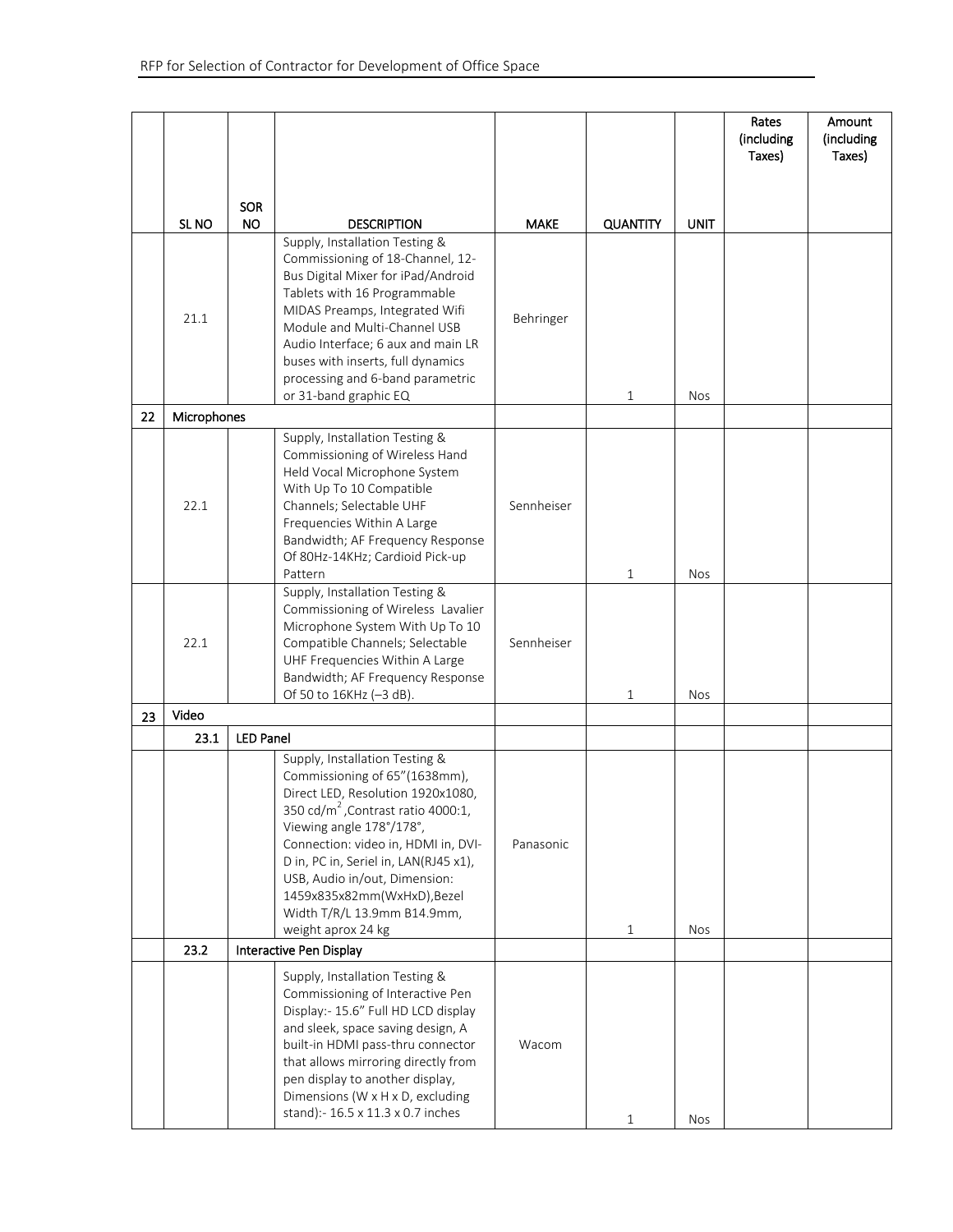|    |                         |           |                                                                     |             |                 |             | Rates<br>(including<br>Taxes) | Amount<br>(including<br>Taxes) |
|----|-------------------------|-----------|---------------------------------------------------------------------|-------------|-----------------|-------------|-------------------------------|--------------------------------|
|    |                         |           |                                                                     |             |                 |             |                               |                                |
|    |                         | SOR       |                                                                     |             |                 |             |                               |                                |
|    | SL <sub>NO</sub>        | <b>NO</b> | <b>DESCRIPTION</b>                                                  | <b>MAKE</b> | <b>QUANTITY</b> | <b>UNIT</b> |                               |                                |
|    |                         |           | (420.0 x 286.0 x 17.0mm), Weight                                    |             |                 |             |                               |                                |
|    |                         |           | (including stand): $-4.4$ lbs (2.0 kg),                             |             |                 |             |                               |                                |
|    |                         |           | Screen dimensions:- 13.5 x 7.6<br>inches (344.2 x 193.6 mm), Aspect |             |                 |             |                               |                                |
|    |                         |           | Ratio:- 16:9, Resolution:- Full HD,                                 |             |                 |             |                               |                                |
|    |                         |           | 1,920 x 1,080 pixels, Contrast                                      |             |                 |             |                               |                                |
|    |                         |           | Ratio:- 800:1 (typical)                                             |             |                 |             |                               |                                |
|    |                         |           |                                                                     |             |                 |             |                               |                                |
|    |                         |           | Supply, Installation Testing &                                      |             |                 |             |                               |                                |
|    |                         |           | Commissioning of CPU with Intel                                     |             |                 |             |                               |                                |
|    | 23.2                    |           | Core i3 (6th Gen) 6100 / 3.7 GHz                                    | <b>DELL</b> |                 |             |                               |                                |
|    |                         |           | Processor; 4 GB RAM; 1TB Hard                                       |             |                 |             |                               |                                |
|    |                         |           | Drive                                                               |             | $\mathbf{1}$    | <b>Nos</b>  |                               |                                |
| 24 | Projector               |           |                                                                     |             |                 |             |                               |                                |
|    |                         |           | Supply, Installation Testing &<br>Commissioning of 6'/ 9.5' (16:10  |             |                 |             |                               |                                |
|    | 24.1                    |           | Format) Motorized Projection                                        | Liberty     |                 |             |                               |                                |
|    |                         |           | Screen.                                                             |             | $\mathbf{1}$    | <b>Nos</b>  |                               |                                |
|    |                         |           | Supply, Installation Testing &                                      |             |                 |             |                               |                                |
|    |                         |           | Commissioning of 4,800 Lumens;<br>Portable LCD Projectors Feature   |             |                 |             |                               |                                |
|    |                         |           | WUXGA (1,920 x 1,200 pixel)                                         |             |                 |             |                               |                                |
|    |                         |           | Resolution; Contrast Ratio 10,000:1                                 |             |                 |             |                               |                                |
|    | 24.2                    |           | (all white/all black); Keystone                                     | Panasonic   |                 |             |                               |                                |
|    |                         |           | Correction Range Vertical:<br>maximum ±25° (auto/manual,            |             |                 |             |                               |                                |
|    |                         |           | input: WUXGA), Horizontal:                                          |             |                 |             |                               |                                |
|    |                         |           | maximum ±30° (manual, input:                                        |             |                 |             |                               |                                |
|    |                         |           | WUXGA);                                                             |             | $\mathbf{1}$    | Nos         |                               |                                |
|    |                         |           | Supply, Installation Testing &<br>Commissioning of Motorized        |             |                 |             |                               |                                |
|    | 24.3                    |           | Projector Lift                                                      | Liberty     | $\mathbf{1}$    | Nos         |                               |                                |
| 25 | Video Conference System |           |                                                                     |             |                 |             |                               |                                |
|    |                         |           | Supply, Installation Testing &                                      |             |                 |             |                               |                                |
|    |                         |           | Commissioning of Real presence                                      |             |                 |             |                               |                                |
|    | 25.1                    |           | polycom DEBUT point to point                                        | Polycom     |                 |             |                               |                                |
|    |                         |           | Video conferencing system,<br>4X,1080p.                             |             | $1\,$           | <b>Nos</b>  |                               |                                |
|    |                         |           | Supply, Installation Testing &                                      |             |                 |             |                               |                                |
|    | 25.2                    |           | Commissioning of Service warranty                                   | Polycom     |                 |             |                               |                                |
|    |                         |           | pack for Group series (                                             |             |                 |             |                               |                                |
|    |                         |           | G300,G500,G700)                                                     |             | $\mathbf{1}$    | <b>Nos</b>  |                               |                                |
|    | 25.3                    |           | Multipoint License for Video<br>Conference System                   | Polycom     | $\mathbf{1}$    | Nos         |                               |                                |
| 26 | Switcher & Converter    |           |                                                                     |             |                 |             |                               |                                |
|    |                         |           |                                                                     |             |                 |             |                               |                                |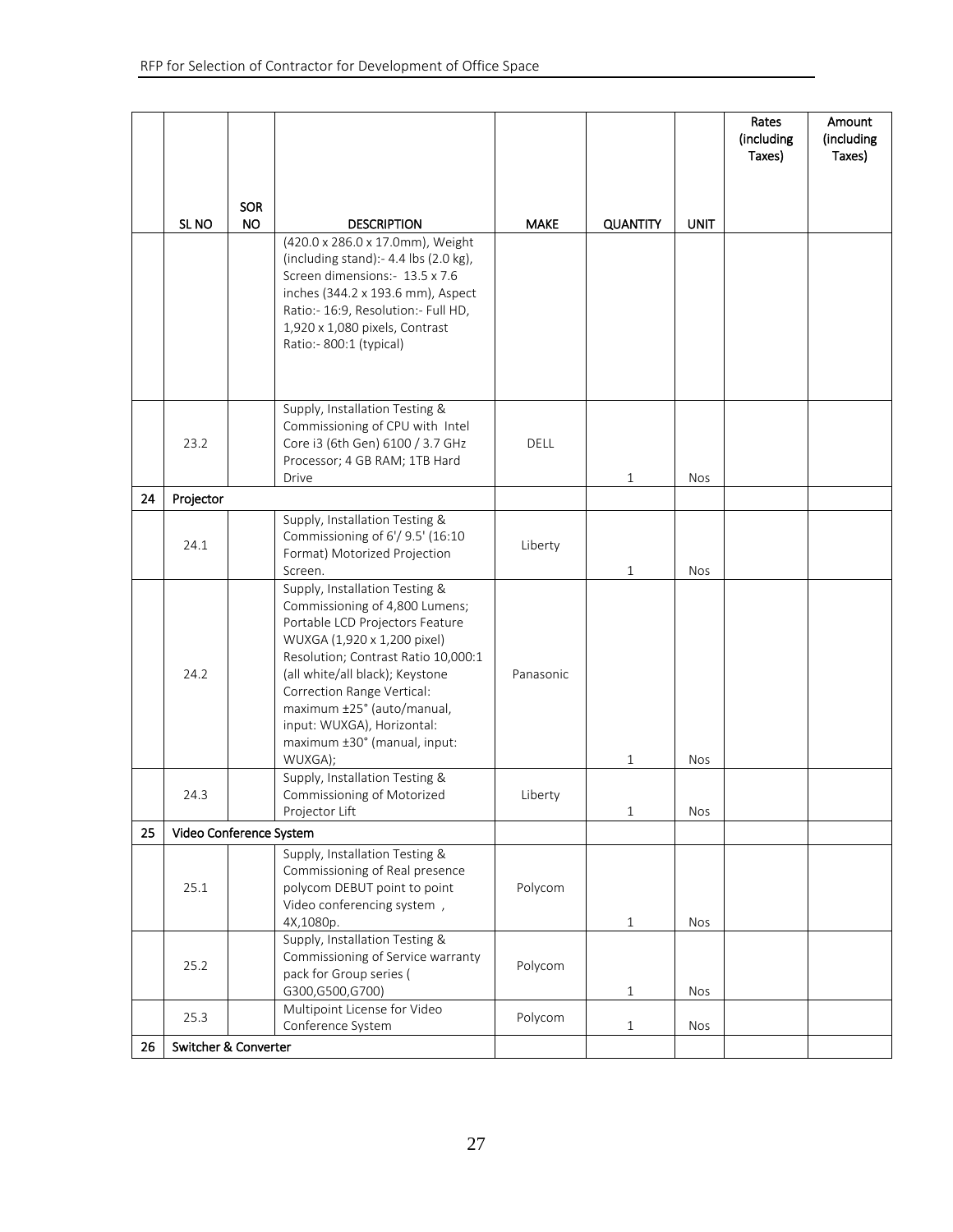|                  |                         |                                                                                                                                                                                                                                                                                                                                                                                                                                                                                      |             |                 |             | Rates<br>(including<br>Taxes) | Amount<br>(including<br>Taxes) |
|------------------|-------------------------|--------------------------------------------------------------------------------------------------------------------------------------------------------------------------------------------------------------------------------------------------------------------------------------------------------------------------------------------------------------------------------------------------------------------------------------------------------------------------------------|-------------|-----------------|-------------|-------------------------------|--------------------------------|
| SL <sub>NO</sub> | <b>SOR</b><br><b>NO</b> | <b>DESCRIPTION</b>                                                                                                                                                                                                                                                                                                                                                                                                                                                                   | <b>MAKE</b> | <b>QUANTITY</b> | <b>UNIT</b> |                               |                                |
| 26.1             |                         | Supply, Installation Testing &<br>Commissioning of High-<br>performance Analog Step-in<br>Switcher For computer Graphics<br>Video With Resolutions Up To<br><b>WUXGA And Unbalanced Stereo</b><br>Audio Signals. The Unit Can Switch<br>Any One Of Eight Inputs To One<br>Computer Graphics Video, One<br>Unbalanced And One Balanced<br>Stereo Audio And One Twisted Pair<br>Output                                                                                                 | Kramer      | $\mathbf{1}$    | <b>Nos</b>  |                               |                                |
| 26.2             |                         | Supply, Installation Testing &<br>Commissioning of<br>High-performance switcher for<br>HDMI signals. It equalizes the signal<br>and switches one of the 8 inputs to<br>a single HDMI output; Max. Data<br>Rate 6.75Gbps (2.25Gbps per<br>graphic channel)                                                                                                                                                                                                                            | Kramer      | $\mathbf{1}$    | <b>Nos</b>  |                               |                                |
| 26.3             |                         | Supply, Installation Testing &<br>Commissioning of A High-<br>performance Digital Scaler For<br>Computer graphics Video And<br>Component HDTV Signals. It Up- or<br>Down-scales The Input And Embeds<br>The Stereo Audio Into The Non-<br>HDCP Encrypted HDMI Output.                                                                                                                                                                                                                | Kramer      | $\mathbf{1}$    | <b>Nos</b>  |                               |                                |
| 26.4             |                         | Supply, Installation Testing &<br>Commissioning of<br>High-performance HDMI Audio<br>De-embedder. The Unit Can<br>De-embed Audio From The HDMI<br>Input Or From The HDMI Output<br>Audio Return Channel To S/PDIF<br>And Analog Audio Outputs<br>Simultaneously.                                                                                                                                                                                                                     | Kramar      | $\mathbf{1}$    | <b>Nos</b>  |                               |                                |
| 26.5             |                         | Supply, Installation Testing &<br>Commissioning of<br>High-performance,<br>extended-reach HDBaseT<br>transmitter for 4K60Hz (4:2:0)<br>HDMI, RS-232 and IR signals over<br>twisted pair. The TP-580Txr<br>converts all input signals into the<br>transmitted HDBaseT signal. It<br>extends video signals to up to 100m<br>(330ft) over CAT copper cables at<br>up to 4K@60Hz (4:2:0) 24bpp video<br>resolution and provides even<br>further reach for lower HD video<br>resolutions. | Kramar      | 6               | <b>Nos</b>  |                               |                                |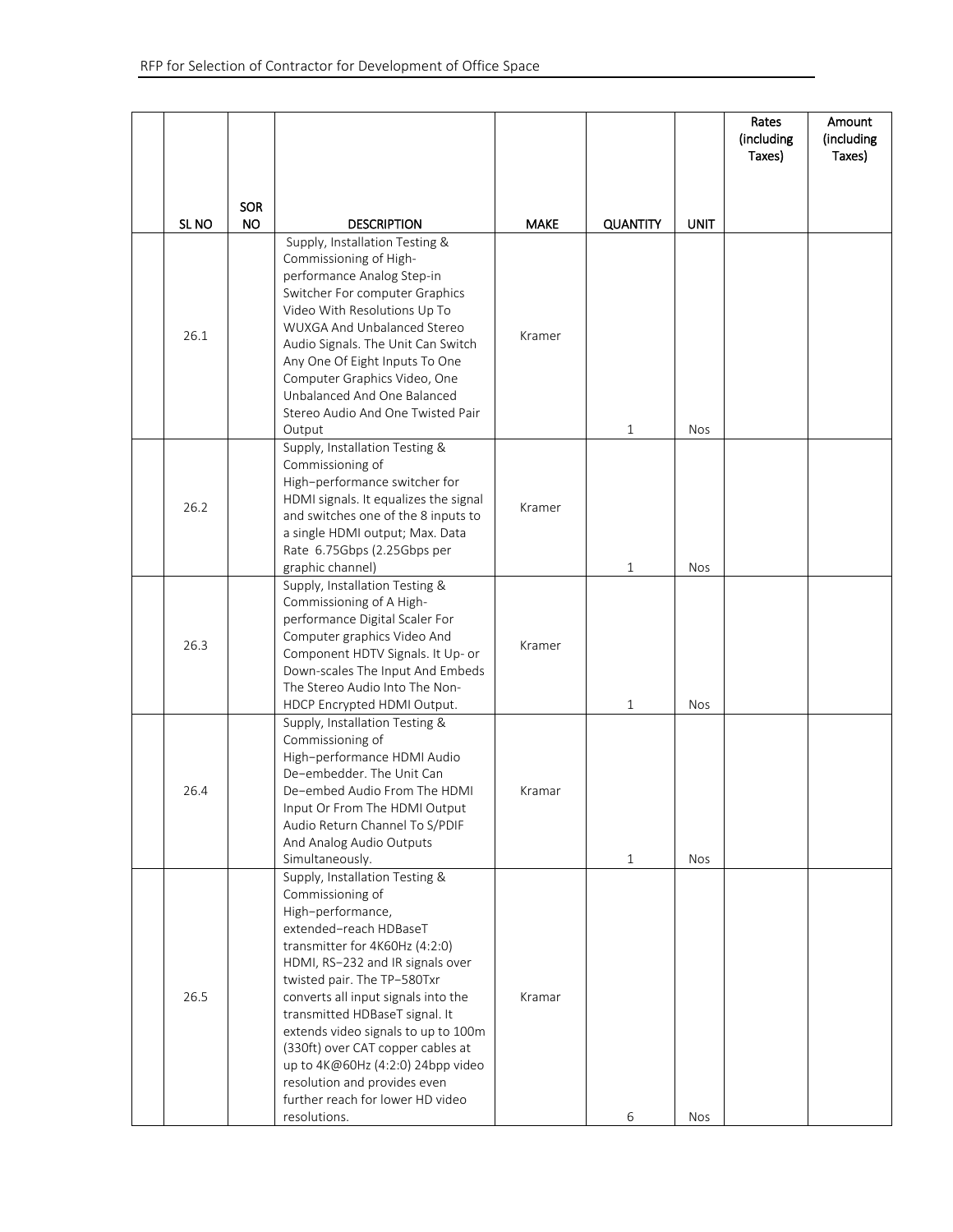|    |                                |                  |                                                                                                                                                                                                                                                                                                                                                                                       |             |                 |             | Rates<br>(including<br>Taxes) | Amount<br>(including<br>Taxes) |
|----|--------------------------------|------------------|---------------------------------------------------------------------------------------------------------------------------------------------------------------------------------------------------------------------------------------------------------------------------------------------------------------------------------------------------------------------------------------|-------------|-----------------|-------------|-------------------------------|--------------------------------|
|    | SL <sub>NO</sub>               | SOR<br><b>NO</b> | <b>DESCRIPTION</b>                                                                                                                                                                                                                                                                                                                                                                    | <b>MAKE</b> | <b>QUANTITY</b> | <b>UNIT</b> |                               |                                |
|    | 26.6                           |                  | Supply, Installation Testing &<br>Commissioning of<br>High-performance, long-reach<br>HDBaseT receiver for 4K60Hz<br>(4:2:0) HDMI, RS-232 and IR signals<br>over twisted pair. It extends video<br>signals to up to 40m (130ft) over<br>CAT copper cables at up to<br>4K@60Hz (4:2:0) 24bpp video<br>resolution and provides even<br>further reach for lower HD video<br>resolutions. | Kramar      | 6               | <b>Nos</b>  |                               |                                |
|    | 26.7                           |                  | Supply, Installation Testing &<br>Commissioning of Computer<br>Graphics Video, HDMI & Stereo<br>Audio Passive Wall Plate; Front<br>Panel Connections - 15-pin HD<br>(F), HDMI (F) and 3.5mm (F); Rear<br>Panel Connections - 15-pin HD<br>(F), HDMI (F) and 3.5mm (F).                                                                                                                | Kramar      | $\mathbf{1}$    | <b>Nos</b>  |                               |                                |
|    | 26.8                           |                  | Supply, Installation Testing &<br>Commissioning of POPUP BOX; Easy<br>Access To Connectors Durable<br>Pnematic Movementand<br>Mechanical Latching Mechanism<br>One Female 15pin HD Connector<br>And 3.5mm Mini Stereo Audio Jack,<br>Two CAT RJ45 network/data/phone<br>Connectors, Two Unswitched AC<br>Outputs, One HDMI                                                            | Magnum      | $\overline{7}$  | <b>Nos</b>  |                               |                                |
| 27 | <b>Cables &amp; Connectors</b> |                  |                                                                                                                                                                                                                                                                                                                                                                                       |             |                 |             |                               |                                |
|    | 27.1                           |                  | Supply, Installation Testing &<br>Commissioning of High flexible<br>Speaker cable for power amplifiers<br>upto minimum 500 Watt, Jacket -<br>PVC, ø 0.32 in, black Conductor -<br>Stranded bare copper wires,<br>140x35 AWG (13AWG),                                                                                                                                                  | Gotham      | 150             | Mtr         |                               |                                |
|    | 27.2                           |                  | Supply, Installation Testing &<br>Commissioning of Audio Signal<br>Cable; Balanced microphone cable<br>with single shield, high flexible,<br>velvet faint PVC-Jacket, Conductor:<br>Stranded bare copper wires 28 x<br>0.10 mm (0.22mm <sup>2</sup> ), Jacket: PVC,<br>6.0 mm max. $\emptyset$                                                                                        | Gotham      | 200             | Mtr         |                               |                                |
|    | 27.3                           |                  | Supply, Installation Testing &<br>Commissioning of Cat6 Cable                                                                                                                                                                                                                                                                                                                         | Kramer      | 150             | Mtr         |                               |                                |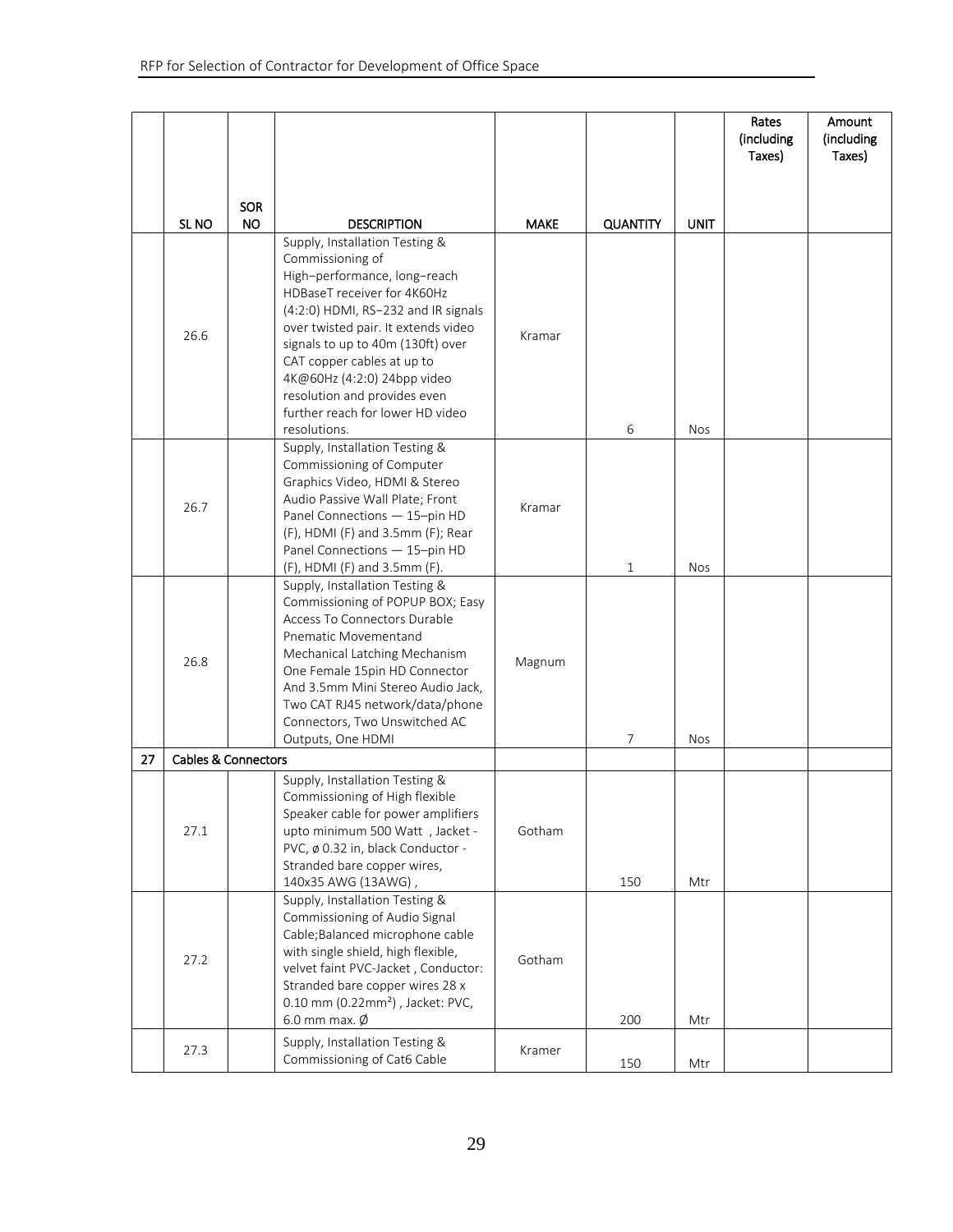|                          |           |                                                                                                                                                                                                                                                      |                       |                      |                    | Rates<br>(including<br>Taxes) | Amount<br>(including<br>Taxes) |
|--------------------------|-----------|------------------------------------------------------------------------------------------------------------------------------------------------------------------------------------------------------------------------------------------------------|-----------------------|----------------------|--------------------|-------------------------------|--------------------------------|
|                          | SOR       |                                                                                                                                                                                                                                                      |                       |                      |                    |                               |                                |
| SL <sub>NO</sub><br>27.4 | <b>NO</b> | <b>DESCRIPTION</b><br>Supply, Installation Testing &<br>Commissioning of High-<br>performance Cables With Molded<br>HDMI Connectors At Both Ends.<br>HDMI Standard Supports High-<br>definition Video Plus Multi-channel<br>Audio In A Single Cable. | <b>MAKE</b><br>Kramer | <b>QUANTITY</b><br>4 | <b>UNIT</b><br>Nos |                               |                                |
| 27.5                     |           | Supply, Installation Testing &<br>Commissioning of High-<br>performance Cables With Molded<br>HDMI Connectors At Both Ends.<br>HDMI Standard Supports High-<br>definition Video Plus Multi-channel<br>Audio In A Single Cable.                       | Kramer                | 5                    | <b>Nos</b>         |                               |                                |
| 27.6                     |           | Supply, Installation Testing &<br>Commissioning of High-<br>performance Cables With Molded<br>HDMI Connectors At Both Ends.<br>HDMI Standard Supports High-<br>definition Video Plus Multi-channel<br>Audio In A Single Cable.                       | Kramer                | 15                   | <b>Nos</b>         |                               |                                |
| 27.7                     |           | Supply, Installation Testing &<br>Commissioning of High-resolution,<br>$75\Omega$ 5 mini-coaxial cable perfect for<br>routing RGBHV signals in<br>commercial or residential AV<br>systems                                                            | Kramer                | 300                  | Mtr                |                               |                                |
| 27.8                     |           | Supply, Installation Testing &<br>Commissioning of Equipment Rack<br>17U With 19 Inch Mounting Angles<br>At Front Are Re-accessible, Easy To<br>Manage For LAN and WAN<br>Applications.                                                              | <b>APW</b>            | $\mathbf{1}$         | <b>Nos</b>         |                               |                                |
| 27.9                     |           | Supply, Installation Testing &<br>Commissioning of 3KV Online UPS<br>including 42AH Exide Batteries and<br><b>Battery Rack</b>                                                                                                                       | <b>APC</b>            | $\mathbf{1}$         | <b>Nos</b>         |                               |                                |
| 27.10                    |           | Supply, Installation Testing &<br>Commissioning of Various<br>Connector (e.g. XLR, RCA, EP, VGA<br>etc.) and Casing & Capping                                                                                                                        | Various               | $\mathbf{1}$         | Lot                |                               |                                |
|                          |           |                                                                                                                                                                                                                                                      |                       |                      |                    |                               |                                |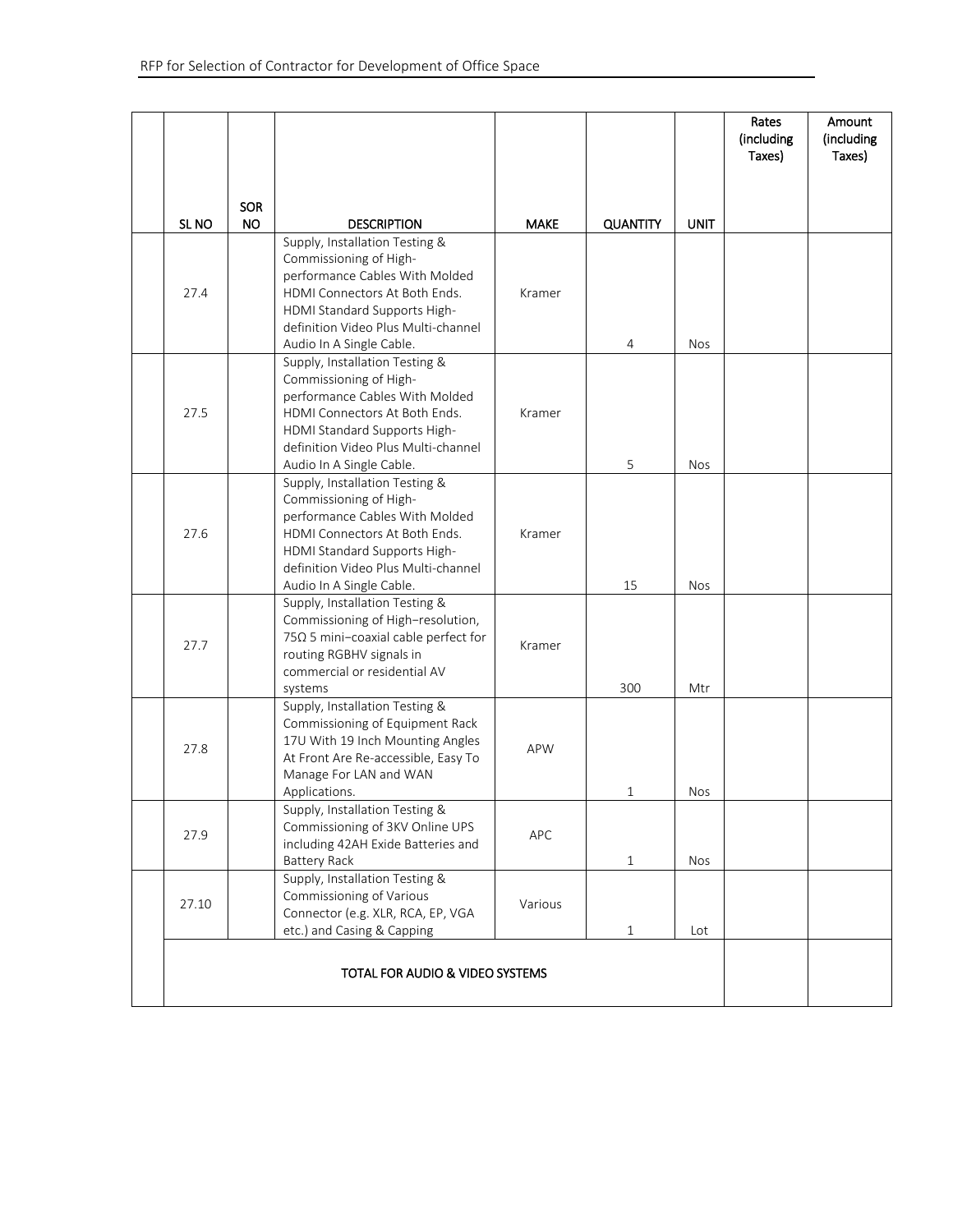|    | SL NO        | SOR NO    | <b>DESCRIPTION</b>                                                                                                                                                                                                                                                                                                                                                                                                                                                                  | <b>QUANTITY</b> | UNIT | Rates (including<br>Taxes) | Amount<br>(including<br>Taxes) |
|----|--------------|-----------|-------------------------------------------------------------------------------------------------------------------------------------------------------------------------------------------------------------------------------------------------------------------------------------------------------------------------------------------------------------------------------------------------------------------------------------------------------------------------------------|-----------------|------|----------------------------|--------------------------------|
| 28 | <b>DATA</b>  |           |                                                                                                                                                                                                                                                                                                                                                                                                                                                                                     |                 |      |                            |                                |
|    | 28.1         | SB 16.4.1 | Solid copper cable Cat 6, 4 pair,<br>UTP-305 m Schneider/Legrand<br>or equivalent make as approved<br>by the department.                                                                                                                                                                                                                                                                                                                                                            | 5.00            | box  |                            |                                |
|    | 28.2         | SB16.4.2  | Patch Panel Cat 6 UTP Keystone<br>24<br>port<br>Loaded<br>Schneider/Legrand<br>or<br>equivalent make as approved by<br>the department.                                                                                                                                                                                                                                                                                                                                              | 1.00            | Nos. |                            |                                |
|    | 28.3         | SB16.4.3  | Patch Cord Cat 6 UTPgrtey 1m<br>Schneider/Legrand<br><b>or</b><br>equivalent make as approved by<br>the department.                                                                                                                                                                                                                                                                                                                                                                 | 15              | Each |                            |                                |
|    | 28.4         | SB16.4.4  | Patch Cord Cat 6 UTP grtey 2m<br>Schneider/Legrand<br><b>or</b><br>equivalent make as approved by<br>the department.                                                                                                                                                                                                                                                                                                                                                                | 15              | Each |                            |                                |
|    | 28.5         | SB16.4.5  | Cat 6Keystone UTP jack with<br>dust<br>cover<br>white<br>Schneider/Legrand or equivalent<br>make as approved by the<br>department.                                                                                                                                                                                                                                                                                                                                                  | 30              | Each |                            |                                |
|    | 28.6         | SB 16.2.4 | 2 KVa on line UPS system Orion<br>or equivalent make with PWM-<br>IGBT technology and 230 V AC<br>input 1Ph input 1 Ph output with<br>isolation transformer 1.6 Kw out<br>put with 0.8 PF 30 min back up<br>using SMF battery.                                                                                                                                                                                                                                                      | 1               | Each |                            |                                |
| 29 | <b>VOICE</b> |           |                                                                                                                                                                                                                                                                                                                                                                                                                                                                                     |                 |      |                            |                                |
|    | 29.1         | SB.10.5   | Supplying, installation, testing<br>and commissioning of Hi path<br>1190<br>digital<br>communication<br>equipped<br>with<br>system<br>the<br>following 6 P & T ports - 30<br>extensions ports (upgradable to<br>140 extensions) Auto call back,<br>built in FAX/DID, built in voice<br>guided direct inward dialling 3<br>party conference in built caller<br>ID 100% non-block, supports<br>PRI/BRI (Siemens or equivalent<br>make) as approved and directed<br>by the department. | 1               | Each |                            |                                |
|    | 29.2         | SB 10.21  | Supplying installation testing and<br>commissioning<br>of<br>pair<br>5<br>unarmoured telephone<br>cable<br>through existing conduit system<br>in recess.                                                                                                                                                                                                                                                                                                                            | 115             | Rm   |                            |                                |

Annexure 8F: Data & Voice Connectivity & Fire Detection